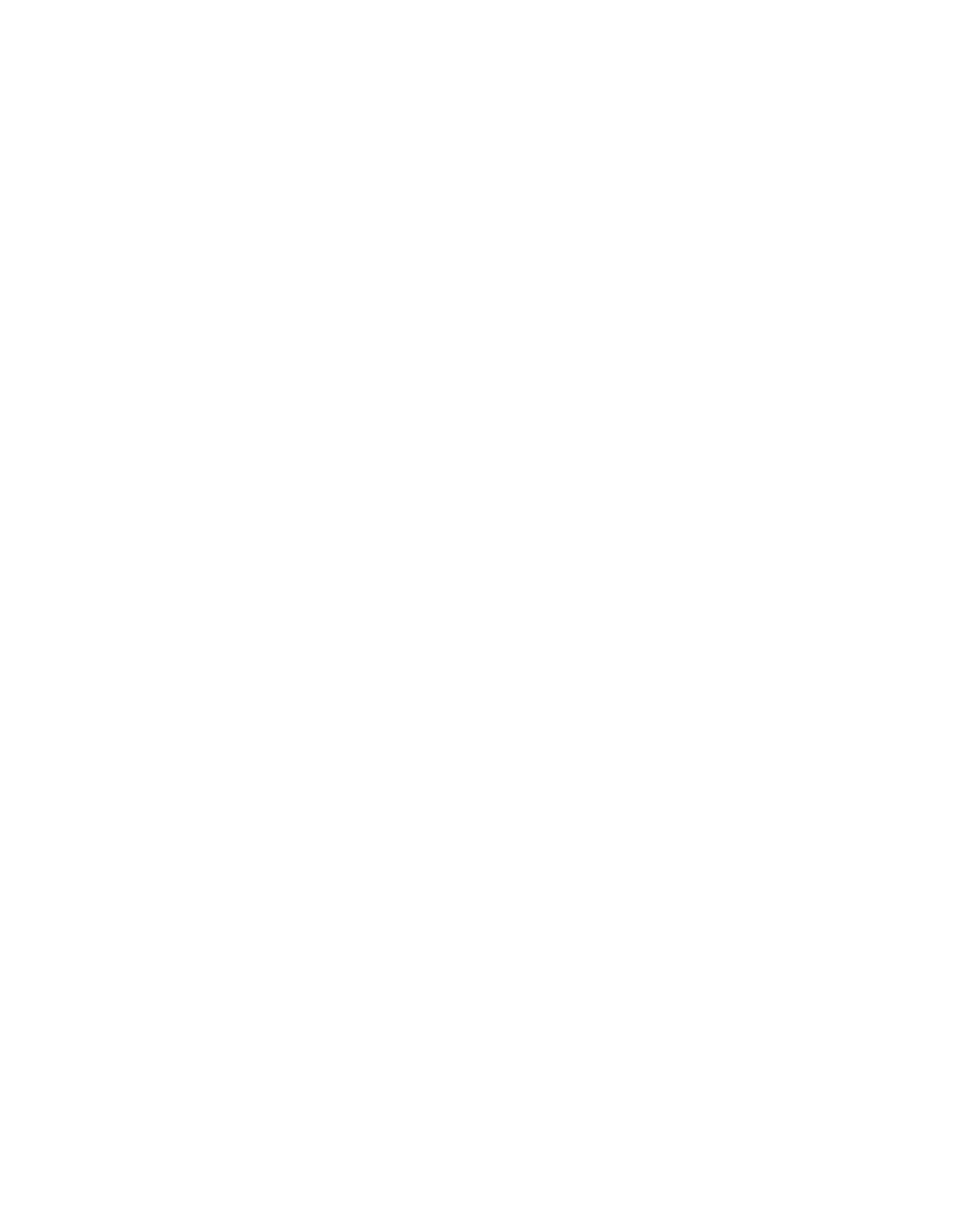Please note: Annotations have been excerpted and/or adapted from descriptions provided by the publishers.

# 028.1624 N155 Naidoo, Jamie Campbell **Rainbow family collections : selecting and using children's books with lesbian, gay, bisexual, transgender, and queer content**

Santa Barbara, CA : Libraries Unlimited, 2012.

*Subjects*: Children of sexual minority parents—Books and reading. Sexual minorities in literature. Sexual minorities—Juvenile literature—Bibliography.

*Summary*: This book examines over 200 children's picture books and chapter books with LGBTQ content from around the world. Highlighting titles for children from infancy to age 12, each entry supplies a synopsis of the content, lists awards it has received, cites professional reviews, and provides suggestions for librarians considering acquisition.

# 155.2 O34

Ogden, Charlie

# **Identity and gender**

St. Catharines, ON : Crabtree Publishing Company, 2017.

*Subjects*: Gender identity—Juvenile literature. Identity (Psychology)—Juvenile literature. *Summary*: This empowering book discusses how family, culture, and values shape our identities and that it is important to be happy with who you are. Identities are the ways that people think about and see themselves. Gender often makes up a large part of our identity. Whether male or female, a person's gender is more about which sex they strongly identify themselves as being.

#### 155.33 I11

Iantaffi, Alex; Barker, Meg-John

# **How to understand your gender : a practical guide for exploring who you are**

London, England : Jessica Kingsley Publishers, 2018.

*Subjects*: Gender identity.

*Summary*: This guide is for anybody who wants to know more about gender, from its biology, history and sociology, to how it plays a role in our relationships and interactions with family, friends, partners and strangers. It looks at practical ways people can express their own gender, and will help you to understand people whose gender might be different from your own. With activities and points for reflection throughout, this book will help people of all genders engage with gender diversity and explore the ideas in the book in relation to their own lived experiences.

155.33 J68 Johnson, Olive Skene **Sexual spectrum : exploring human diversity** Vancouver, BC: Raincoast Books, 2004.

*Subjects*: Gender identity. Sex (Psychology). Sex differences (Psychology). Sexual orientation. *Summary*: Self-help materials.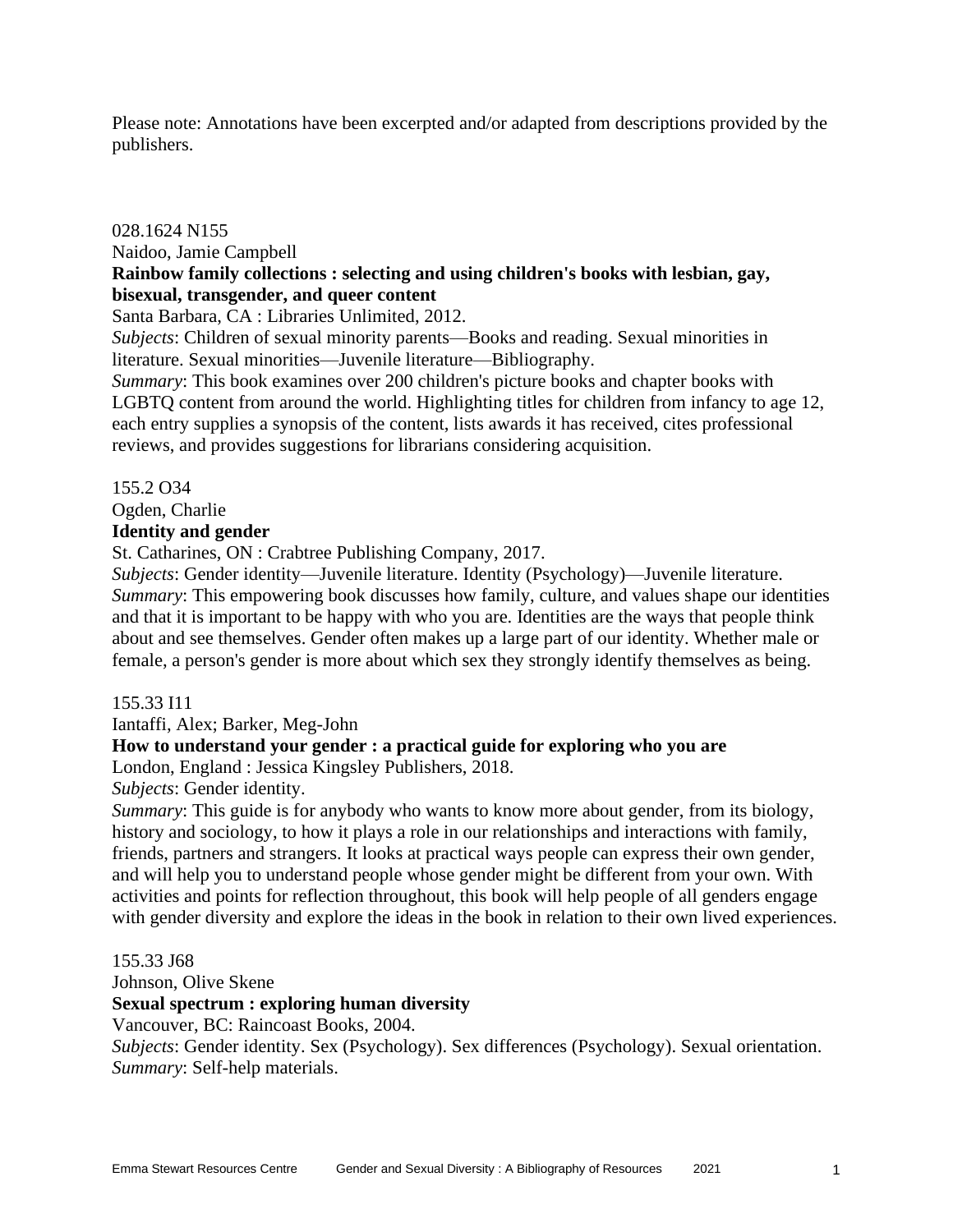# 155.33 U55

# **Understanding gender : identity, biology & expression [DVD]**

Mount Kisco, NY: Human Relations Media, 2017.

*Subjects*: Educational films. Gender expression. Gender identity. Nonfiction films. Sex role. *Summary*: This short but engaging, informative, and important DVD explores the modern gender spectrum. It introduces key concepts and terms about gender identity and sexuality while also providing diverse, real-life, relatable stories for students. Note: A slur for the Queer community is used by a member of the community in recounting something that happened to her at school. Teachers may need to explain the context for the terminology used in this video. *Curriculum Notes*: Psychology 20, 30.

#### 155.43 P959

# **PRISM toolkit for safe and caring discussions about sexual and gender minorities. Elementary edition**

Edmonton, AB : Alberta Teachers' Association, 2014.

*Subjects*: Gender identity—Alberta. Sex role in children—Alberta. Sexual minorities— Education—Alberta.

*Summary*: Grades 1-6.

#### 179.9 J66

Johnson, Chelsea; Council, LaToya

## **Intersection allies : we make room for all**

New York, NY : Dottir Press, 2019.

*Subjects*: Ethnicity—Juvenile literature. Identity (Psychology)—Juvenile literature. Individual differences in children—Juvenile literature. Individual differences—Juvenile literature. Individuality—Juvenile literature. Interpersonal relations in children—Juvenile literature. Intersectionality (Sociology)—Juvenile literature. Respect for persons—Juvenile literature. Sexual orientation—Juvenile literature. Similarity (Psychology)—Juvenile literature. Toleration—Juvenile literature.

*Summary*: This is a handy book about intersectionality that depicts the nuances of identity and embraces difference as a source of community.

200.866 R692

Rodi, Robert; Ross, Laura

# **Living with religion and faith**

Broomall, PA: Mason Crest, 2017.

*Subjects*: Sexual minorities—Religious life—Juvenile literature. Homosexuality—Religious aspects—Juvenile literature. Sex—Religious aspects—Juvenile literature. Sexual orientation— Religious aspects—Juvenile literature.

*Summary*: This book explains how the world's major religious traditions of Christianity, Judaism, Islam, Buddhism, and Hinduism view homosexuality and how LGBT people of faith navigate within those traditions. It examines why some religious groups still condemn homosexuality and reject LGBT people.

261.835 M214 Maher, Michael J. S.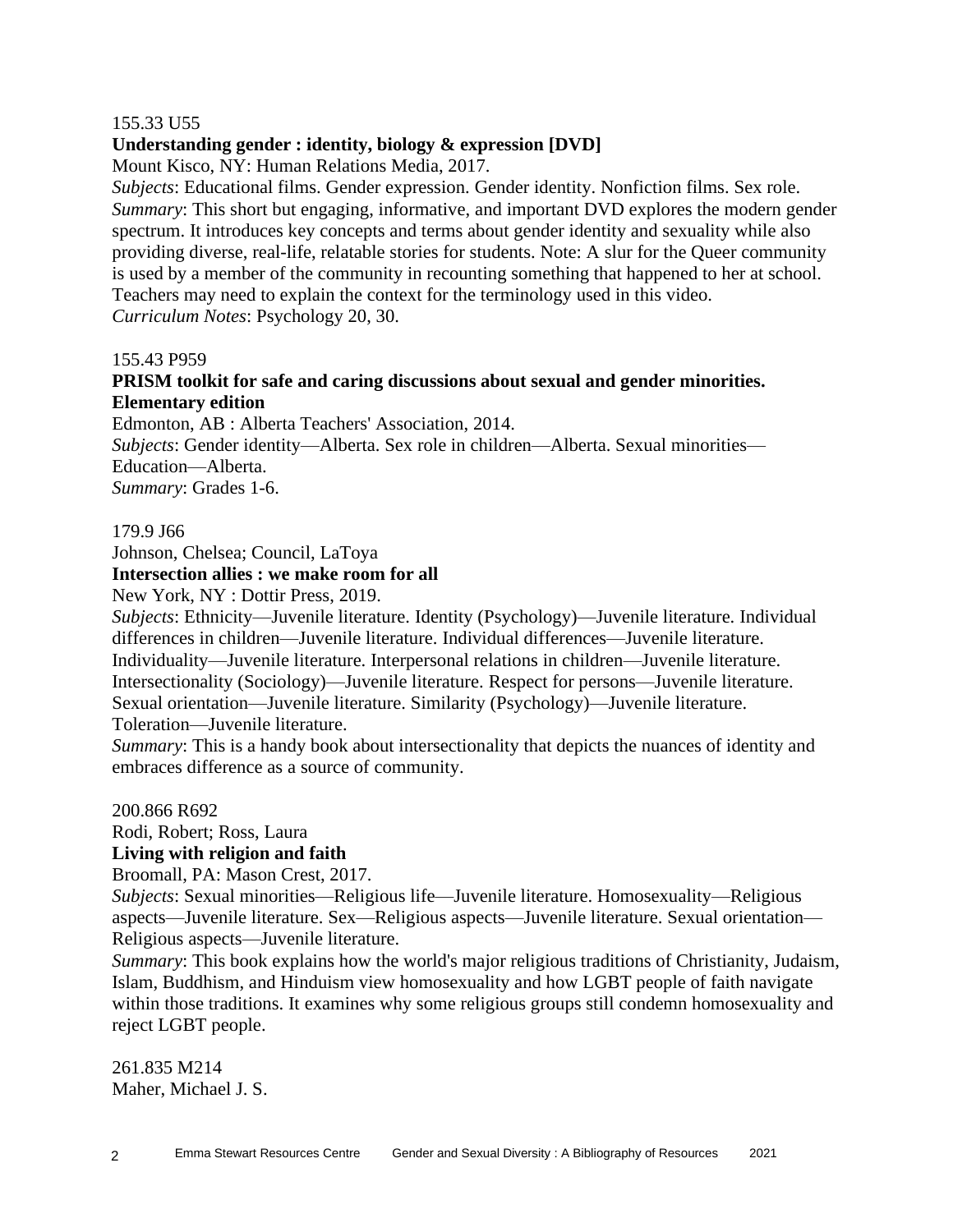# **Being gay and lesbian in a Catholic high school : beyond the uniform**

New York, NY: Harrington Park Press, 2001.

*Subjects*: Catholic Church. Catholic gays. Catholic high school students. Homosexuality— Religious aspects—Catholic Church.

# 305.3 A298

Airton, Lee

# **Gender. Your guide : a gender-friendly primer on what to know, what to say, and what to do in the new gender culture**

New York, NY: Adams Media, 2018.

*Subjects*: Gender identity. Parent and child. Parenting.

*Summary*: The days of two genders—male, female; boy, girl; blue, pink—are over, if they ever existed at all. Gender is now a global conversation, and one that is constantly evolving. From the differences among gender identity, gender expression, and sex, to the use of gender-neutral pronouns like singular they/them, to thinking about your own participation in gender, this book serves as a complete primer to all things gender. You will learn how gender works in everyday life, how to use accurate terminology to refer to transgender, non-binary, and/or gender nonconforming individuals, and how to ask when you aren't sure what to do or say.

# 305.3 P475

Pessin-Whedbee, Brook

# **Who are you? : the kid's guide to gender indentity**

London, England : Jessica Kingsley Publishers, 2017.

*Subjects*: Gender identity—Juvenile literature. Sex role—Juvenile literature. Transsexualism— Juvenile literature.

*Summary*: What do you like? How do you feel? Who are you? This brightly illustrated children's book provides a straightforward introduction to gender for anyone aged 5+. It presents clear and direct language for understanding and talking about how we experience gender: our bodies, our expression and our identity. Warning! Not suitable for children under 36 months due to small parts.

305.3 R797

Rose, Simon; Nixon, Madeline

# **Gender identity**

Collingwood, ON : Beech Street Books, 2021.

*Subjects*: Gender identity—Canada—Juvenile literature. Gender identity—Juvenile literature. *Summary*: This book discusses gender identity, stereotypes about gender, and discrimination faced by people who don't identify with their birth gender.

305.3071 M612

Meyer, Elizabeth J.

# **Gender and sexual diversity in schools : an introduction**

New York, NY: Springer, 2010.

*Subjects*: Gender identity—Study and teaching. Sex differences in education. Sex role—Study and teaching.

*Summary*: This book covers topics such as working with same-sex parented families in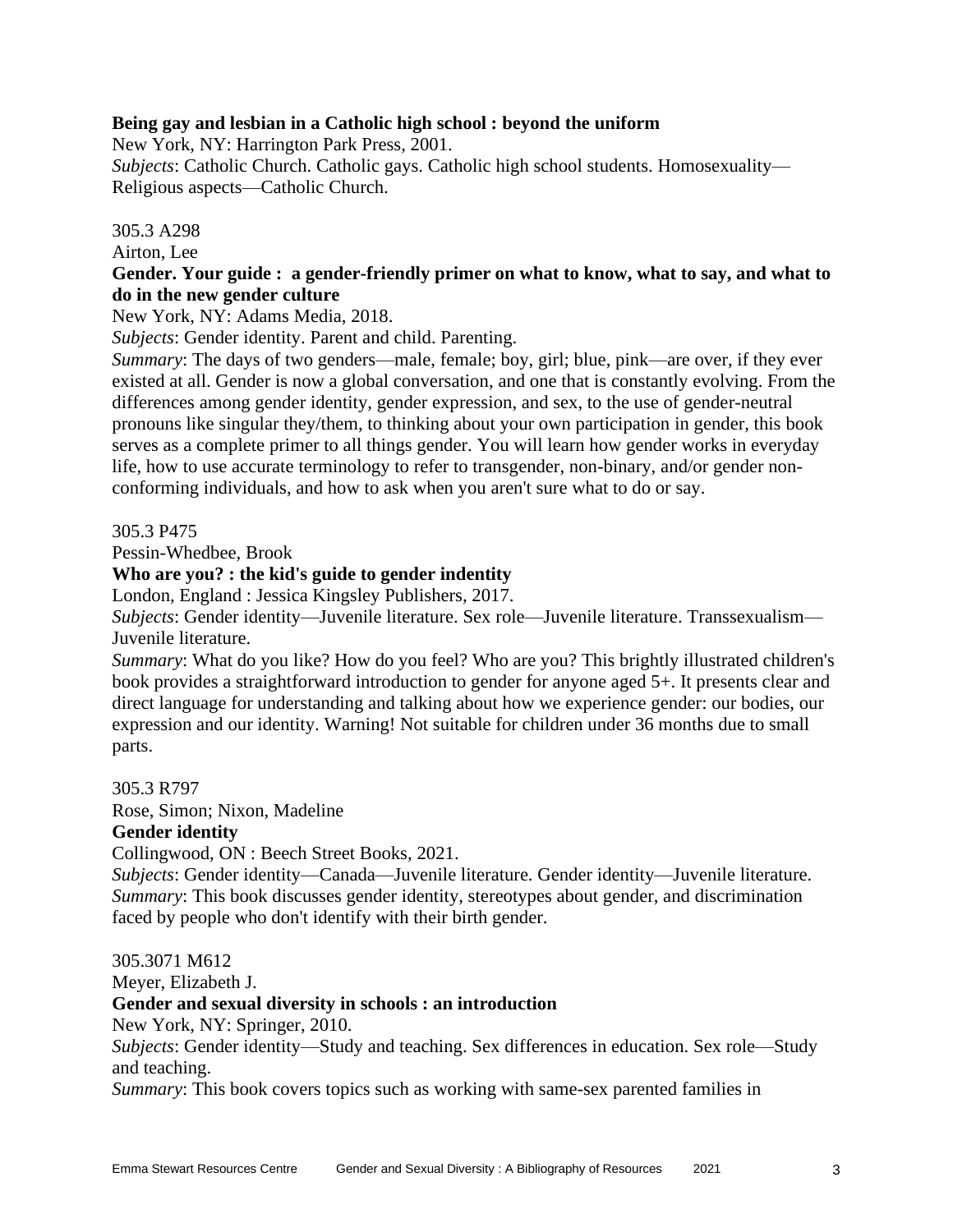elementary schools; integrating gender and sexual diversity topics into the curriculum; addressing homophobic bullying and sexual harassment; advising gay-straight alliances; and supporting a transgender or gender non-conforming student are addressed. The suggestions are based on recent research evidence and legal decisions to help educators handle the various situations professionally and from an ethical and legally defensible perspective.

# 305.3071 R438

# Butler Wall, Annika

# **Rethinking sexism, gender, and sexuality**

Milwaukee, WI: Rethinking Schools Publications, 2016.

*Subjects*: Education—Curricula. Gay and lesbian studies. Sex role—Study and teaching. *Summary*: There has never been a more important time for students to understand sexism, gender, and sexuality—or to make schools nurturing places for all of us. The thought-provoking articles and curriculum in this life-changing book, will be invaluable to everyone who wants to address these issues in their classroom, school, home, and community.

# 305.8 Q3

# **Queer Indigenous studies : critical interventions in theory, politics, and literature** Tucson, AZ : University of Arizona Press, 2011.

*Subjects*: Criticism (Philosophy). Gender identity. Indians of North America—Sexual behavior. Maori (New Zealand people)—Sexual behavior. Queer theory. Sex role. Sexual minorities— Intellectual life. Sexual minorities—Political activity. Sexual minorities—Social conditions. *Summary*: Based on the reality that queer Indigenous people "experience multilayered oppression that profoundly impacts our safety, health, and survival," this book is at once an imagining and an invitation to the reader to join in the discussion of decolonizing queer Indigenous research and theory and, by doing so, to partake in allied resistance working toward positive change.

# 306.43 K96

Kumashiro, Kevin K.

# **Troubling education : queer activism and antioppressive pedagogy**

New York, NY: RoutledgeFalmer, 2002.

*Subjects*: Gay activists—Interviews. Homosexuality and education. Sex discrimination in education.

# 306.7 S798

# **Staying real. Teens confront sexual stereotypes = être ou paraître? les jeunes face aux stéréotypes sexuels[DVD]**

Montréal, QC: National Film Board of Canada, 2012.

*Subjects*: Documentary films. Preteens—Sexual behavior. Self-perception in adolescence. Stereotypes (Social psychology) in mass media.

*Summary*: Preteens and adolescents discuss the adverse effects of the sexual stereotypes with which they are constantly bombarded. They talk about how hard it is to develop their own personality and make friends when they don't conform to media and advertising images. A follow-up to the film, *Sexy Inc*.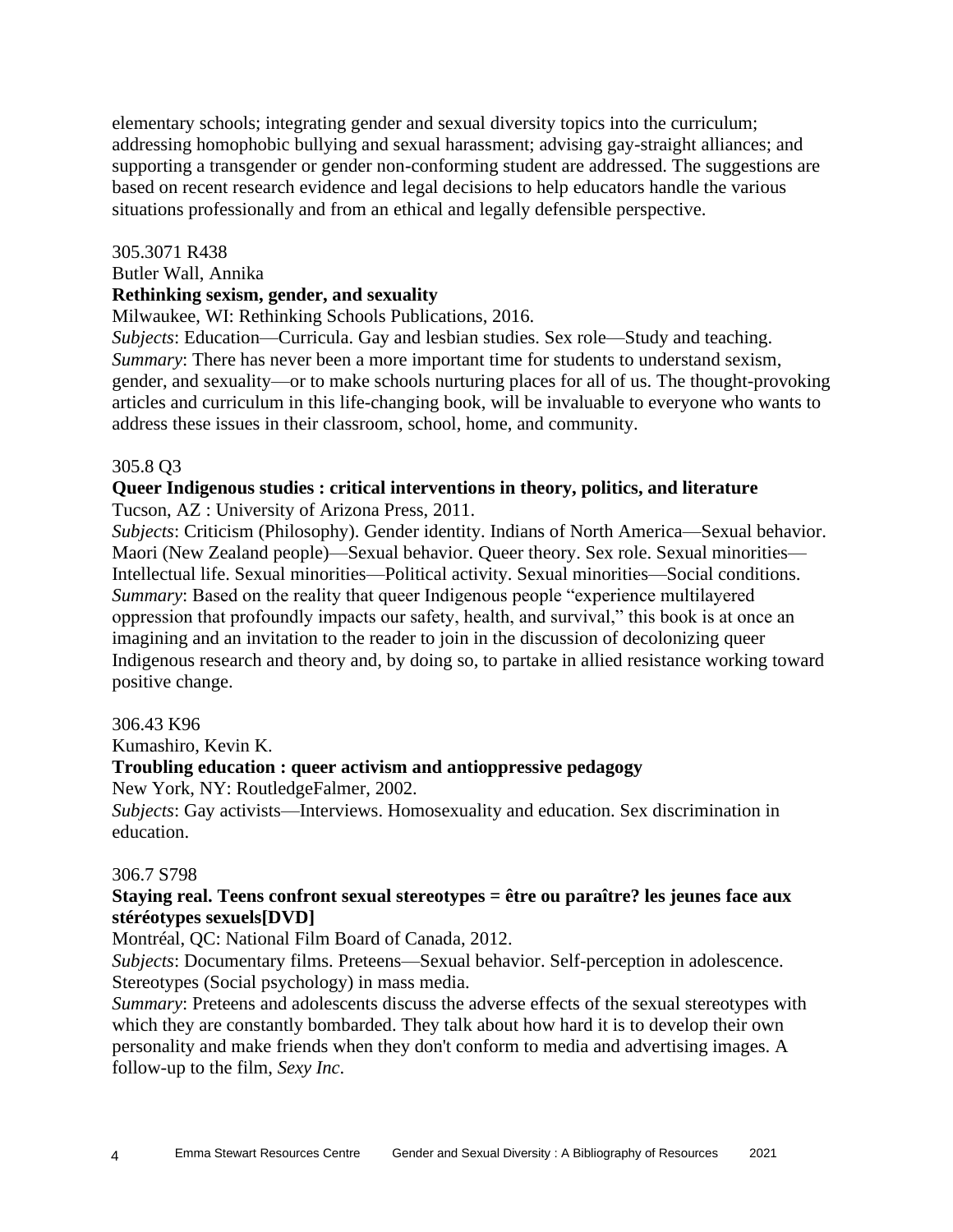#### 306.70835 M662

# **Mimi on a mission. LGBTQ : sex ed [DVD]**

Place of publication: Blue Ant Media, 2019.

*Subjects*: Coming out (Sexual orientation). Gay teenagers. Nonfiction television programs. Sex instruction for teenagers. Teenagers and sex.

*Summary*: In this episode, the group celebrates all sexualities, and throws a party for National Coming Out Day. They meet married older gay couples and there are letters from home for Finn and Alys.

#### 306.708997 T974

Jacobs, Sue-Ellen

#### **Two-spirit people : Native American gender identity, sexuality, and spirituality** Urbana, IL : University of Illinois Press, 1997.

*Subjects*: Gay men—North America—Social conditions. Gays—North America—Identity. Indian women—North America—Sexual behavior. Indians of North America—Sexual behavior. Lesbians—North America—Identity. Lesbians—North America—Social conditions. *Summary*: This landmark book combines the voices of Native Americans and non-Indians, anthropologists and others, in an exploration of gender and sexuality issues as they relate to lesbian, gay, transgendered, and other "marked" Native Americans. Focusing on the concept of two-spirit people—individuals not necessarily gay or lesbian, transvestite or bisexual, but whose behaviors or beliefs may sometimes be interpreted by others as uncharacteristic of their sex—this book is the first to provide an intimate look at how many two-spirit people feel about themselves, how other Native Americans treat them, and how anthropologists and other scholars interpret them and their cultures.

306.76 A342

Albright-Jenkins, Melissa

# **LGBTQ at work : your personal and working life**

Broomall, PA: Mason Crest, 2020.

*Subjects*: Gay community. Homophobia. Lesbian community. Sex role in the work environment. Sexual minorities.

*Summary*: Living as an LGBTQ individual can be complicated, especially at work. You have rights, but you are not always protected when it comes to the workplace. While same-sex couples can get married in all states, there are no federal laws that protect LGBTQ individuals from discrimination in the workplace. Fewer than half of the states have laws that protect LGBTQ workers, and several have laws that specifically prohibit this type of protection. Coming out at work is a personal choice but one that can have serious consequences in the wrong environment. Laws will continue to improve for LGBTQ individuals over time, but in the meantime, it's important to keep standing up for who you are, no matter what.

#### 306.76 G285

# **Gay, straight and accepted [DVD]**

San Francisco, CA: Cerebellum Corp., 2012.

*Subjects*: Nonfiction films. Homosexuality. Sexual orientation. Gay teenagers. Lesbian teenagers. Educational films.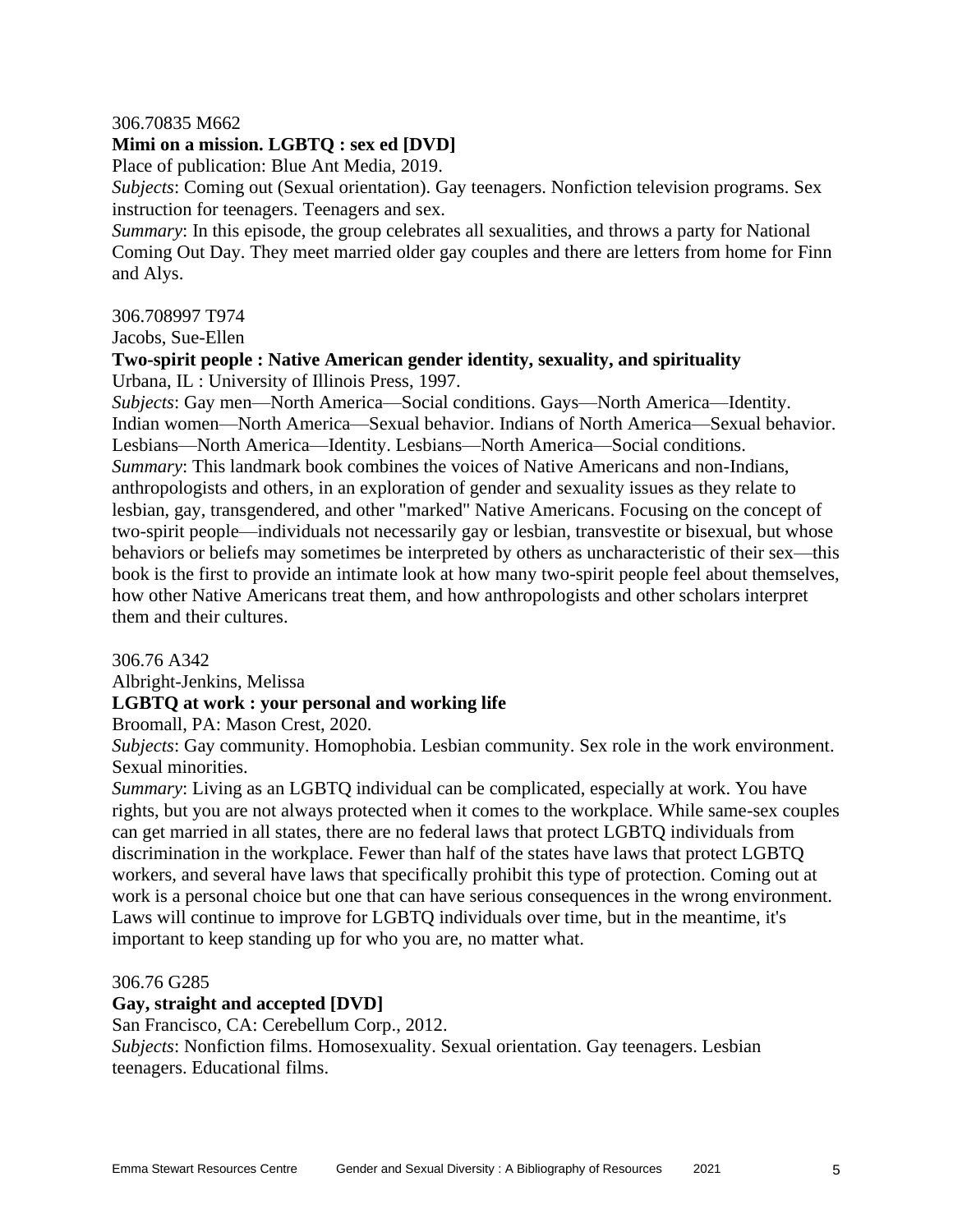*Summary*: Life can get confusing for adolescents when they begin to develop sexual attractions. Through the perspective of straight teenagers, we meet students coming to terms with how they feel and dealing with the anxiety of 'coming out'. We meet Noel, who became extremely depressed because she did not know how to deal with being a lesbian, and Sam, who is a victim of homophobic harassment. In the end, students will realize that sexual orientation should not be isolating.

# 306.76 H669

Hirschmann, Kris

# **Understanding sexual identity and orientation**

San Diego, CA : ReferencePoint Press, 2018.

*Subjects*: Gender identity. Sexual minorities—Identity. Sexual orientation.

*Summary*: Sexual orientation (a person's sexual feelings) and sexual identity (a person's sexual self-concept) are closely related and, together, form critical parts of each human s psychological makeup. Scientists know a great deal about their biological and environmental origins, psychosocial development process, and the unique challenges inherent to non-heterosexual identities, but there is still much debate and much to be learned in this fascinating field of study.

306.76 Q8

Quist, Jeremy

# **Body and mind : LGBTQ health issues**

Broomall, PA: Mason Crest, 2020.

*Subjects*: Gay community. Lesbian community. Sexual minorities—Health and hygiene. Sexual minorities—Mental health.

*Summary*: Feeling good inside and out should be everyone's goal. But lesbian, gay, bisexual, transgender, and questioning (LGBTQ) people often have a tough time as they grapple with issues such as shame, rejection, and low self-esteem. This book discusses the unique pressures that lead too many LGBTQ youth to alcohol, drug, and tobacco abuse, as well as to eating disorders, unsafe sex, and unwanted pregnancy. Learn how to cope with feelings of alienation and depression, confusion about gender identity and sexual orientation and how to integrate your sexual and gender identity with your larger self. Liking yourself for who you are is the key to getting and staying mentally and physically healthy. And having the support of family, friends, or trusted mentors can make all the difference for LGBTQ young people who are learning to respect themselves and each other and to lead healthy, happy, and productive lives.

# 306.76 Q8

Quist, Jeremy

# **LGBTQ without borders : international life**

Broomall, PA: Mason Crest, 2020.

*Subjects*: Gay community. Homophobia. Lesbian community. Sexual minorities. *Summary*: This book shows you the great global diversity within what we call the LGBTQ community. The culture of each society shapes how it interacts with LGBTQ people and how sexual and gender minorities see themselves. Inside, you'll find a breakdown of each region of the world—Latin America, Europe, the Middle East, Africa, Asia, and Oceania—and how each region's history and culture shape its LGBTQ communities. You'll find out the state of LGBTQ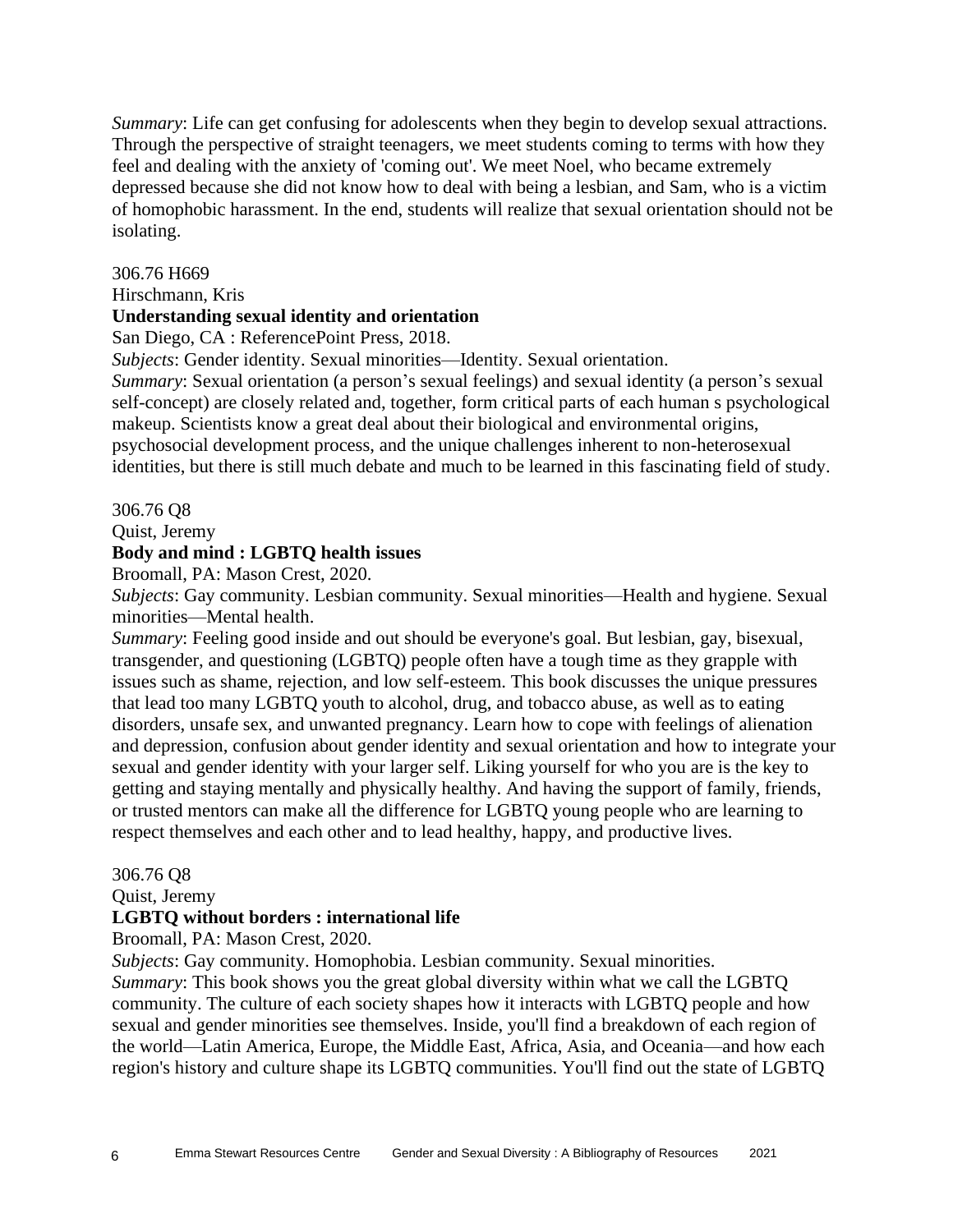rights in that region and where things are headed. In addition, you'll learn about issues that affect LGBTQ people across borders and the organizations that are working to solve those issues.

#### 306.76 Q8

Quist, Jeremy

# **You are not alone : finding your LGBTQ community**

Broomall, PA : Mason Crest, 2020.

*Subjects*: Gay community. Lesbian community. Sexual minorities—Services for. *Summary*: For LGBTQ youth, finding a community of supportive and affirming friends and allies can make all the difference as they find their way in the world. But finding that community can be challenging. This book will point the way toward discovering like-minded people who share your interests. No matter your sexuality, gender identity, race, religion, or personal interests, there is a place for you in the LGBTQ community and a support network of people who understand how you feel. This book will help you find that community while still in school, or if you're not able or ready to do that right now, see the community that is there waiting for you when you are ready.

306.76 R692

Rodi, Robert; Ross, Laura

#### **Understanding sexual orientation and gender**

Broomall, PA: Mason Crest, 2017.

*Subjects*: Sexual orientation—Juvenile literature. Homosexuality—Juvenile literature. Sexual minorities—Juvenile literature.

*Summary*: This book traces the nature versus nurture debate over the origin of same-sex attraction and gender identity.

306.76 S689

Solomon, Steven

#### **Homophobia : deal with it and turn prejudice into pride**

Toronto, ON: James Lorimer & Company, Ltd., Pub., 2013.

*Subjects*: Homophobia in schools. Homophobia in schools—Prevention. Homophobia—Juvenile literature.

*Summary*: This book discusses what homophobia is and what it isn't, suggesting ways to deal with it – whether you're the target, the homophobe, or the witness.

#### 306.76 T238

Taylor, Amie

#### **The big book of LGBTQ+ activities : teaching children about gender identity, sexuality, relationships and different families**

London, UK : Jessica Kingsley Publishers, 2020.

*Subjects*: Sexual minorities—Study and teaching—Activity programs. Sexual orientation—Study and teaching—Activity programs.

*Summary*: The interactive stories and games – including drawing, sculpting, word searches and quizzes – raise awareness of different kinds of families, as well as identities such as gay, lesbian, bisexual, transgender and non-binary, and teach acceptance for all. The resourceful 'Guide for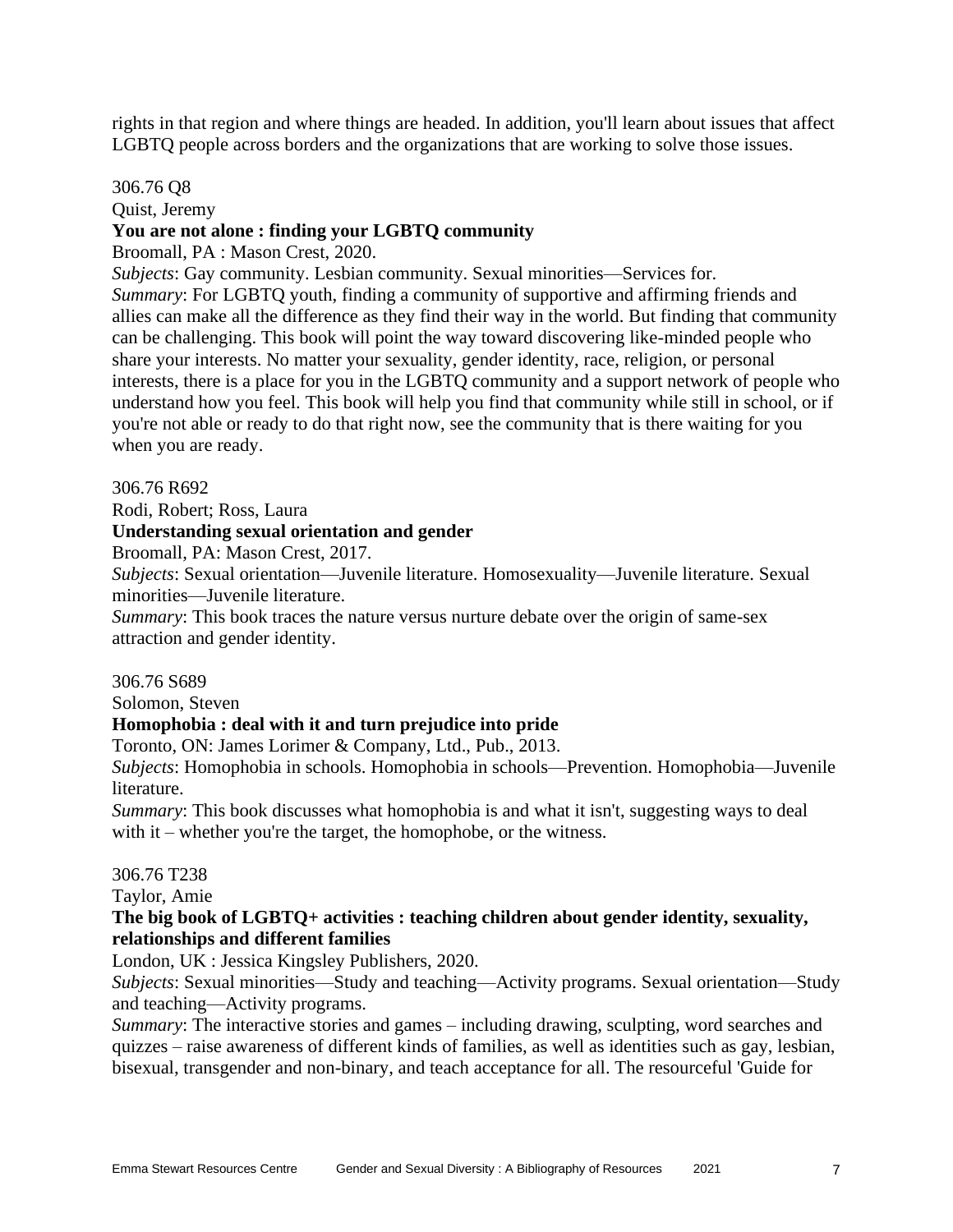Adults' at the end of the book offers advice, answers to activities throughout, and signposts to helpful organisations for the adult reading the book with the child.

# 306.76 V831

Vision, Willi

# **Love makes a family : friends, family, and significant others**

Broomall, PA: Mason Crest, 2020.

*Subjects*: Gay community. Lesbian community. Sexual minorities—Family relationships. Sexual minorities.

*Summary*: This book explores the wonderful possibilities for LGBTQ relationships that include friendships between people of all kinds, dating for sex, seeking a romantic relationship, falling in love, getting married, and having kids. It includes practical tips for LGBTQ teens to help them navigate the world of potential relationships, build self-esteem, and deal with dysfunctional relationships. The investigation of all kinds of relationships and lifepaths includes being single, monogamous, as well as being in open relationships, polyamorous relationships, and more. Sexual and nonsexual relationships are discussed along with romance and marriage. Explore real-life examples of happy singles, LGBTQ couples, and LGBTQ families with children. Like all close families, these families derive their strength from the love they share.

306.7608 K17

Kaplan, Rebecca; Kaplan, Avery

# **Double challenge : being LGBTQ and a minority**

Broomall, PA: Mason Crest, 2020.

*Subjects*: Intersectionality (Sociology). Minorities. Sexual minorities.

*Summary*: This book provides advice for LGBTQ people of color on unique challenges they may face when coming out to their families and responding to homophobia in their respective communities. The overarching message of the book is that there is a place for everyone to be queer and be themselves—whether they are Asian, black, Hispanic, white, disabled, or any other identity.

306.760835 G729

Grace, André P.

# **Growing into resilience : sexual and gender minority youth in Canada**

Toronto, ON : University of Toronto Press, 2015.

*Subjects*: Gender identity—Canada. Resilience (Personal trait)—Canada. Sexual minorities— Canada. Youth—Canada.

*Summary*: Both a resource for those professionally engaged in work with sexual and gender minorities and a comprehensive text for use in courses on working with vulnerable youth populations, this is a timely and transdisciplinary book.

306.760835 H236

# **Handling bullies when you're LGBTQ [DVD]**

Mount Kisco, NY: Human Relations Media, 2019.

*Subjects*: Bullying—Prevention. Bullying. Educational films. Nonfiction films. Sexual minority youth—Violence against.

*Summary*: Did you know that young people who identify as LGBTQ are at an increased risk for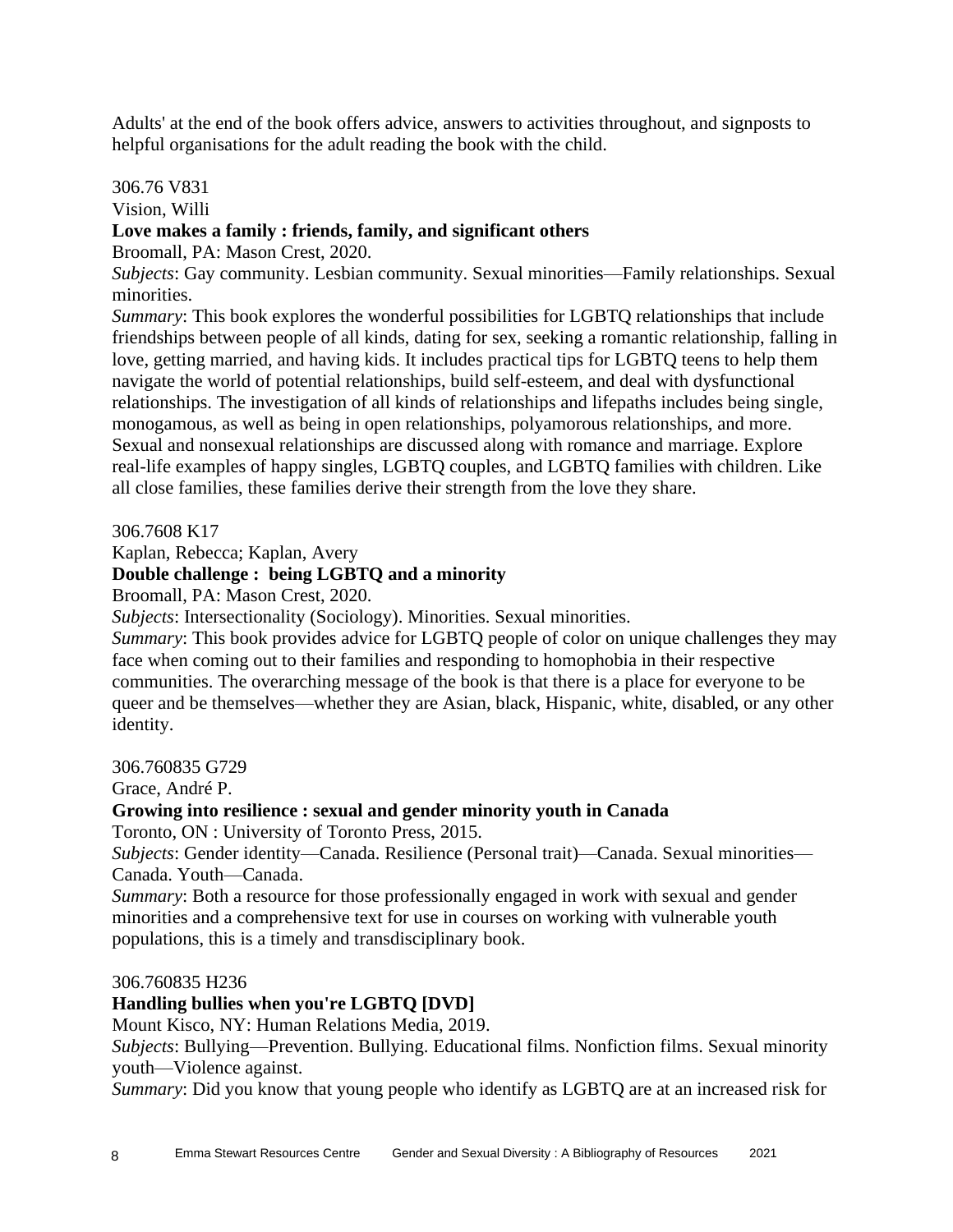bullying? Young people who do not adhere to gender norms or "typical" heteronormative behavior are much more likely to be targeted for being different, even if they aren't "out." This program takes an in-depth look at the consequences of bullying in the LGBTQ community, including depression, truancy, substance abuse and even suicide. In fact, LGBTQ youth contemplate suicide at three times the rate of heterosexual peers. Viewers hear from LGBT young people who have experienced bullying first hand. Psychologist Robert Eckstein, discusses the emotional and physical effects of bullying on LGBTQ youth, and what they can do to combat bullying and feeling safe.

#### 306.762 B955

Burgess, Rebecca

# **How to be ace : a memoir of growing up asexual**

London, UK : Jessica Kingsley Publishers, 2021.

*Subjects*: Asexual people—Great Britain—Biography—Comic books, strips, etc. Asexuality (Sexual orientation)—Comic books, strips, etc. Burgess, Rebecca—Comic books, strips, etc. Gender identity—Comic books, strips, etc. Gender-nonconforming people—Great Britain— Biography—Comic books, strips, etc. Graphic novels.

*Summary*: Brave, witty and empowering, this graphic memoir follows Rebecca as they navigate their asexual identity and mental health in a world obsessed with sex. From school to work to relationships, this book offers an unparalleled insight into asexuality. Warning: this book mentions bullying, anxiety, OCD, rape, sex and alcohol.

#### 306.766 A648

#### **Apples and oranges [DVD]**

Montreal, QC: National Film Board of Canada, 2003.

*Subjects*: Homophobia in children—Juvenile films. Invective—Juvenile films.

*Summary*: This video is designed to raise children's awareness of the harmful effects of homophobia and gender-related name calling, intolerance, stereotyping and bullying. The animated stories in the video will help students of all elementary grades explore name calling and bullying.

*Curriculum Notes*: Health education grade 6 (2009). Health education grade 7 (2009). Health education grade 8 (2009). Social Studies grade 5 (2010). Social Studies grade 6 (2009). Social Studies grade 7 (2009).Social Studies grade 8 (2009).

#### 306.766 A919

Auger, Jeanette A.; Krug, Kate

#### **Under the rainbow : a primer on queer issues in Canada**

Halifax, NS : Frenwood Publishing, 2013.

*Subjects*: Gay rights—Canada. Gays—Canada—Social conditions. Homosexuality—Canada. *Summary*: Framed through a life-course perspective, this book provides an overview of the historical and contemporary issues in the lives of gay, lesbian, bisexual, trans and/or queer folk. The chapters in this text highlight the contributions of academics and community groups as well as individuals working on queer issues in Canada and focus primarily on contemporary Canadian material, introducing readers to topics such as law, history, health, education, youth, older persons, end-of-life decisions, social constructions of sexual identities, sports, transgender issues and issues experienced by lesbians and gay men living in Quebec.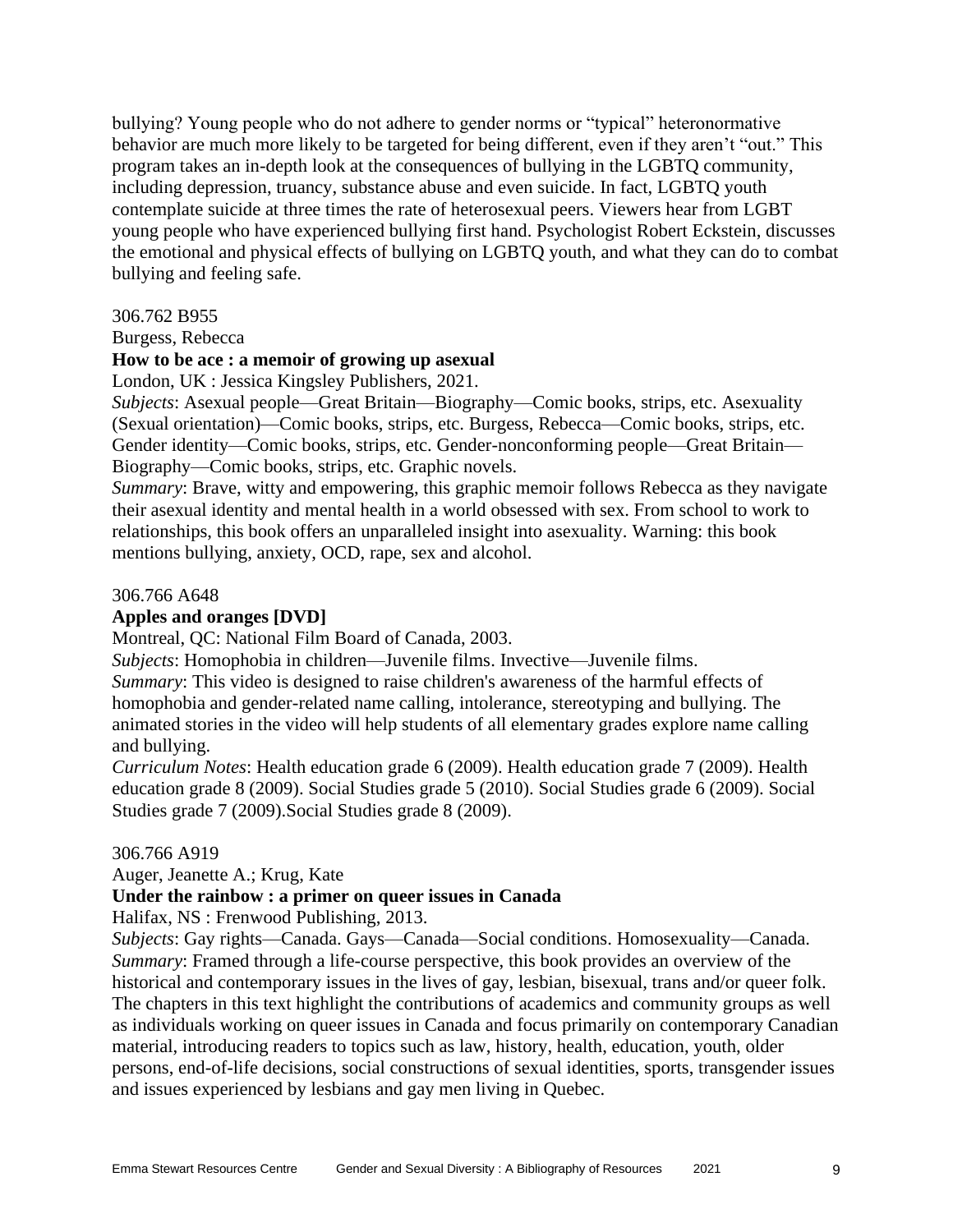306.766 E52 Elwin, Rosamun **Asha's mums** Toronto, ON: Women's Press, 1990. *Subjects*: Lesbians—Juvenile fiction. Mothers and daughters—Juvenile fiction. Homosexuality—Juvenile fiction.

306.766 E69 Erlandson, Cheryl **Safe schools : breaking the silence on sexual difference** Saskatoon, SK : Saskatchewan Teachers' Federation, 2002. *Subjects*: Gay students. Homophobia in schools. Homosexuality and education. Homosexuality—Study and teaching.

306.766 F965

Levithan, David (Ed.)

# **The full spectrum : a new generation of writing about gay, lesbian, bisexual, transgender, questioning and other identities**

New York, NY: Alfred A. Knopf, 2006.

*Subjects*: Gay youth. Gay youths' writings. Homosexuality. Sexual minority youth. Sexual orientation.

306.766 G619

Goldman, Linda

# **Coming out, coming in : nurturing the well-being and inclusion of gay youth in mainstream society**

New York, NY: Routledge, 2008.

*Subjects*: Coming out (Sexual orientation). Gay teenagers. Gay youth—Services for. Gay youth. Homophobia. Sexual minorities.

*Summary*: The author describes the process of "coming in" to a welcoming and nurturing family, from both the teen's and the parents' perspective. Through the information, exercises, anecdotes, and extensive bibliography of additional resources provided in the book, parents, school administrators and educators, community groups and counselors will find the tools needed to facilitate nurturing and safe environments for our LGBT youth.

306.766 H435

Rooney, Frances (Ed.)

# **Hear me out : true stories of Teens Educating and Confronting Homophobia**

Toronto, ON: Second Story Press, 2004.

*Subjects*: Coming out (Sexual orientation). Homophobia in high schools—Ontario. Gay teenagers—Ontario.

*Summary*: This resource was originally presented as part of T.E.A.C.H.'s presentations to schools: *Safely out*.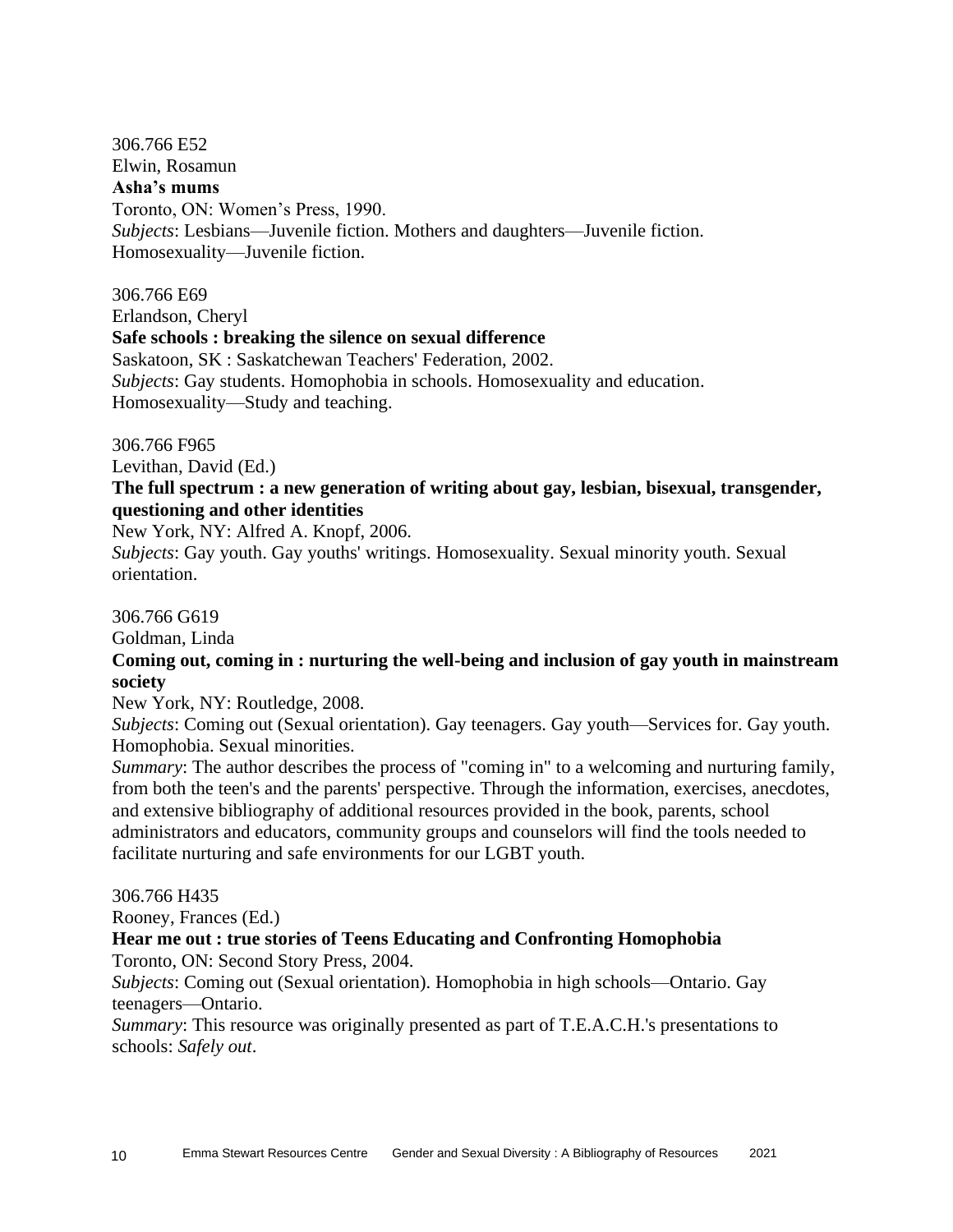# 306.766 H883 Hudak, Heather C.

#### **Pride festivals**

Collingwood, ON: Beech Street Books, 2019.

*Subjects*: Gay liberation movement—Canada—Juvenile literature. Gay pride parades—

Canada—Juvenile literature.

*Summary*: This book explores the history of Pride festivals, why they take place, and how people celebrate across Canada.

306.766 H887

Huegel, Kelly

# **GLBTQ (Gay, Lesbian, Bisexual, Transgender, Questioning) : the survival guide for queer and questioning teens**

Minneapolis, MN: Free Spirit, 2003.

*Subjects*: Coming out (Sexual orientation)—Juvenile literature. Gay teenagers—Juvenile literature. Homosexuality—Juvenile literature. Lesbian teenagers—Juvenile literature.

# 306.766 Ill

McNinch, James

# **I could not speak my heart : education and social justice for gay and lesbian youth**

Regina, SK: University of Regina, Canadian Plains Research Centre, 2004.

*Subjects*: Bisexual youth—Prairie Provinces. Gay youth—Prairie Provinces. Homophobia— Prairie Provinces. Homosexuality and education—Prairie Provinces. Transsexual youth—Prairie Provinces.

*Summary*: This anthology documents the pain and misunderstanding that lesbian, gay, bisexual, transgendered, two-spirited, and queer people have experienced in the very recent past; it also demonstrates the real progress, both in theory and in practice, that has been made. Readers will find much diversity in this collection of 19 articles: autobiography, testament, fiction, and found poetry, as well as more traditional personal and analytic essays.

306.766 K79

Koja, Kathe

# **Talk**

New York, NY: Farrar, Straus and Giroux, 2005.

*Subjects*: Coming out (Sexual orientation)—Fiction. Homosexuality—Fiction. Theater—Fiction. *Summary*: Hoping to escape from himself for a while, Kit auditions for a controversial school play. He discovers his talent for acting, struggles with coming out, and both he and his costar face crises in their view of themselves in their close relationships. This story is told from two points of view.

306.766 L328 LaRochelle, David **Absolutely, positively not** New York, NY: Arthur A. Levine Books, 2005. *Subjects*: Humorous stories. High schools—Fiction. Coming out (Sexual orientation)—Fiction. Homosexuality—Fiction.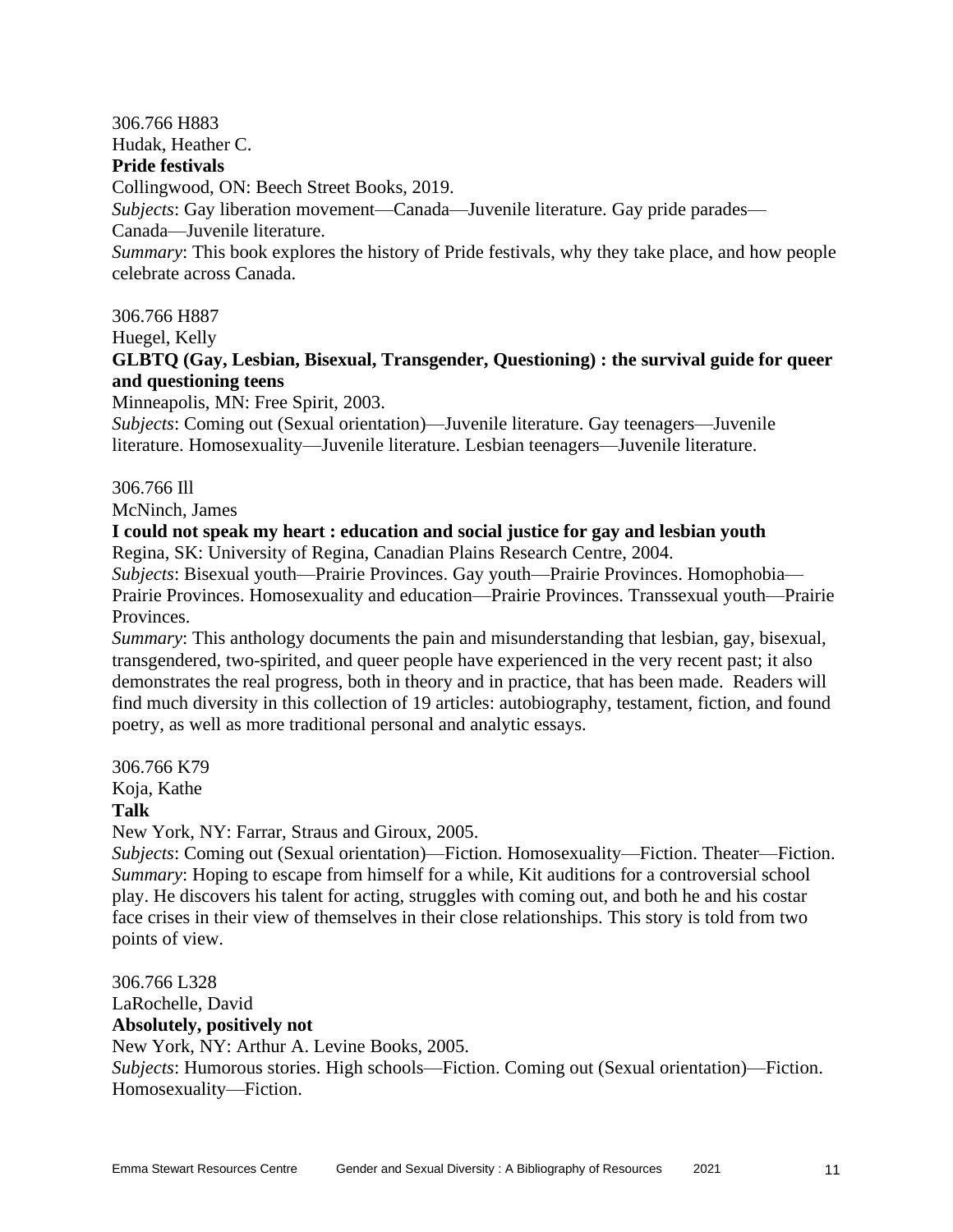*Summary*: This book chronicles a teenage boy's humorous attempts to fit in at his Minnesota high school by becoming a macho, girl-loving, "Playboy" pinup-displaying heterosexual. *Curriculum Notes*: Health education grade 9 (2009).

306.766 L641

# **Lessons learned : a collection of stories and articles about bisexual, gay, lesbian and transgender issues**

Ottawa, ON: Canadian Teachers' Federation, 2005. *Subjects*: Gay students. Gay teachers. Homophobia in schools. Homosexuality and education.

306.766 L651

Moon, Sarah (Ed.)

#### **The letter Q : queer writers' notes to their younger selves**

New York, NY: Scholastic, Inc., 2012.

*Subjects*: Self-acceptance. Coming out (Sexual orientation). Gays—Identity.

*Summary*: In this anthology, 63 award-winning authors such as Michael Cunningham, Amy Bloom, Jacqueline Woodson, Gregory Maguire, David Levithan, and Armistead Maupin make imaginative journeys into their pasts, telling their younger selves what they would have liked to know then about their lives as lesbian, gay, bisexual, or transgender people.

306.766 L888

Loukes, Keith

# **Ask Dr. Keith : candid answers to queer questions**

North Vancouver, BC: Whitecap Books, 2004.

*Subjects*: Gays—Sexual behavior. Gays—Health and hygiene. Interpersonal relations. *Summary*: This book answers over 80 common questions relating to LGBT issues ranging from the straightforward to the unusual. This book is ideal for those seeking advice on such personal subjects as: HIV/AIDS; coming out to family and friends; relationships; physiology; LGBT sex; and sexuality.

306.766 M322

Marcus, Eric

**What if someone I know is gay? : answers to questions about gay and lesbian people** New York, NY: Price Stern Sloan, 2000.

*Subjects*: Gay couples. Lesbianism. Homosexuality.

306.766 R396

Rench, Janice E.

# **Understanding sexual identity : a book for gay and lesbian teens and their friends** Minneapolis, MN: Lerner Publications, 1990.

*Subjects*: Gays—Juvenile literature. Gay teenagers—Juvenile literature. Homosexuality— Juvenile literature.

306.766 R523 Richardson, Justin **And Tango makes three**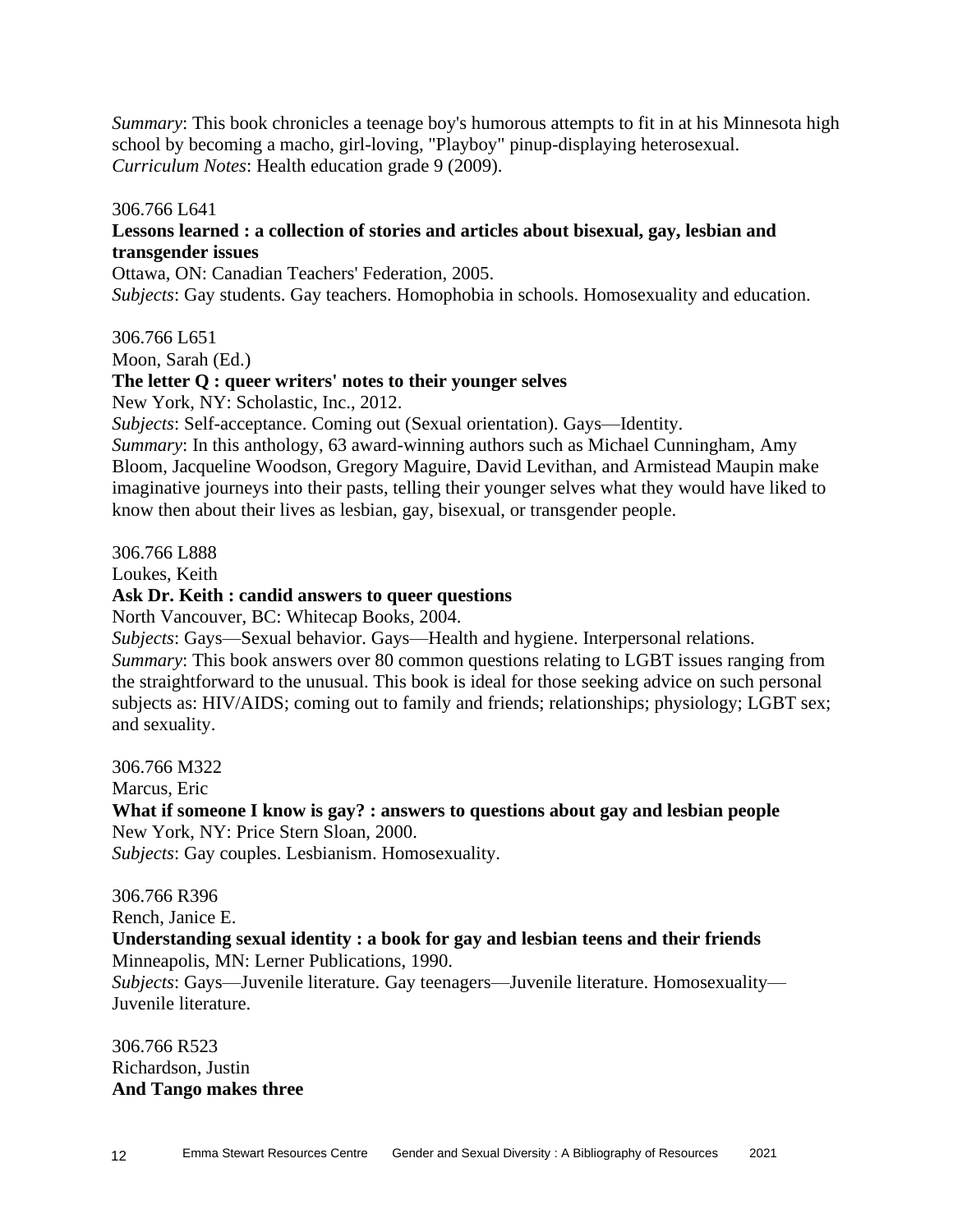New York, NY: Simon & Schuster Books for Young Readers, 2005. *Subjects*: Penguins—Juvenile fiction. Homosexuality—Juvenile fiction. *Summary*: At New York City's Central Park Zoo, two male penguins fall in love and start a family by taking turns sitting on an egg until it hatches.

# 306.766 R838

Rosswood, Eric; Archambeau, Kathleen

# **We make it better :the LGBTQ community and their positive contributions to society** Coral Gables, FL : Mango Publishing, 2019.

*Subjects*: Identity (Psychology). Sexual minorities—Biography.

*Summary*: A top American gay activist shares inspirational stories of queer icons in a series of revealing close-ups, first-person accounts, and intimate snapshots of LGBTQ pioneers and heroes.

306.766 S211

Sanchez, Alex

# **Rainbow boys**

New York, NY Simon Pulse, 2003.

*Subjects*: Homosexuality—Fiction. Coming out (Sexual orientation)—Fiction. High schools— Fiction. Interpersonal relations—Fiction.

*Summary*: Three high school seniors, a jock with a girlfriend and an alcoholic father, a closeted gay, and a flamboyant gay rights advocate, struggle with family issues, gay bashers, first sex, and conflicting feelings about each other.

306.766 S211

Sanchez, Alex

# **Rainbow High**

New York, NY: Simon Pulse, 2005.

*Subjects*: Homosexuality—Fiction. Coming out (Sexual orientation)—Fiction. High schools— Fiction. Interpersonal relations—Fiction.

*Summary*: This book follows three gay high school seniors as they struggle with issues of coming out, safe sex, homophobia, being in love, and college choices.

306.766 S211

Sanchez, Alex

# **Rainbow road**

New York, NY: Simon & Schuster, 2005.

*Subjects*: Homosexuality—Fiction. Vacations—Fiction. Interpersonal relations—Fiction. *Summary*: While driving across the United States during the summer after high school graduation, three young gay men encounter various bisexual and homosexual people and make some decisions about their own relationships and lives.

#### 306.766 S451

# **Seeing the rainbow : teachers talk about bisexual, gay, lesbian, transgender and twospirited realities**

Ottawa, ON: Canadian Teachers' Federation, 2002.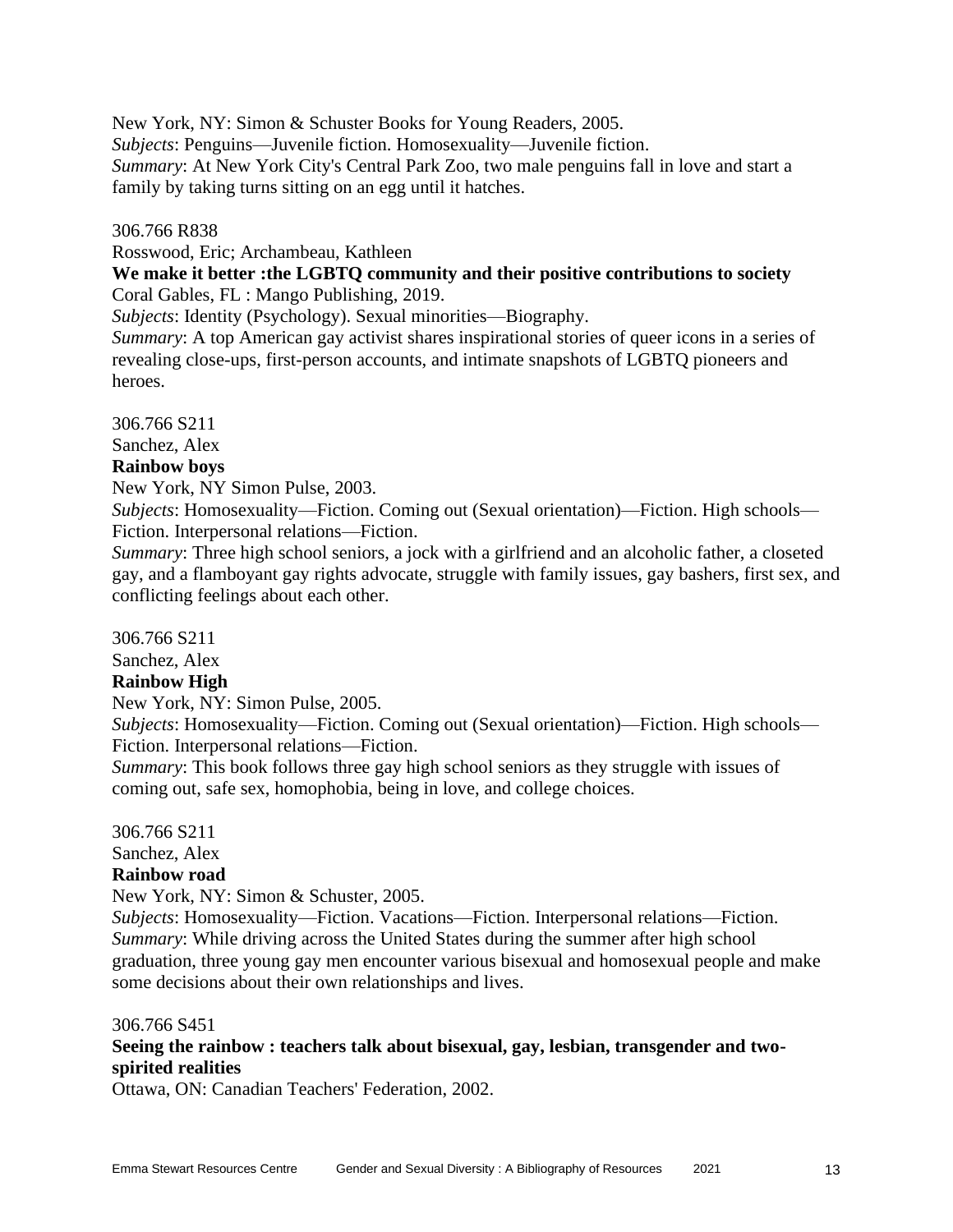*Subjects*: Gay students. Gay teachers. Homophobia in schools. Homosexuality and education. *Summary*: Co-published by Elementary Teachers' Federation of Ontario.

306.766 S495

Setterington, Ken

# **Mom and Mum are getting married!**

Toronto, ON: Second Story Press, 2004.

*Subjects*: Same-sex marriage—Juvenile fiction. Children of gay parents—Juvenile fiction. Homosexuality—Juvenile fiction.

*Summary*: When one of Rosie's two mothers announces, "Your Mum and I are getting married!" they can't wait to start planning the big day. At this party, family, friends and fun come together for a joyous celebration of love in a changing world.

306.766 S518

# **Sexual orientation and gender identity. Recommended fiction and nonfiction resources for K-12 schools. Second edition**

Edmonton, AB: Edmonton Public Schools, 2013.

*Subjects*: Gender identity—Bibliography. Homosexuality—Bibliography. Sexual orientation— Bibliography.

306.766 S848

Stevenson, Robin

# **Pride : celebrating diversity and community**

Victoria, BC: Orca Book Publishers, 2016.

*Subjects*: Gay liberation movement—Juvenile literature. Gay pride celebrations—Juvenile literature. Gay Pride Day—Juvenile literature.

*Summary*: This work of nonfiction for middle readers examines what and why LGBT people and their supporters celebrate on Pride Day every June.

306.766 T258

# **Teens 101. Season 1, episode 5. LGBTQ inclusivity: Joey's story [DVD]**

Toronto, ON: Magic Lantern Media, 2017.

*Subjects*: Coming out (Sexual orientation). Documentary television programs. Gay teenagers. Homosexuality—Psychological aspects. Nonfiction television programs.

*Summary*: *Teens 101* was created to be a toolbox for today's teens that may be experiencing personal life challenges or that may know someone who may need help. *Teens 101* is a collection of stories to show teens they are not alone and help is available. For Parents and Teachers, *Teens 101* is a guide offering helpful information, directory of services in their local area able to help, lesson plans to stimulate dialogue and much more. *Teens 101* will engage teens and have them connect with stories and experience what others have done to overcome their challenges – bringing hope and light to despair and darkness.

306.766 V158 Valentine, Johnny **One dad, two dads, brown dad, blue dads** Los Angeles, CA: Alyson Wonderland, 2004.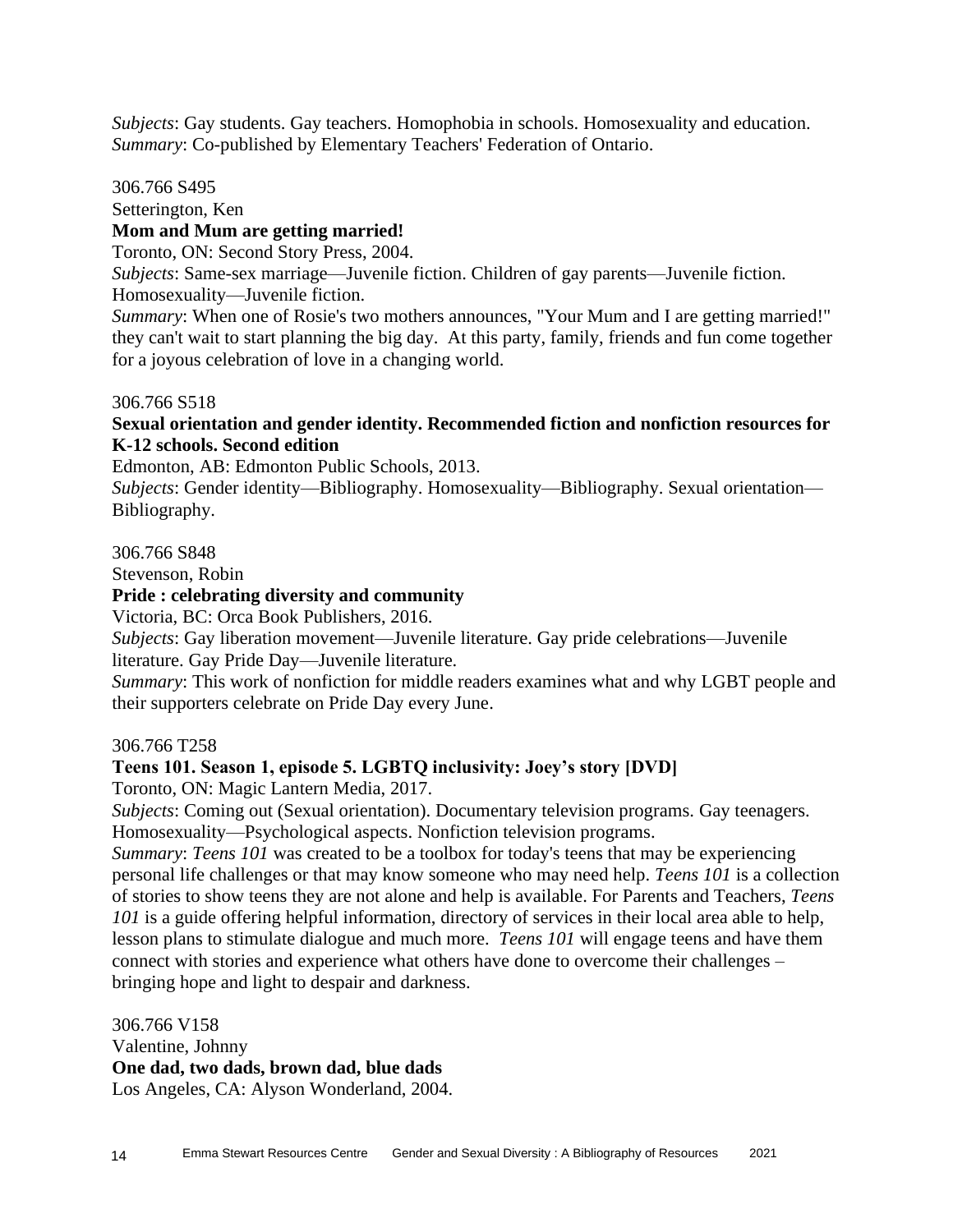*Subjects*: Family—Juvenile fiction. Homosexuality—Juvenile fiction. *Summary*: Two children, one with two blue dads and one with a more traditional family, compare notes and wonder what is so different about dads who are blue.

306.766 W555 Whatling, Michael **A vigil for Joe Rose : stories of being out in high school** Bloomington, IN: iUniverse, 2009. *Subjects*: Coming out (Sexual orientation)—Fiction. High schools—Fiction. Homosexuality— Fiction. *Summary*: This is a collection of stories told with empathy and humour about the experience of being out in high school. As a unified collection, these eight short stories and a novella chart the journey of the main characters from first coming out to their growth into confident young gay

306.766 W567 Trachtenberg, Robert (Ed.) **When I knew** New York, NY: Regan Books, 2005. *Subjects*: Coming out (Sexual orientation)—Humor. Gay men—Humor. Gays—Anecdotes. Lesbians—Humor.

306.7660835 I88 Savage, Dan (Ed.) **It gets better : coming out, overcoming bullying, and creating a life worth living** New York, NY: Plume Book, 2011. *Subjects*: Gay teenagers. Coming out (Sexual orientation). Bullying.

306.768 A628

Anthony, Joyce A.

# **Gender fulfilled : being transgender**

Philadelphia, PA: Mason Crest, 2020.

*Subjects*: Gender nonconformity. Transgender people.

men, and the challenges, triumphs, and losses along the way.

*Summary*: Starting on your transgender journey can be scary, and you may feel that you are alone, but you are not—far from it. From the first moments of questioning to realizing the incredible human being you were meant to be, this book will help guide you. You will learn how to trust yourself to make your own decisions. You will learn how to approach the important people in your life and what to do if things do not go as easily as you would wish. You will find resources for getting support and information on the transitioning process. And most importantly, you will learn how to free that unique individual trapped inside you to find the happiness you deserve.

306.768 C683 Colapinto, John **As nature made him : the boy who was raised as a girl** New York, NY: Harper Perennial, 2001.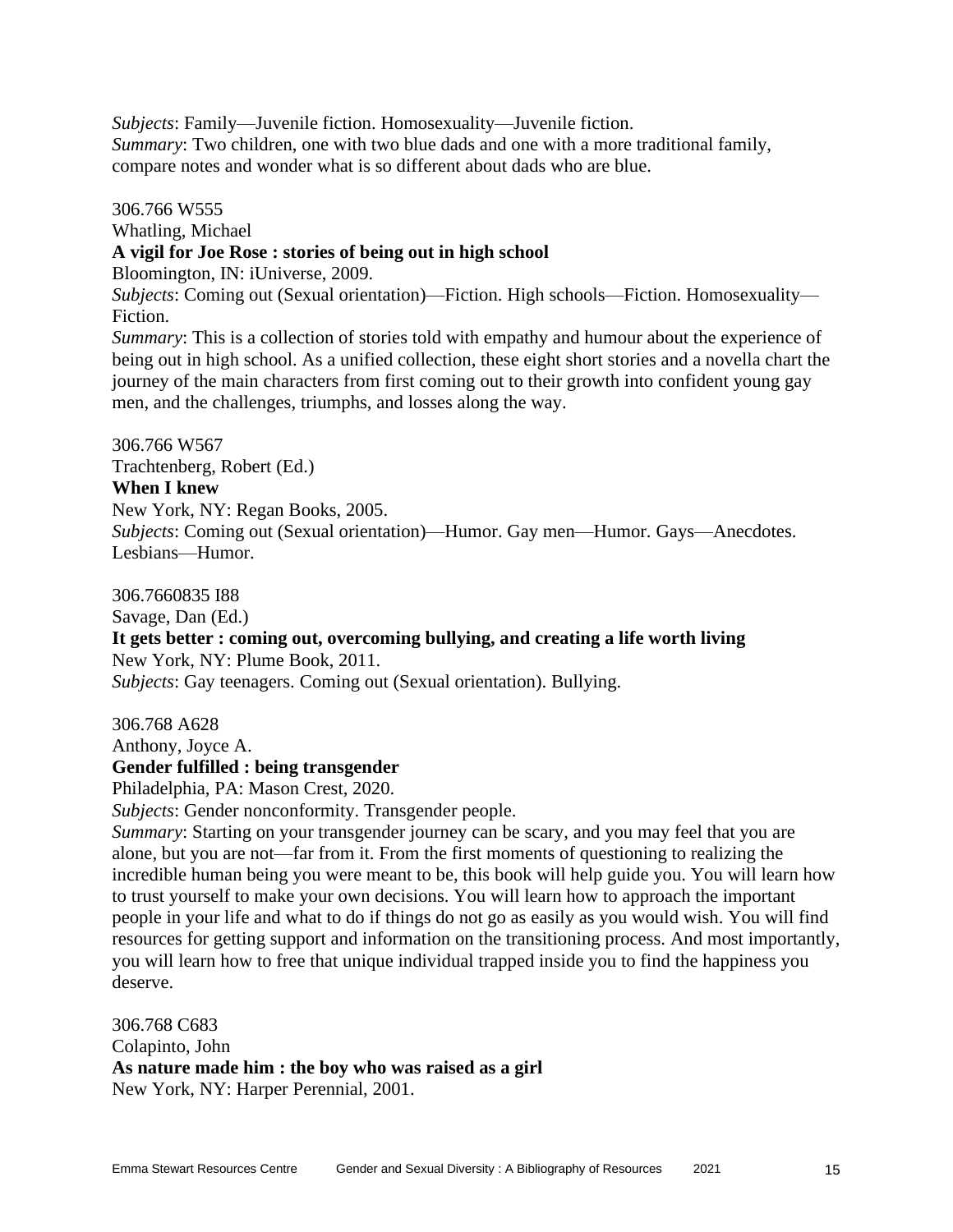*Subjects*: Transgender people—Identity. Transsexuals—Canada—Biography. Sex change—Case studies. Nature and nurture. Reimer, David, 1965-2004. Gender identity.

*Summary*: In 1967, after a twin baby boy suffered a botched circumcision, his family agreed to a radical treatment that would alter his gender. The case would become one of the most famous in modern medicine— and a total failure. This book tells the extraordinary story of David Reimer, who, when finally informed of his medical history, made the decision to live as a male. *Curriculum Notes*: English language arts 20 (2012).

#### 306.768 M995

#### **My transgender life : male or female? I am who I am [DVD]**

Venice, CA: TMW Media Group, 2016.

*Subjects*: Documentary films. Educational films. Gender nonconformity—Case studies.

Nonfiction films. Transgender people—Biography.

Summary: Seven transgender individuals share their experiences of what it is like to be born the wrong sex, the path to transitioning, and their lives afterward.

#### 306.768 M995

## **My transgender life. Paul wears dresses: what it's like to be transgender and transition to a different sex [DVD]**

Place of publication: TMW Media Group, 2016.

*Subjects*: Documentary films. Educational films. Nonfiction films. Transgender people— Identity. Transgender people.

*Summary*: This DVD follows the struggles of Stefonknee Wolscht, a trans woman trying to rebuild her life. Losing her home and her family, Stefonknee gives a first hand account of the many challenges trans people face. In her hometown, Stefonknee was known as a loving husband and father, a really good mechanic and a staunch Catholic but only she knew the truth; that she had been assigned to the wrong gender when she was born.

306.768 R692

Rodi, Robert; Ross, Laura

#### **Being transgender**

Broomall, PA: Mason Crest, 2017.

*Subjects*: Transgender people—Juvenile literature. Transgenderism—Juvenile literature. *Summary*: What are your options when you feel like your physical sex is out of sync with who you are? Rodi provides an in-depth look at what it means to be transgender. He shares experiences of people who have taken steps to transition from the sex they were assigned at birth, as well as those who have made the choice to live openly as their authentic gender while still in high school.

306.768 S627

Skelton, J. Wallace

#### **Transphobia : deal with it and be a gender transcender**

Toronto, ON: James Lorimer & Company Ltd, 2016.

*Subjects*: Gender nonconformity—Juvenile literature. Transgender people—Identity—Juvenile literature. Transphobia—Prevention—Juvenile literature.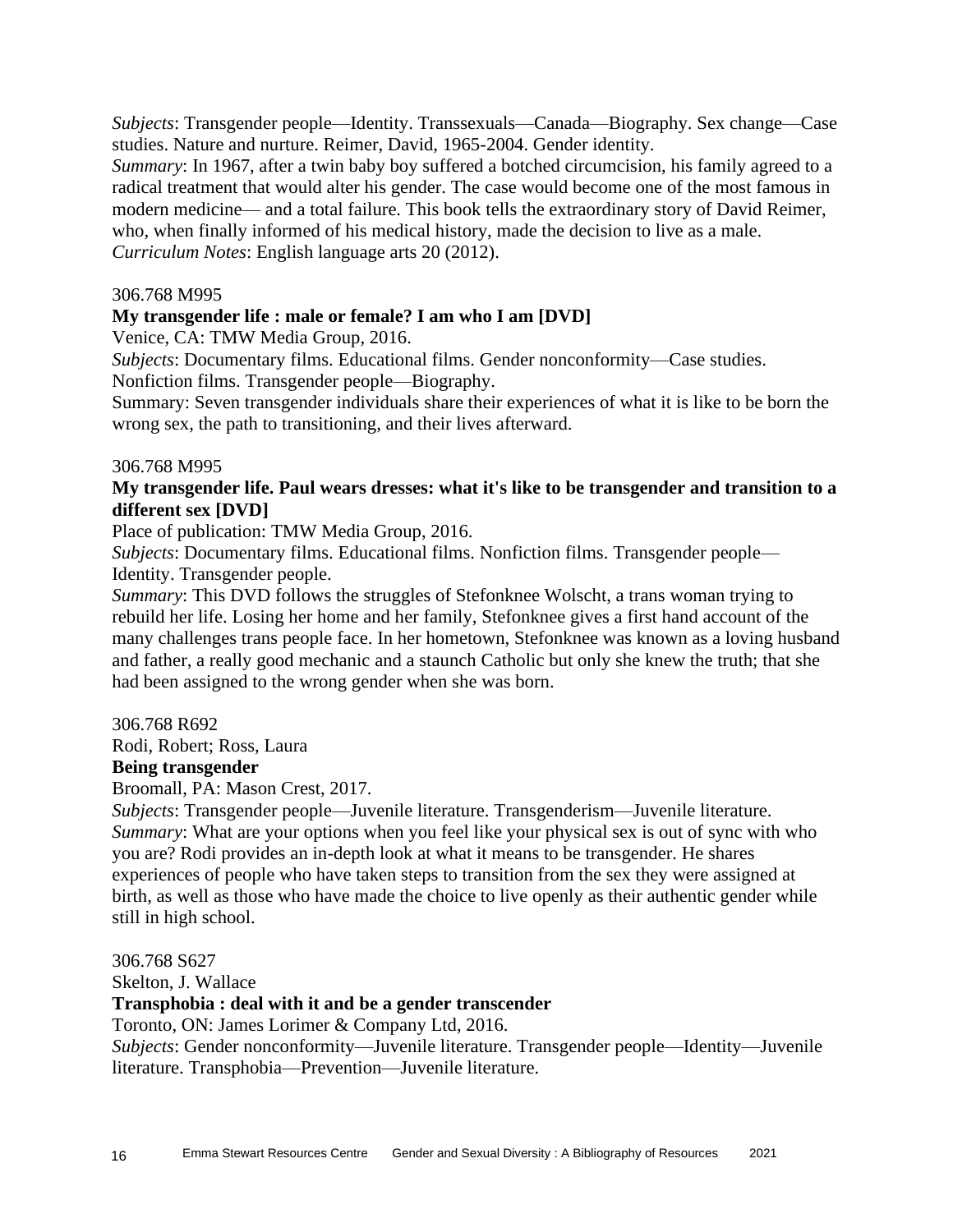*Summary*: This book will help you deal with transphobia whether you're the target, the transphobic person or the witness.

# 306.768 T258

# **Teens 101. Season 1, episode 11. Identifying transgender : David's story [DVD]**

Toronto, ON: Magic Lantern Media, 2017.

*Subjects*: Documentary television programs. Gender identity. Nonfiction television programs. Transgender people.

*Summary*: *Teens 101,* was created to be a toolbox for today's teens that may be experiencing personal life challenges or that may know someone who may need help. *Teens 101* is a collection of stories to show teens they are not alone and help is available. For Parents and Teachers, *Teens 101* is a guide offering helpful information, directory of services in their local area able to help, lesson plans to stimulate dialogue and much more. *Teens 101* will engage teens and have them connect with stories and experience what others have done to overcome their challenges – bringing hope and light to despair and darkness.

# 306.768 T342

Testa, Rylan Jay; Coolhart, Deborah

**The gender quest workbook : a guide for teens & young adults exploring gender identity** Oakland, CA : Instant Help Books, 2015.

*Subjects*: Gender identity—Juvenile literature. Sex differences (Psychology)—Juvenile literature. Transgenderism—Juvenile literature.

*Summary*: The activities in this book will help you explore your identity internally, interpersonally, and culturally. And along the way, you'll learn how to effectively express yourself and make informed decisions on how to navigate your gender with family, friends, classmates, and coworkers. The book also includes chapters on sex and dating, balancing multiple identities, and how to deal with stressful challenges when they arise.

# 306.768 T772

Erickson-Schroth, Laura (Ed.)

# **Trans bodies, trans selves : a resource for the transgender community**

Oxford, UK: Oxford University Press, 2014.

*Subjects*: Gender identity. Transgender people. Transgenderism.

*Summary*: This is a reader-friendly guide for transgender people, with each chapter written by transgender or gender queer authors. Each chapter takes the reader through an important transgender issue, such as race, religion, employment, medical and surgical transition, mental health topics, relationships, sexuality, parenthood, arts and culture, and much more.

#### 306.768 W177

Walker, Anita R.

# **Beyond male and female : the gender identity spectrum**

Philadelphia, PA : Mason Crest, 2020.

*Subjects*: Gender identity.

*Summary*: Gender identity helps define who each of us is, but it's also complicated—especially for those who do not identify as male or female but as something more fluid. This book carefully explains terminology, the reality of living beyond traditional genders, and the real-life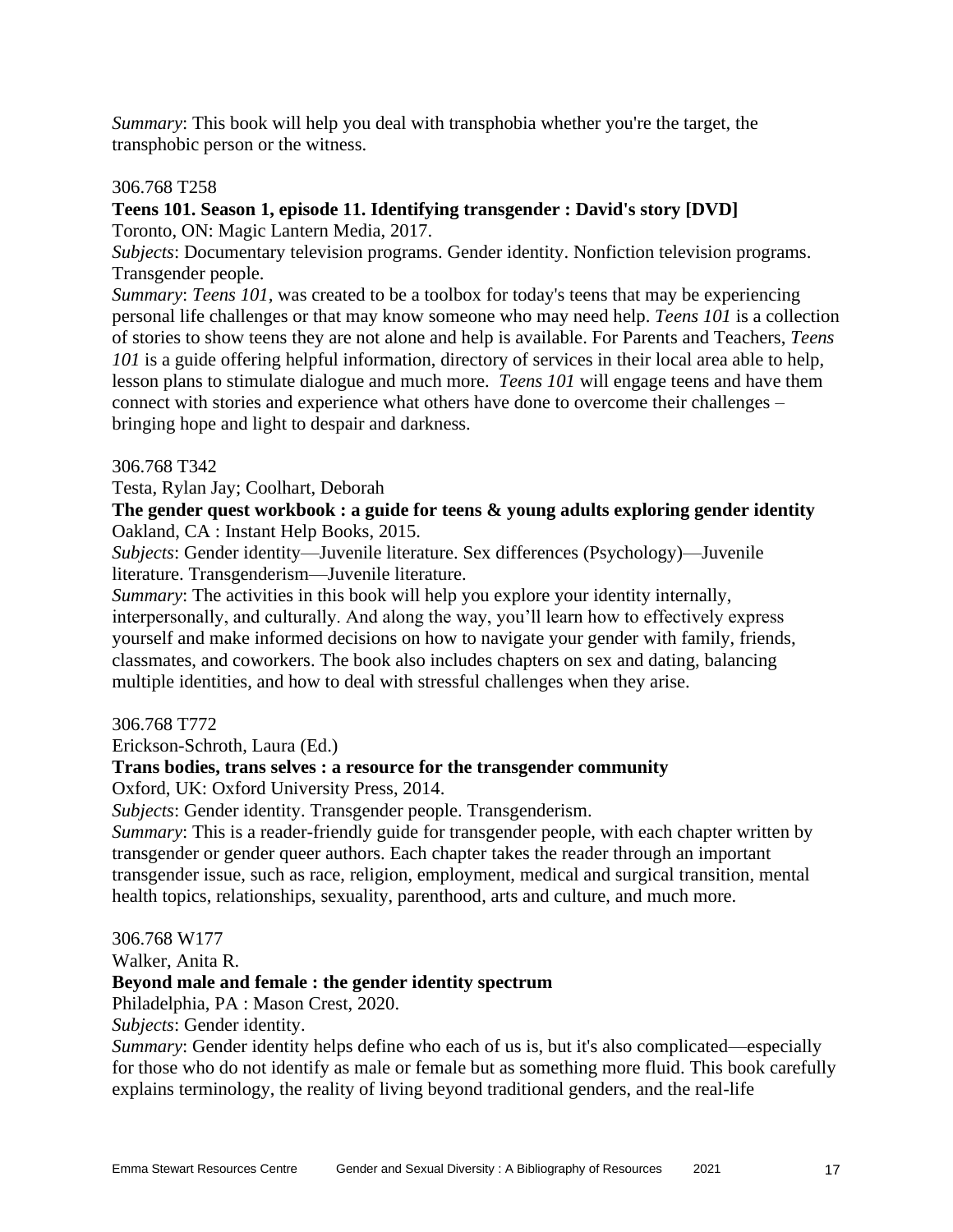experiences of genderqueer people. Finding one's true self and living that truth openly are not always easy. But with the right tools, the path is easier. Understanding traditional male and female stereotypes helps genderqueer students and their allies to advocate and educate people about gender identities that are neither male nor female but infinitely more complex and beautiful. There's nothing new about people with gender fluid identities—history is full of examples. Today, however, people with non-binary genders are increasingly able to live openly and honestly as their true selves. This book points the way.

#### 306.7680835 B857

Brill, Stephanie A.; Kenney, Lisa

# **The transgender teen : a handbook for parents and professionals supporting transgender and non-binary teens**

# Jersey City, NJ : Cleis Press, 2016.

*Subjects*: Gender identity. Gender nonconformity. Transgender youth.

*Summary*: Is it just a phase, a fad, or a real issue with your teen? This comprehensive guidebook explores the unique challenges that thousands of families face every day raising a teenager who may be transgender, gender-variant or gender-fluid. Covering extensive research and with many personal interviews, as well as years of experience working in the field, the author covers pressing concerns relating to physical and emotional development, social and school pressures, medical options, and family communications. Learn how parents can advocate for their children, find acceptable colleges and career paths, and raise their gender variant or transgender adolescent with love and compassion.

#### 306.7680835 K96

Kuklin, Susan

#### **Beyond magenta : transgender teens speak out**

Somerville, MA: Candlewick Press, 2014.

*Subjects*: Gender identity. Transgender youth. Transgender children. Transgenderism. *Summary*: The author met and interviewed six transgender or gender-neutral young adults and used her considerable skills to represent them thoughtfully and respectfully before, during, and after their personal acknowledgment of gender preference. Portraits, family photographs, and candid images grace the pages, augmenting the emotional and physical journey each youth has taken. Each honest discussion and disclosure, whether joyful or heartbreaking, is completely different from the other, because of family dynamics, living situations, gender, and the transition these teens make in recognition of their true selves.

#### 306.848 K86

Kosciw, Joseph Gregory; Diaz, Elizabeth M.

# **Involved, invisible, ignored : the experiences of lesbian, gay, bisexual and transgender parents and their children**

New York, NY: GLSEN, 2008.

*Subjects*: Bisexual parents—United States. Children of gay parents—Education—United States. Children of transgender parents—Education—United States. Gay parents—United States. Homophobia in schools—United States. Transgender parents—United States.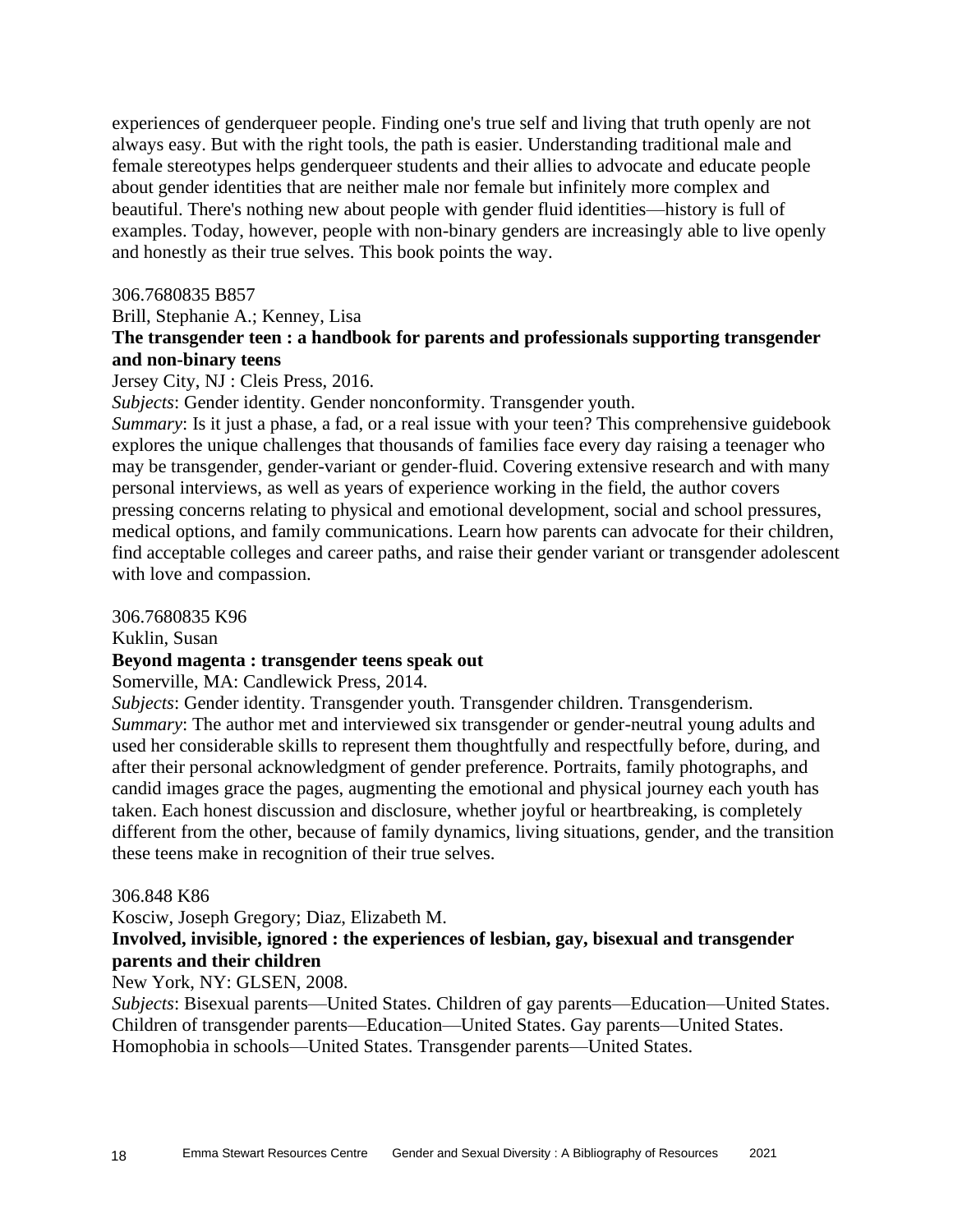306.85 K96 Kuklin, Susan

# **Families**

New York, NY : Hyperion Books for Children, 2006.

*Subjects*: Families—Cross-cultural studies—Juvenile literature. Families—Juvenile literature. *Summary*: The author examines various forms of family. She interviews 15 different families about the ups and downs of their home lives. The families in the book reflect the diversity found in communities. Included are biracial families, immigrant families, gay and lesbian families, large and small families, religious families, and families with adopted children or special needs children.

*Curriculum Notes*: English language arts grade 2 (2010). Social Studies grade 3 (2010).

306.874 C456

Currie-McGhee, Leanne

#### **LGBT families**

San Diego, CA: ReferencePoint Press, 2019.

*Subjects*: Children of gay parents. Children of sexual minority parents. Families. Gay parents. Sexual minorities—Family relationships. Sexual minority parents.

*Summary*: As society has become more accepting of LGBT persons, an increasing number have become parents. Today, between 2 and 4 million US youth are estimated to have an LGBT parent. This book presents a real-world look at how American families are changing and helps teen readers gain an understanding of what it is like to be part of an LGBT family.

306.874 K92

Krieger, Irwin

**Counseling transgender and non-binary youth : the essential guide**

London, England : Jessica Kingsley Publishers, 2017.

*Subjects*: Parents of transgender children. Transgender youth.

*Summary*: This book is an informed guide to supporting and working with transgender and nonbinary youth. Topics of discussion include gender identity, sexuality, transitioning and mental health. Additional resources and suggested reading lists make this an essential reference for all professionals who counsel transgender youth.

306.874 O29

Oelschlager, Vanita

# **A tale of two daddies**

Akron, OH: VanitaBooks, 2010.

*Subjects*: Homosexuality—Juvenile fiction. Children of gay parents—Juvenile fiction. *Summary*: Set in the playground, a young boy asks a young girl if it is true that she has two dads. She says that is right; she has Poppa and Daddy. The young boy asks her questions about which Dad does what. In her response to the questions, the young girl explains the role of each Dad within the family.

306.874 S674 Snow, Judith **How it feels to have a gay or lesbian parent : a book by kids for kids of all ages**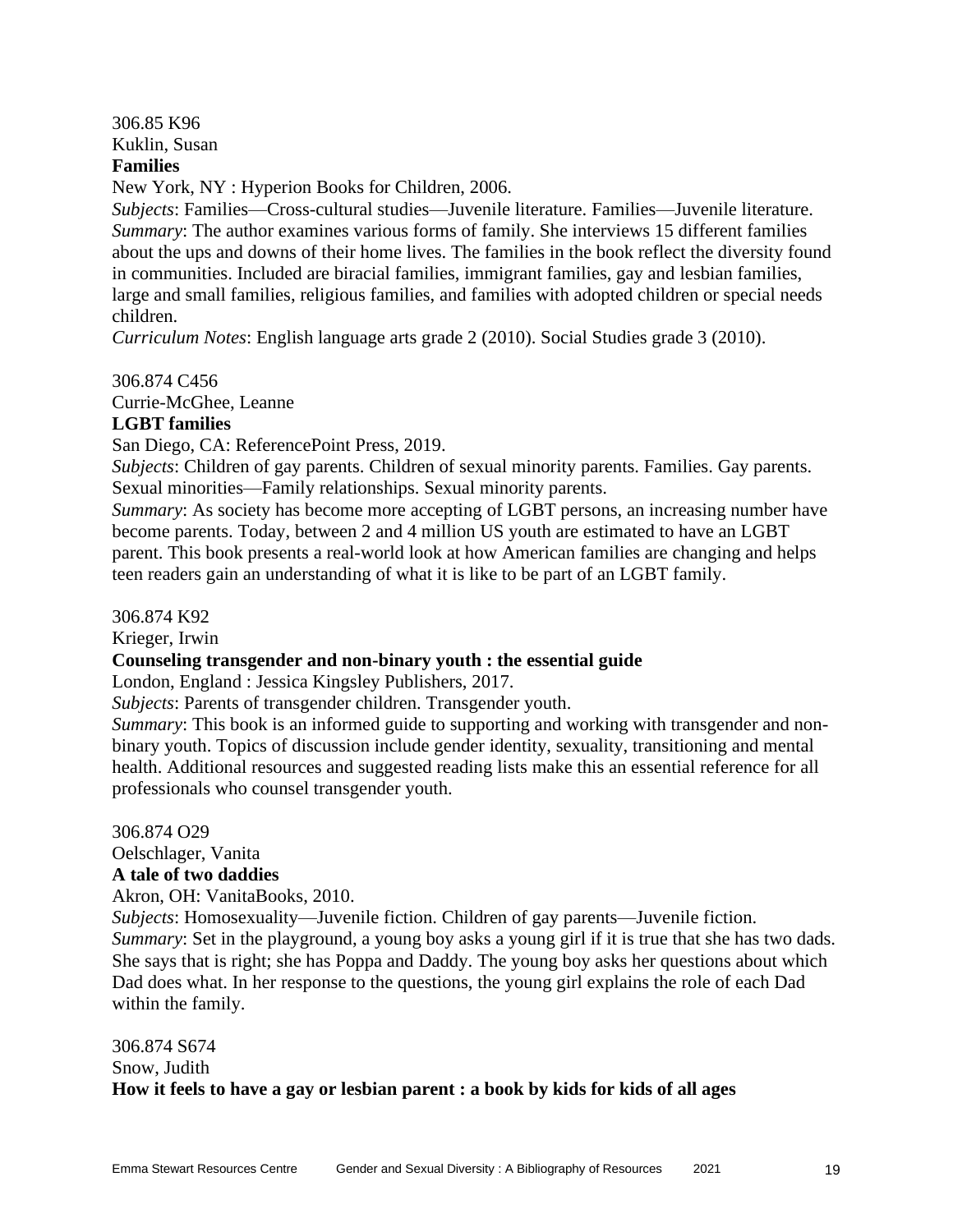Binghamton, NY: Harrington Park Press, 2004.

*Subjects*: Children of gay parents—Juvenile literature. Gay parents—Juvenile literature. Homosexuality—Juvenile literature.

*Summary*: In their own words, children of different ages talk about how and when they learned of their gay or lesbian parent's sexual orientation and the effect it has had on them.

# 306.8740866 F533

Fisher, Emily S.; Kennedy, Kelly S.

# **Responsive school practices to support lesbian, gay, bisexual, transgender, and questioning students and families**

New York, NY : Routledge, 2012.

*Subjects*: Sexual minorities. Sexual minority parents. Sexual minority students. Social work with sexual minority youth.

*Summary*: This book provides a practical and useful guide for school-based mental health professionals to support students, families, teachers, and administrators in the development of a safe, inclusive school environment for all LGBTQ students and families. It begins with an overview of the unique issues and challenges faced by LGBTQ students and families, including a discussion of sexuality and gender identity development within the interconnected contexts of home, school, and community. Practical steps are given for creating an inclusive school environment; implementing prevention and intervention techniques to address discrimination, bullying, and violence; and organizing effective counseling programs for LGBTQ students.

#### 323.3264 F469

Maran, Meredith (Ed.)

# **50 ways to support lesbian & gay equality : the complete guide to supporting family, friends, neighbors - or yourself**

Maui, HI: Inner Ocean Publishing, 2005.

*Subjects*: Gay rights—United States. Gays—Legal status, laws, etc.—United States. Lesbians— Legal status, laws, etc.—United States.

*Summary*: This book is a compendium of informative, joyful, and poignant personal stories, each promoting understanding while suggesting simple actions. From defining terminology to exploring family issues, the book deftly navigates workplace, family, cultural, and human rights issues.

#### 362.28 W576

# **Whispers of life [DVD]**

Canada: Turbid Lake Pictures, 2013.

*Subjects*: Bullying. Gay teenagers—Suicidal behavior. Homophobia. Suicide—Prevention. Video recordings for the hearing impaired.

*Summary*: Deep in his thoughts and enjoying the peaceful surroundings, Tom, a gay teenager, is jolted out of his quaint and meditative park retreat by painful and homophobic words from his classmate. A few benches over sits Charles, a man in his late forties, who witnesses the bullying. After the bullies leave, and to Tom's surprise, Charles appears right next to him. The two strike up a conversation that quickly turns serious when Tom asks if Charles has ever thought about suicide. In this magical story about the interdependence of imagination and survival, and their life-changing connection, the boundaries between stranger/friend and survival/suicide are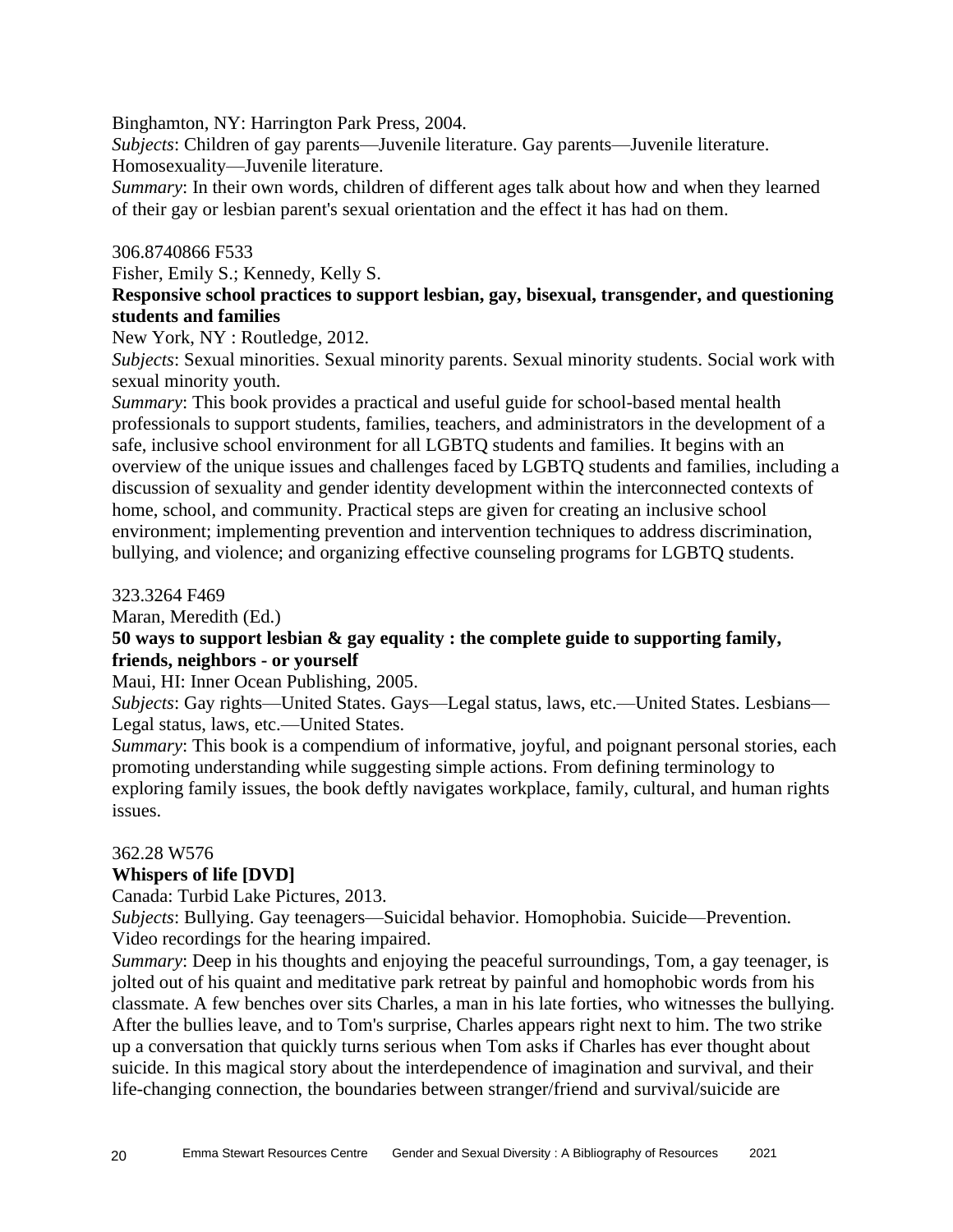challenged when Charles takes Tom on a fantastical journey into Tom's imagination that will forever alter the course of Tom's future and life.

362.282 D693

Dorais, Michel

# **Dead boys can't dance : sexual orientation, masculinity, and suicide**

Montreal, QC: McGill-Queen's University Press, 2004.

*Subjects*: Boys—Suicidal behavior—Quebec (Province). Gay youth—Suicidal behavior—

Quebec (Province). Homosexuality—Psychological aspects. Suicide—Prevention.

*Summary*: This study explores the effect of the double taboos of homosexuality and suicide on males from 14 to 25.

*Curriculum Notes*: Psychology 20, 30. Life Transitions 20/30. Translation of: Mort ou fif.

# 362.785 G884

# **Growing up trans [DVD]**

Arlington, VA: PBS, 2015.

*Subjects*: Documentary films. Gender identity. Nonfiction films. Sex role. Transgender children. *Summary*: An intimate exploration of the struggles and choices facing transgender kids and their parents. Through moving, personal stories of children, parents, and doctors, this installment of *Frontline* examines new medical interventions increasingly being offered at younger ages. Originally broadcast as part of the PBS series *Frontline* on June 30, 2015.

362.7866 W667 Wilcox, Christine

# **Teens and LGBT issues**

San Diego, CA: ReferencePoint Press, 2016.

*Subjects*: Gay rights—Juvenile literature. Gay youth—Juvenile literature. Homosexuality— Juvenile literature.

*Summary*: Teens who identify as lesbian, gay, bisexual, or transgender face unique challenges. Through objective overviews, primary sources, and full color illustrations this book examines what issues do LGBT teens have with identity, what issues do LGBT teens face at school, what issues do LGBT teens face in society, and what types of help and support is available to LGBT teens?

# 370.15 C678

Cohn-Vargas, Becki; Creer Kahn, Alexandrea

#### **Identity safe classrooms, grades 6-12 : pathways to belonging and learning** Thousand Oaks, CA : Corwin, 2021.

*Subjects*: Classroom environment. Educational sociology. Identity (Psychology). Studentcentered learning—Study and teaching (Middle school). Student-centered learning—Study and teaching (Secondary).

*Summary*: This book offers secondary educators a foundation for countering stereotype threat and cultivating identity safety with an added understanding of adolescent identity development. It provides strategies to help students engage in an inquiry into their own identities as well as an array of practical classroom and school-wide identity safety strategies. It also explores ways to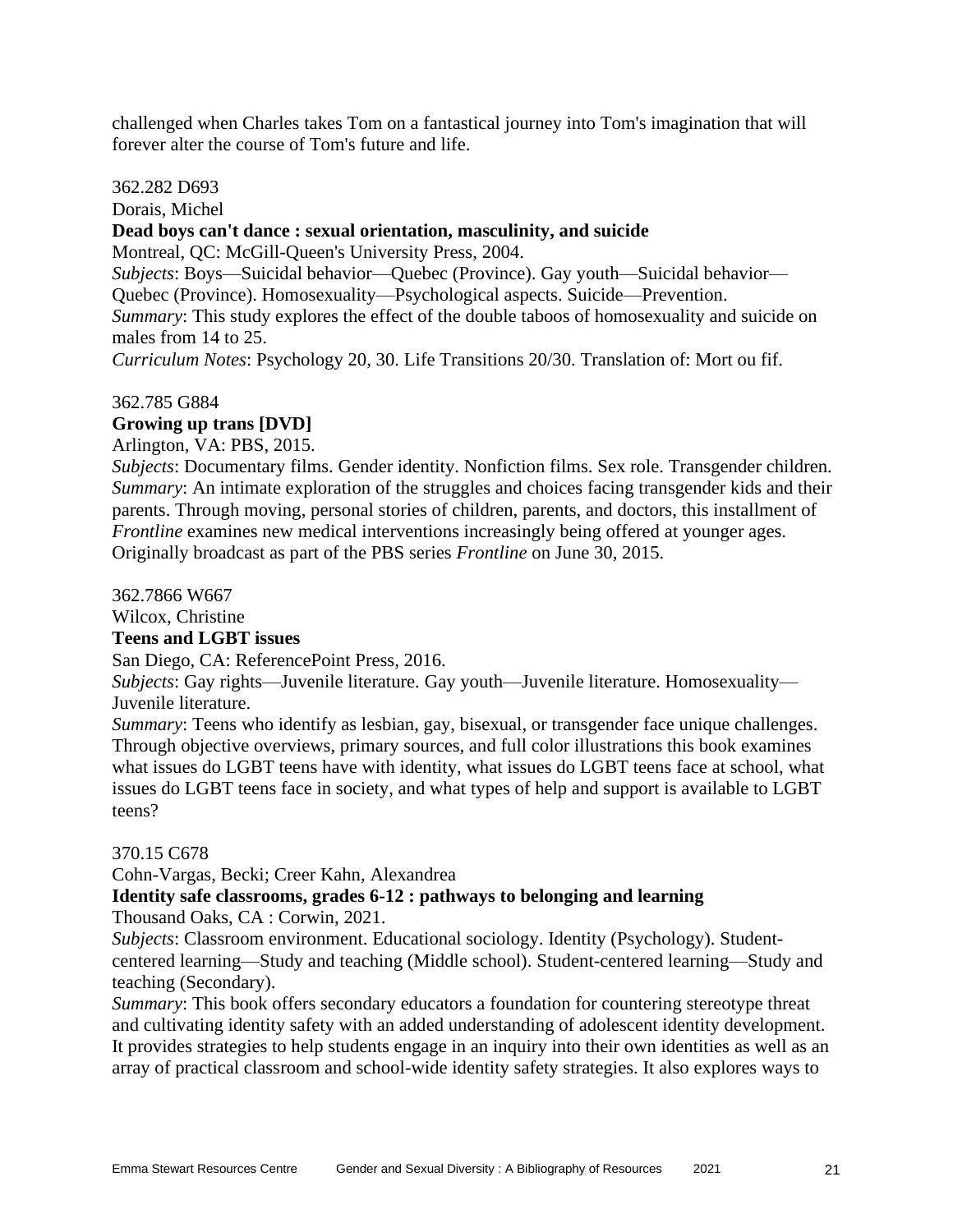build trust and identity safety for staff, an important ingredient in creating a positive and affirming school environment.

# 370.151 T253

Miller, S. J. (Ed.)

# **Teaching, affirming, and recognizing trans and gender creative youth : a queer literacy framework**

# New York, NY: Palgrave Macmillan, 2016.

*Subjects*: Gay teenagers. Gender identity in education. Gender identity. Sexual orientation. *Summary*: This book draws upon a queer literacy framework to map out examples for teaching literacy across pre-K-12 schooling. To date, there are no comprehensive Pre-K-12 texts for literacy teacher educators and theorists to use to show successful models of how practicing classroom teachers affirm differential (a)gender-bodied realities across curriculum and schooling practices. This book aims to highlight how these enactments can be made readily conscious to teachers as a reminder that gender normativity has established violent and unstable social and educational climates for the millennial generation of lesbian, gay, bisexual, transgender, intersex, (a)gender/(a)sexual, gender creative, and questioning youth.

# 370.711 S973

Swartz, Larry

# **Teaching tough topics : how do I use children's literature to build a deeper understanding of social justice, equity, and diversity?**

Markham, ON : Pembroke Publishers Limited, 2020.

*Subjects*: Children's literature—History and criticism. Children's literature—Moral and ethical aspects. Cultural pluralism—Study and teaching. Equality—Study and teaching. Social justice— Study and teaching.

*Summary*: This book shows teachers how to lead students to become caring citizens as they read and respond to quality children's literature. It is organized around topics that can be challenging or sensitive, yet important for building understanding of social justice, diversity, and equity. Racism, homophobia, bullying, religious intolerance, poverty, and physical and mental challenges are just some of the themes explored. The book is rooted in the belief that by using picture books, novels, poetry, and nonfiction selections, teachers can enrich learning with compassion and empathy as their students make connections to the texts, to others, and to the world.

# 370.78 D637 2005

McNinch, James; Totten, Marilyn

# **Que(e)rying inclusive practice : exploring and challenging homophobia in curricula and schools**

Saskatoon, SK: Dr. Stirling McDowell Foundation, 2005.

*Subjects*: Action research in education—Saskatchewan. Homophobia in schools. Homosexuality and education.

*Summary*: Project #125.

370.81 P398 Pendleton Jiménez, Karleen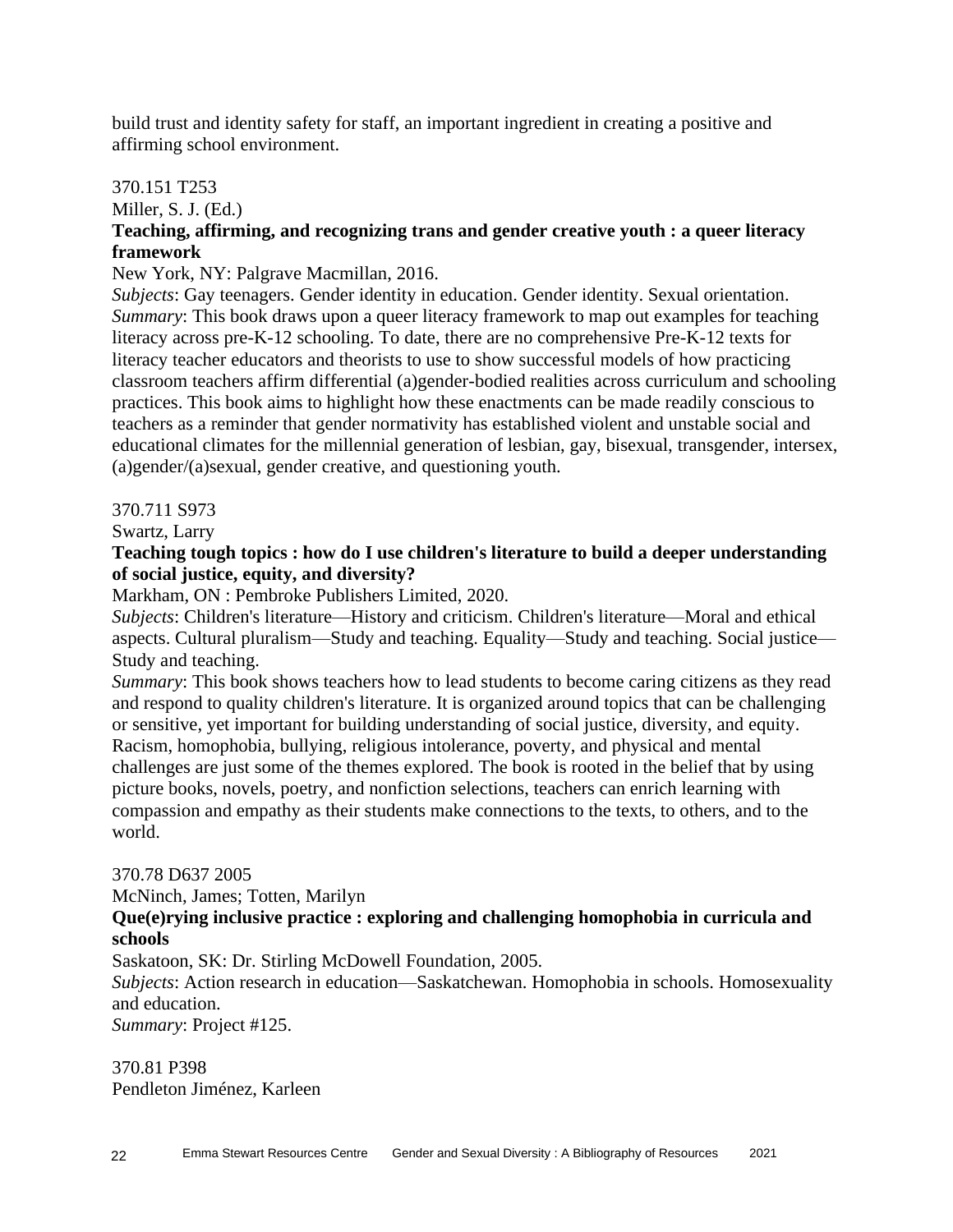#### **Tomboys and other gender heroes : confessions from the classroom**

New York, NY: Peter Lang, 2016.

*Subjects*: Gender identity in education. Homosexuality and education.

*Summary*: In this book, student writings are framed by teaching strategies and gender theory, featuring themes of sports, film, media, landscape, joyfulness, and gender creativity. The research will be of great interest to university students in the fields of education, gender, sexuality and women's studies, sociology, social work, psychology, counseling, and child development. This book is ideal for teachers, professors, parents, and community members who hope to create accepting environments for gender diversity.

#### 370.81 W627

Whittlesey, Christy

**It's ok to say "they" : tips for educator allies of transgender and nonbinary students** San Diego, CA : Dave Burgess Consulting Inc., 2019.

*Subjects*: Gender identity in education. School environment. Sexual minority youth—Education. Transgender students. Transgender youth—Education.

*Summary*: Incorporating the real-life experiences of transgender and nonbinary students, this book offers educators practical tools they can use to foster an inclusive environment for transgender and nonbinary students. This easy-to-use guide is a resource for educators and administrators seeking to be better allies to students. By avoiding gendered language practices, designing inclusive curricula, and creating conscientious school policies that take into account the needs of transgender and nonbinary students, educators can create inclusive spaces for students of all genders.

#### 370.86 B628

Blackburn, Mollie V.

# **Interrupting hate : homophobia in schools and what literacy can do about it**

New York, NY : Teachers College Press, 2012.

*Subjects*: Homophobia in schools—Prevention. Literacy—Study and teaching. Toleration— Study and teaching.

*Summary*: This book focuses on the problems of heterosexism and homophobia in schools and explores how these forms of oppression impact LGBTQQ youth, as well as all young people. The author shows how concerned teachers can engage students in literacy practices both in and out of school to develop positive learning environments. The featured vignettes focus on fostering student agency, promoting student activism, and nurturing student allies.

#### 370.8664 L687

Bloomfield, Veronica E. (Ed.)

# **LGBTQ voices in education : changing the culture of schooling**

New York, NY: Routledge, 2016.

*Subjects*: Bisexual students. Gay students. Homosexuality and education. Lesbian students. Sexual minority students—Education. Transgender youth—Education.

*Summary*: This book addresses the ways in which teachers can meet the needs of LGBTQ students and improve the culture surrounding gender, sexuality, and identity issues in formal learning environments. Written by experts from a variety of backgrounds including educational foundations, leadership, cultural studies, literacy, criminology, theology, media assessment, and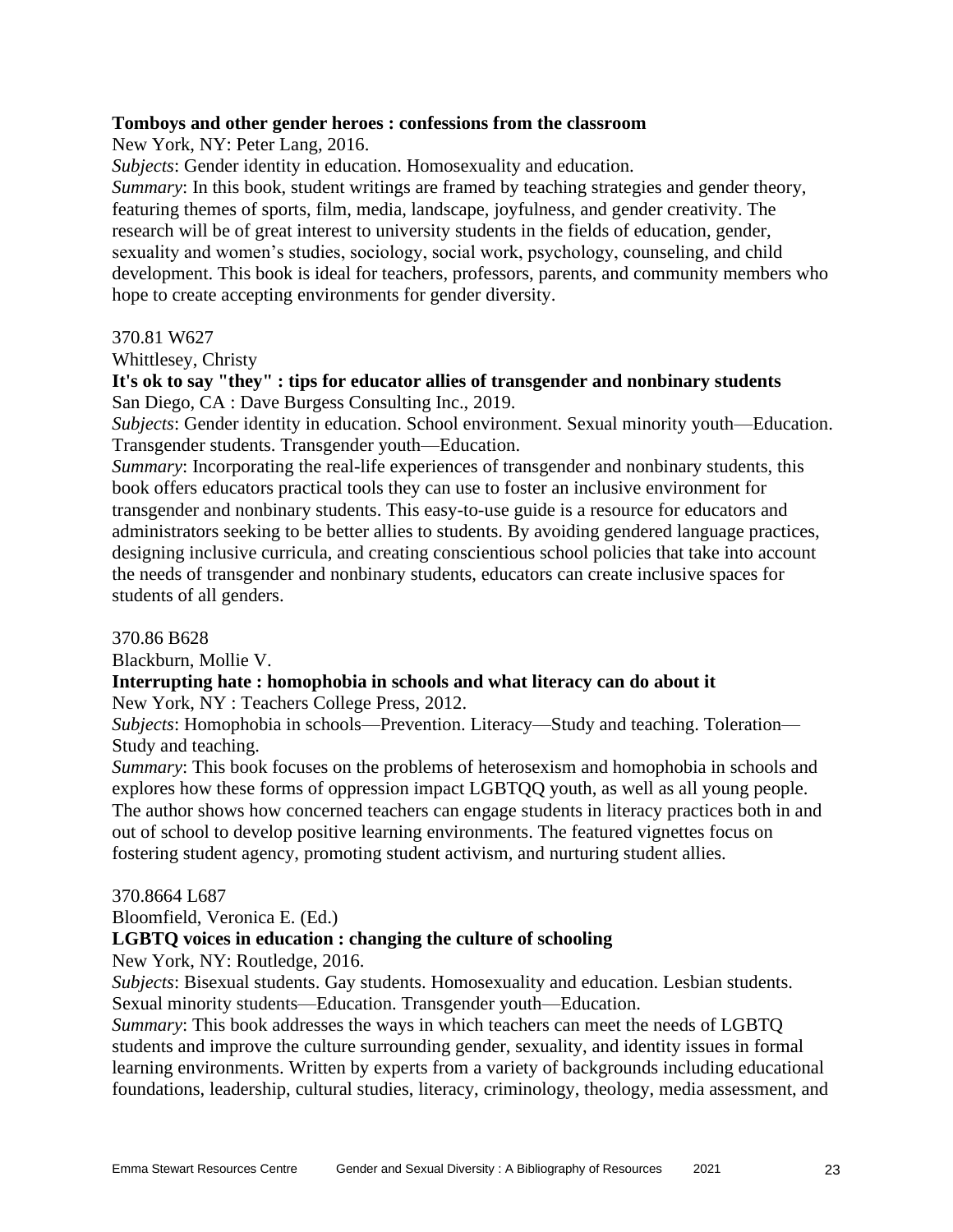more, these chapters are designed to help educators find the inspiration and support they need to become allies and advocates of queer students, whose safety, well-being, and academic performance are regularly and often systemically threatened. Emphasizing socially just curricula, supportive school climates, and transformative educational practices, this innovative book is applicable to K-12, college-level, and graduate settings, and beyond.

#### 371.826 D523

#### DeWitt, Peter

# **Dignity for all : safeguarding LGBT students**

Thousand Oaks, CA : Corwin Press, 2012.

*Subjects*: Bisexual students. Gay students. Lesbian students. Schools—Safety measures— Handbooks, manuals, etc. Transgender youth—Education.

*Summary*: Students who identify as lesbian, gay, bisexual, or transgendered are susceptible to harassment from peers and are at high risk of dropping out of school. This book provides professional development ideas and real-life vignettes that will help educational leaders foster a more caring school culture not only for LGBT students, but for all students.

#### 371.8266 B586

Biegel, Stuart

# **The right to be out : sexual orientation and gender identity in America's public schools** Minneapolis, MN : University of Minnesota Press, 2010.

*Subjects*: Gender identity in education—United States. Homosexuality and education—United States. Public schools—Social aspects—United States. Sexual orientation—United States. *Summary*: Despite significant advances for gay and transgender persons, the public school environment remains daunting, even frightening, as evidenced by numerous high-profile incidents of discrimination, bullying, violence, and suicide. This book begins with a history and analysis of the dramatic legal developments concerning the rights of LGBT persons since 1968. The author then turns to what K-12 schools should do, and in many cases have already done, to implement right-to-be-out policies.

371.8266 B628

Blackburn, Mollie V.; Clark, Caroline

#### **Stepping up!: teachers advocating for sexual and gender diversity in schools** New York, NY: Routledge, 2018.

*Subjects*: Gender identity—Study and teaching. Sex differences in education. Sex role—Study and teaching.

*Summary*: This book offers inspiring suggestions for ways teachers and teacher educators can stand up and speak out for students to create welcoming classroom climates for LGBTQ and gender diverse youth. Building on ten years of collaborative longitudinal inquiry, including interviews with parents, students, teachers, and administrators, the authors share stories from different perspectives to support teachers with concrete examples of advocacy. The authors show teachers how to 'step up' by working with students, through and beyond curriculum, and by working with families and administrators to improve school culture for LGBTQ and gender diverse students.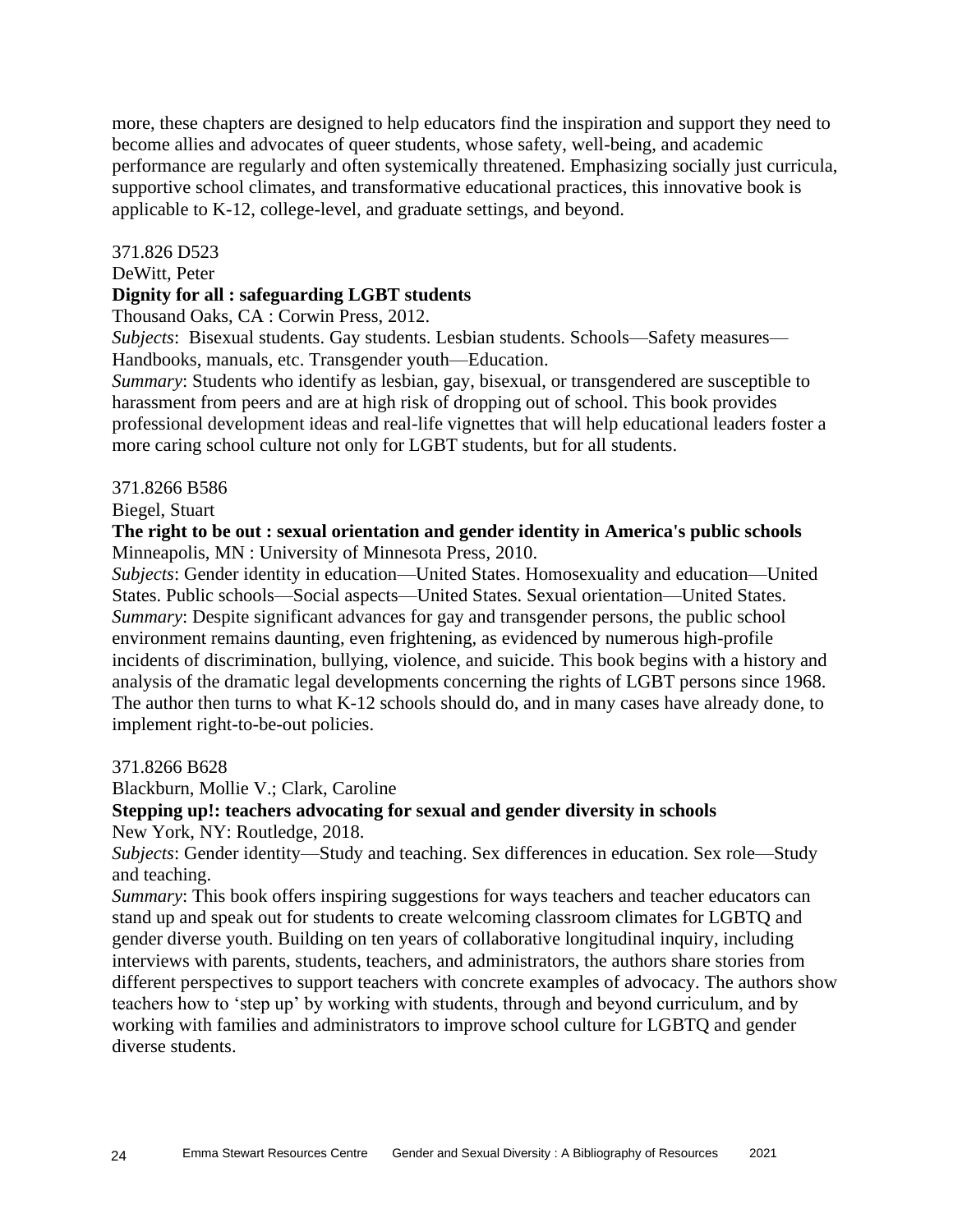#### 371.8266 C968

Lindsey, Randall B.; Diaz, Richard M.

# **A culturally proficient response to LGBT communities : a guide for educators**

Thousand Oaks, CA : Corwin, 2013.

*Subjects*: Bisexual students. Gay students. Lesbian students. Public schools—Social aspects. Schools—Safety measures. Transgender youth—Education.

*Summary*: This book is a guide for educators to collaboratively combat issues of discrimination, inequity, and bullying through the review of current policies, practices, and deeply held assumptions about lesbian, gay, bisexual, transgendered (LGBT) communities. This inside-out approach carries readers through a personal journey of reflection to action by using the Tools of Cultural Proficiency to examine their values, beliefs, and assumptions about how LGBT communities are served educationally.

# 371.8266 D312

# **Deepening the discussion. Gender and sexual diversity**

Regina, SK : Saskatchewan Ministry of Education, 2015.

*Subjects*: Gender identity. Sex differences in education. Sexual minorities—Education. *Summary*: This document will assist individuals and communities to engage in meaningful discussions and actions to respond to the experiences, perspectives and needs of students and families who are gender and/or sexually diverse (GSD).

#### 371.8266 G285

Sears, James T. (Ed.)

# **Gay, lesbian, and transgender issues in education : programs, policies, and practices** New York, NY: Harrington Park Press, 2005.

*Subjects*: Gender identity. Homosexuality and education. Sexual minorities—Education. *Summary*: This book presents LGBT youth issues through the words of the adolescents themselves, along with clear up-to-date essays about LGBT youth programs, policies, and practices around the world. Dynamic and thought-provoking, this insightful book brings together ideas and a vision vital for the future of today's LGBT youth. This book is a compilation of articles that appeared previously in the *Journal of Gay & Lesbian Issues in Education*.

#### 371.8266 M473

Mayo, Chris

# **LGBTQ youth and education : policies and practices**

New York, NY: Teachers College Press, 2014.

*Subjects*: Gay youth—Education. Homosexuality and education.

*Summary*: Based on the diverse experiences of LGBTQ students and their allies, this essential volume brings together in one resource the major issues that schools must address to improve the educational outcomes for gender and sexual minority students, as well as all students. Many of these issues involve negative school-based experiences that teachers and administrators need to be aware of as they interact with students on a daily basis, including those that encourage dropping out, substance abuse, and disproportionate thoughts of suicide. This insightful work not only examines the challenges of discrimination, harassment, and alienation that LGBTQ youth face, but it also captures students' resilience and creativity in organizing against those challenges.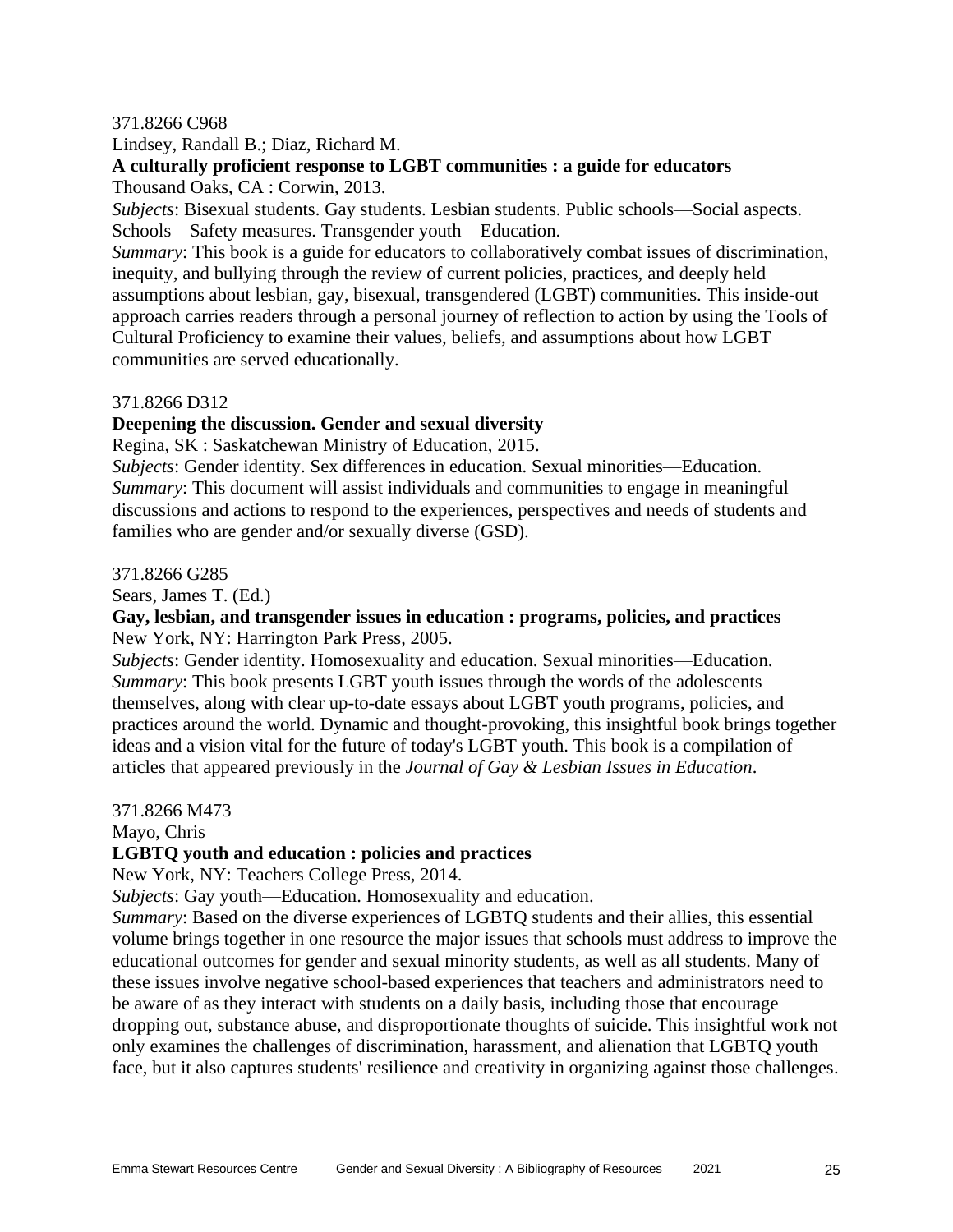# 371.8266 P945

Price, Deborah

# **A practical guide to gender diversity and sexuality in early years**

London, England: Jessica Kingsley Publishers, 2018.

*Subjects*: Gender identity in education. Sex role in children.

*Summary*: This book is an easy-to-read and practical guide for early years professionals on how to discuss gender diversity and sexuality with very young children, looking at ways to include new practice while extending successful current practice.

# 371.8266 Q5

# **Questions and answers : gender identity in schools = Questions et réponses : l'identité sexuelle à l'école**

Ottawa, ON : Public Health Agency of Canada, 2010.

*Subjects*: Gender identity in schools—Canada. Gender identity. Sex instruction—Canada. Sexual minority students—Education—Canada.

*Summary*: This document is intended to address the most commonly asked questions regarding the gender identity of youth in school settings. The goal of this resource is to assist educators, curriculum and program planners, school administrators, policy makers and health professionals in the creation of supportive and healthy school environments for youth struggling with issues of gender identity.

# 371.8266 S126

Sadowski, Michael

# **Safe is not enough : better schools for LGBTQ students**

Cambridge, MA : Harvard Education Press, 2016.

*Subjects*: Bisexual students. Gay students. Homosexuality and education. Lesbian students. Sexual minorities—Education. Transgender youth—Education.

*Summary*: This book illustrates how educators can support the positive development of LGBTQ students in a comprehensive way so as to create truly inclusive school communities. Using examples from classrooms, schools, and districts across the country, the author identifies emerging practices such as creating an LGBTQ-inclusive curriculum; fostering a whole-school climate that is supportive of LGBTQ students; providing adults who can act as mentors and role models; and initiating effective family and community outreach programs.

# 371.8266 S528

Shane, Kryss

# **The educator's guide to LGBT+ inclusion : a practical resource for K-12 teachers, administrators, and school support staff**

London, UK: Jessica Kingsley Publishers, 2020.

*Subjects*: Homosexuality and education. School environment—Social aspects. Sexual minority students. Sexual minority youth—Education. Teachers—Training of—Social aspects. *Summary*: Setting out best practices and professional guidance for creating LGBT inclusive learning in schools, this authoritative guidebook for K-12 teachers provides advice on implementing alterations and updates to policies, curriculums, behaviors and learning environments for LGBT youth in the American education system. This book features real-life situations and scenarios, a glossary, and further resources. It enables professionals in a variety of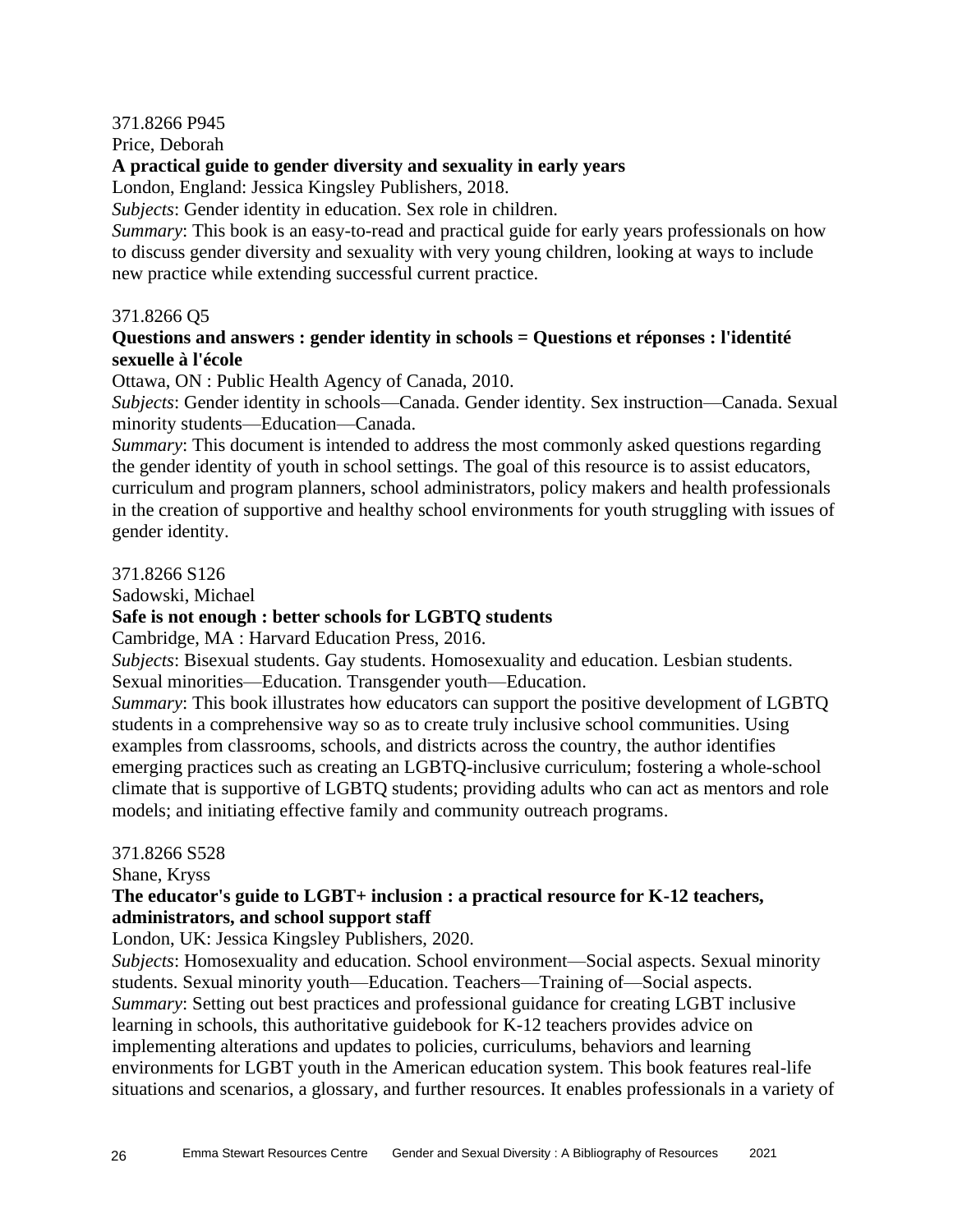school roles to integrate foundational concepts into their everyday interactions with students, families, and staff to create an overall school culture that reinforces a welcoming, inclusive, and affirming environment for all.

#### 371.8266 S559

#### Short, Donn

#### **Am I safe here? : LGBTQ teens and bullying in schools**

Vancouver, BC : On Point Press, 2017.

*Subjects*: Bisexual students—Education—Canada. Bullying in schools—Canada. Gay students— Education—Canada. Lesbian students—Education—Canada. Sexual minority students—Canada. Teenagers—Canada. Transgender youth—Education—Canada.

*Summary*: This book shines a light on the marginalization and bullying faced by LGBTQ youth, offering a new conceptualization of school safety. The author treats students as the experts on what happens in their schools, giving them a chance to speak for themselves. They identify what it would take to make a school truly safe—insightfully explaining that safety doesn't come merely from security cameras, ID tags, and dress codes, but from a culture that values equity and social justice. This book explores what needs to be done to create equitable and inclusive schools—but it is not strictly about formal professional development plans. Rather, it draws from the informal, spontaneous, timely, and relevant words of gay, lesbian, bisexual, and transgendered students to show that nothing less than a total culture change is needed.

371.82664 A188

Blackburn, Mollie V.

#### **Acting out! : combating homophobia through teacher activism**

New York, NY : Teachers College Press, 2010.

*Subjects*: Homophobia in high schools—Prevention. Homophobia in schools—Prevention. Sexism in education—Prevention. Sexual minority students—Violence against. *Summary*: In this volume, teachers from urban, suburban, and rural districts join together in a teacher-inquiry group to challenge homophobia and heterosexism in schools and classrooms. To create safe learning environments for all students they address key topics, including seizing teachable moments, organizing faculty, deciding whether to come out in the classroom, using LGBTQ-inclusive texts, running a Gay-Straight Alliance, changing district policy to protect LGBTQ teachers and students, dealing with resistant students, and preparing preservice teachers to do antihomophobia work.

#### 371.82664 C437

# **Challenging homophobia and heterosexism : a K-12 curriculum resource guide**

Toronto, ON: TDSB Equitable and Inclusive Schools, 2011.

*Subjects*: Classroom environment. Education, Elementary—Ontario—Toronto—Curricula. Gender identity. Heterosexism. Homophobia in education. Homophobia. Homosexuality and education. Sex role in education.

*Summary*: This guide is an amalgamated, revised, and updated version of previous antihomophobia curriculum resource guides and documents produced by the Equitable and Inclusive Schools Team, the Human Rights Office, Library and Learning Resources, and classroom teachers from the Toronto District School Board in partnership with a number of community organizations.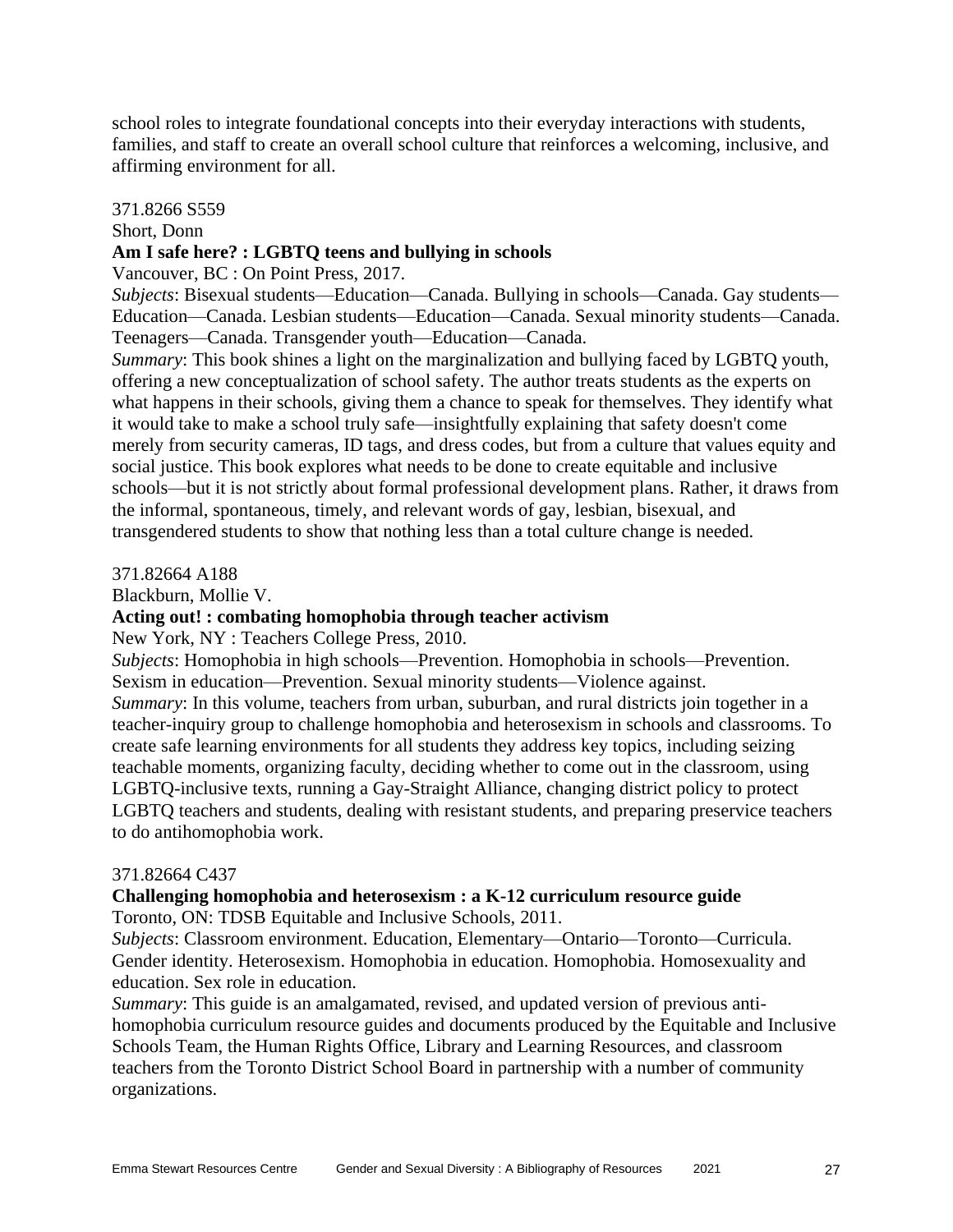## 371.82664 L623

# **LGBTQ inclusive schoolplace starts here: video and resource guide for educators [DVD]** Toronto, ON : ETFO, 2015.

*Subjects*: Gay students—Attitudes. Homosexuality and education. Nonfiction films. *Summary*: This resource explores homophobia and transphobia in school communities and how to address these issues. The video features interviews from LGBTQ educators who discuss the issues and challenges they face in the classroom and their schools.

#### 371.82664 M612

Meyer, Elizabeth J.

# **Gender, bullying, and harassment : strategies to end sexism and homophobia in schools** New York, NY: Teachers College Press, 2009.

*Subjects*: Bullying in schools. Homophobia in schools. School violence. Sexism in education.

# 371.82664 T239

Taylor, Catherine; Peter, Tracey

# **The every teacher project on LGBTQ-inclusive education in Canada's K-12 schools : final report**

Winnipeg, MB : Manitoba Teachers' Society, 2015.

*Subjects*: Bisexual students—Education—Canada. Gay youth—Education. Homosexuality and education—Canada. Inclusive education—Canada. Lesbian students—Education—Canada. Sexual minority students—Education—Canada. Transgender youth—Education—Canada.

371.82664 T239

Campbell, Christopher; Taylor, Catherine

# **The every teacher project recommendations toolkit**

Winnipeg, MB : Manitoba Teachers' Society, 2017.

*Subjects*: Bisexual students—Education—Canada. Gay youth—Education. Homosexuality and education—Canada. Inclusive education—Canada. Lesbian students—Education—Canada. Sexual minority students—Education—Canada. Transgender youth—Education—Canada. *Summary*: This resource is a guide to support the implemention of *The Every Teacher Project* recommendations for all levels of the school system. It has been developed for use by teachers, teacher organizations, and other wanting to support the development of LGBTQ-inclusive schools.

# 371.82664 T859

Kumashiro, Kevin K. (Ed.)

# **Troubling intersections of race and sexuality : queer students of color and anti-oppressive education**

Lanham, MD: Rowman & Littlefield, 2001.

*Subjects*: Discrimination in education. Homosexuality and education. Minority gays—Education. Minority lesbians—Education.

371.82664 W454 Wells, Kristopher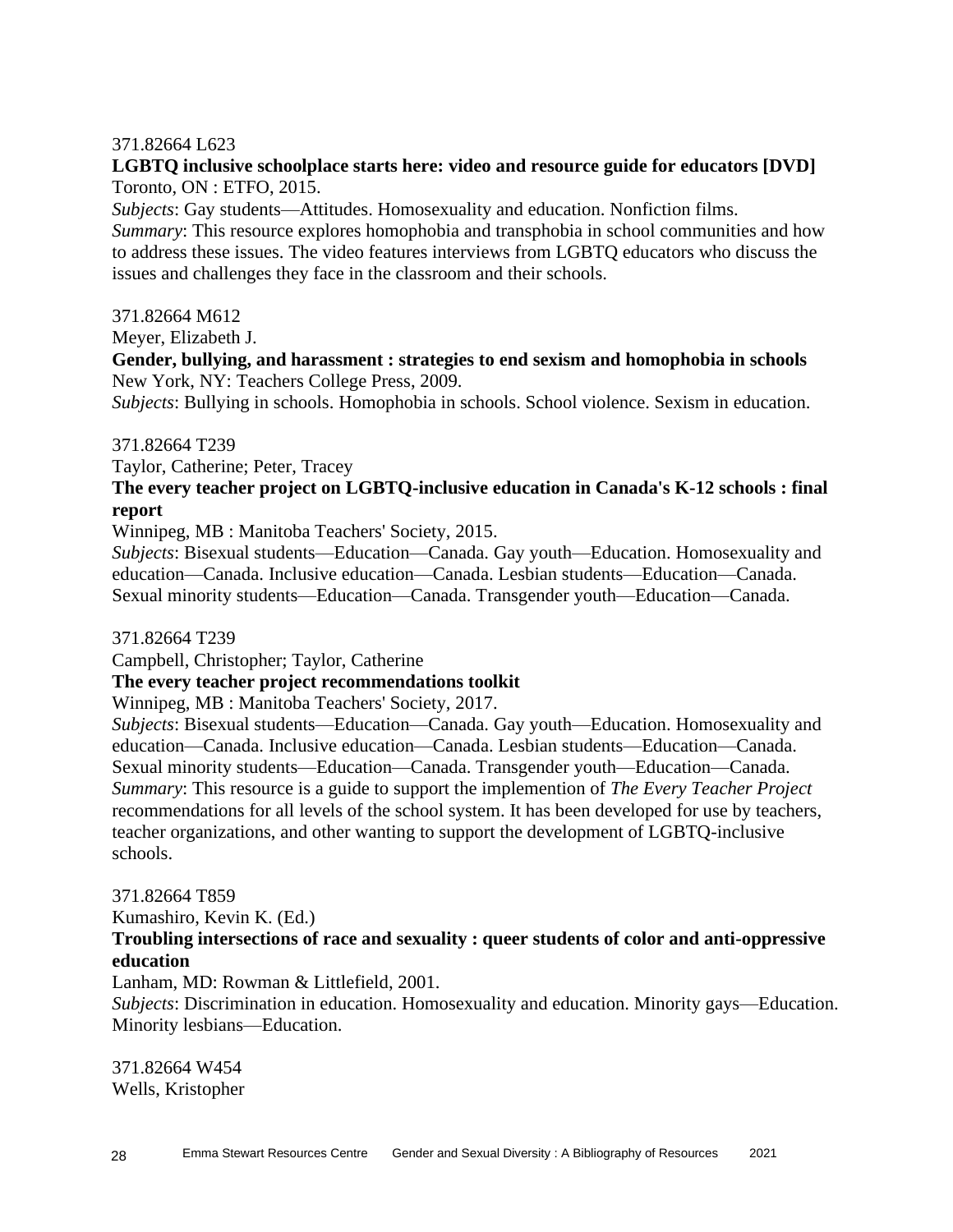# **Gay-straight student alliance handbook : a comprehensive resource for Canadian K-12 teachers, administrators and schools**

Ottawa, ON: Canadian Teachers Federation, 2006.

*Subjects*: Gay students—Canada. Homosexuality and education—Canada. Lesbian students— Canada. Sexual minorities—Education—Canada.

*Summary*: This handbook is an expanded national version of "Gay-straight student alliances in Alberta schools: a guide for teachers", published by the Alberta Teachers' Association.

#### 371.82664 W454

Wells, Kristopher

#### **Gay-straight student alliances in Alberta schools : a guide for teachers**

Edmonton, AB : Alberta Teachers' Association, 2005.

*Subjects*: Gay students—Alberta. Homosexuality and education—Alberta. Lesbian students— Alberta. Sexual minorities—Education—Alberta.

*Summary*: This guide draws upon current legislation, law, educational policy, and research to develop a critical framework for creating and sustaining gay-straight student alliances in schools. Practical strategies, suggestions, and a list of frequently asked questions are provided to help school administrators, counselors, teachers, and students anticipate and overcome potential barriers and challenges to this important social justice and human rights work.

#### 371.8267 G729

Grace, André P.; Wells, Kristopher

**Sexual and gender minorities in Canadian education and society, 1969-2013 : a national handbook for K-12 educators**

Ottawa, ON : Canadian Teachers' Federation, 2016.

*Subjects*: Education—History—Canada. Gender identity—Canada. Sexual minorities—Canada. *Summary*: This guide presents a detailed overview of what has been done from coast to coast to coast since the decriminalization of homosexuality in 1969 to improve the situation of sexual and gender minorities in Canadian society and, more specifically, in education. In it, educators will find a wealth of ideas, resources and practices to help them deal with this important equity issue.

#### 371.8267 S949

Sullivan, Ashley; Urraro, Laurie L.

# **Voices of transgender children in early childhood education : reflections on resistance and resiliency**

Cham, Switzerland : Palgrave Macmillan, 2019.

*Subjects*: Early childhood education. Gender identity in education. Transgender children— Education.

*Summary*: This volume explores transgender children and internalized body normalization in early childhood education settings, steeped in critical methodologies including post-

structuralism, queer theory, and feminist approaches. The book marries theory and praxis, submitting to current and future teachers a text that not only presents authentic narratives about trans children in early childhood education, but also analyzes the forces at work behind gender policing, gender segregation, and transphobic education policies. As the struggles and triumphs of trans individuals have reached a watershed moment in the social fabric of the United States,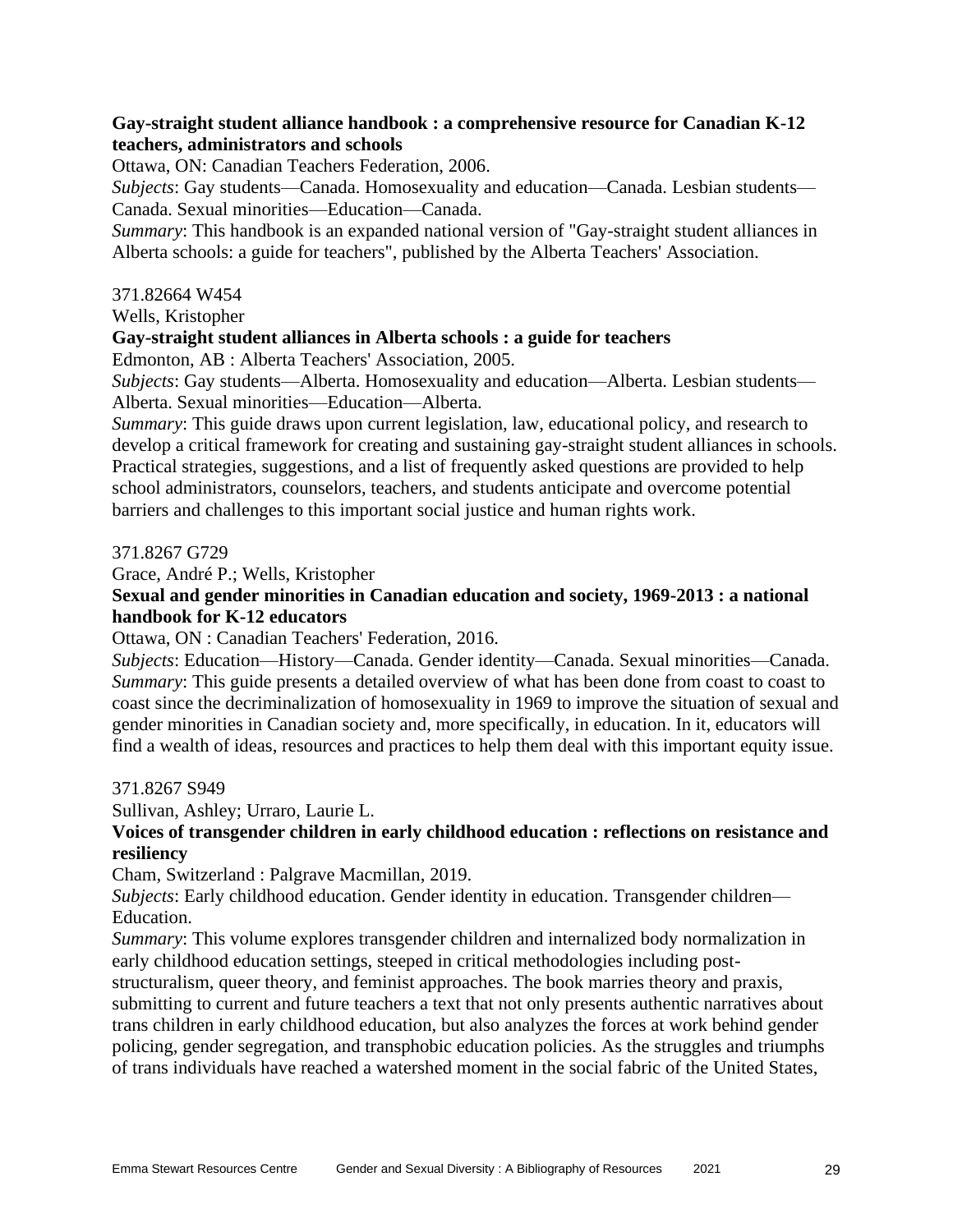this text offers a snapshot into the lives of ten transgender people as they reflect on their earliest memories in the American educational system.

# 371.9046 I34

# **Implementing lessons that matter : the impact of LGBTQ-inclusive curriculum on student safety, well-being, and achievement**

San Francisco, CA : Gay-Straight Alliance Network, 2013.

*Subjects*: Bullying—Prevention. Homophobia in schools. Inclusive education. Sexual minority students.

# 372.011 Q3

Sears, James T. (James Thomas) (Ed.)

**Queering elementary education : advancing the dialogue about sexualities and schooling** Lanham, MD: Rowman & Littlefield, 1999.

*Subjects*: Education, Elementary—Curricula—United States. Education, Elementary—Social aspects. Homosexuality and education. Sex instruction.

#### 372.21 L333

Larremore, April

# **Disrupting gendered pedagogies in the early childhood classroom**

New York, NY : Peter Lang, 2016.

*Subjects*: Early childhood education. Gender identity in education. Sex differences in education. *Summary*: Young children's access to knowledge about gender, relationships, and sexuality has critical implications for their health and well-being, not only in their early years but throughout their lives. This knowledge can build children's competencies and resilience, contributing to new cultural norms of non-violence in gendered and sexual relationships. The pedagogical project discussed in this book examines the tensions associated with one teacher's attempts to rethink gendered narratives and childhood sexuality in her own classroom. This project illustrates that it is possible for early childhood teachers to use feminist poststructuralism and queer theory to deepen their understanding and responses to children's talk, actions, and play regarding sex, gender, and sexuality and to use these understandings to inform their professional practice.

372.21 P291

Pastel, Encian; Steele, Katie

#### **Supporting gender diversity in early childhood classrooms : a practical guide** London, UK : Jessica Kingsley Publishers, 2019.

*Subjects*: Early childhood education—Social aspects. Gender identity in education. Sex differences in education.

*Summary*: This book provides early childhood professionals with guidance on how to create gender inclusive learning environments that support all children in feeling valued through practices that aim to recognize and support a wide range of gender identities and gender expressions.

372.6044 R988 Ryan, Caitlin; Hermann-Wilmarth, Jill **Reading the rainbow : LGBTQ-inclusive literacy instruction in the elementary classroom**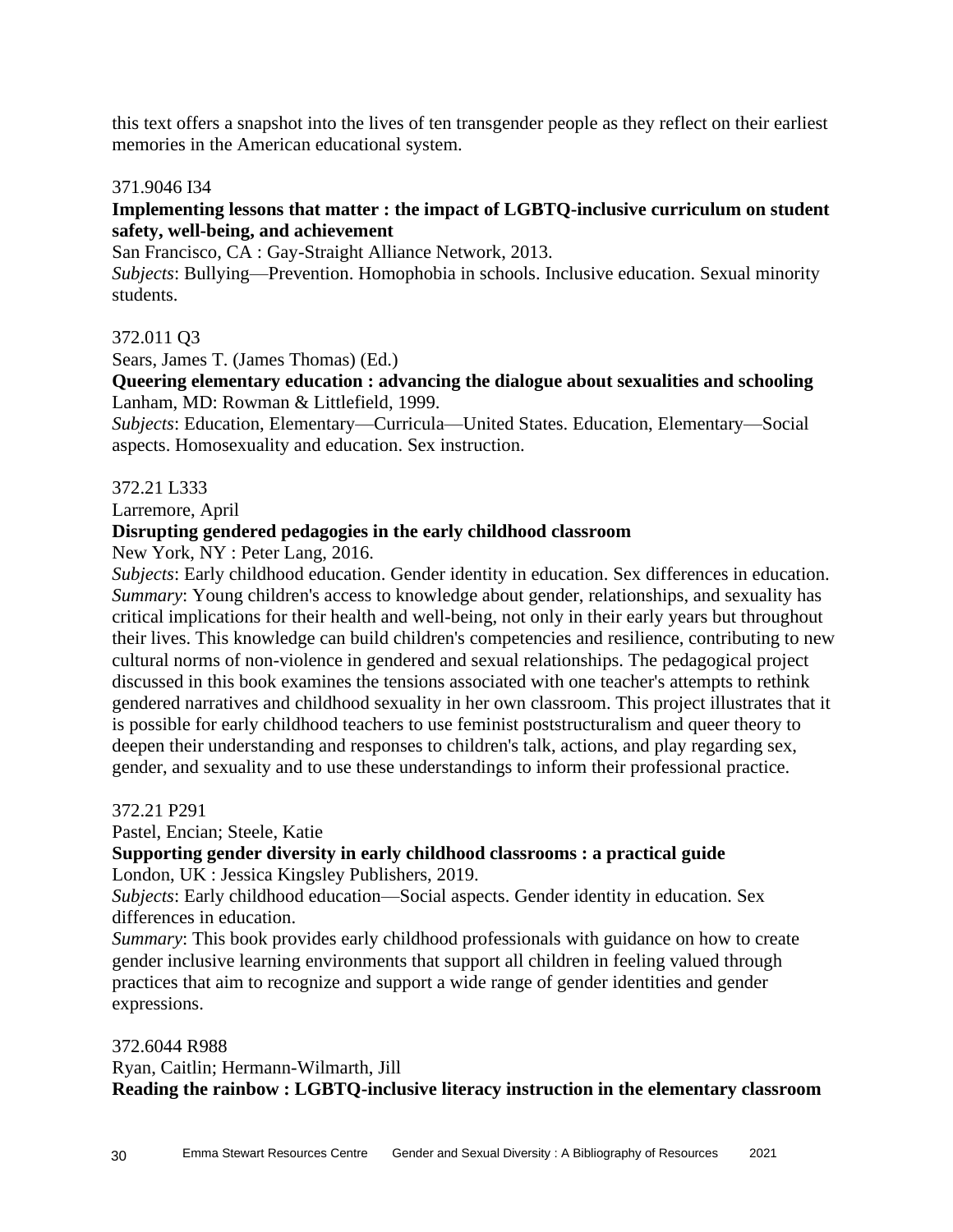New York, NY : Teachers College Press, 2018.

*Subjects*: Language arts (Elementary). Literacy—Social aspects. Sexual minorities in literature. *Summary*: Drawing on examples from K-5 classrooms, the authors make clear what LGBTQinclusive literacy teaching can look like in practice, including what teachers might say and how students might respond. The text also provides readers with opportunities to consider these new approaches with respect to traditional literacy instruction.

# 373.158 S559

Short, Donn

# **Don't be so gay! : queers, bullying, and making schools safe**

Vancouver, BC : UBCPress, 2013.

*Subjects*: Bullying in schools—Government policy—Ontario. Bullying in schools—

Prevention—Case studies. Bullying in schools—Case studies. Gay high school students—Social conditions—Case studies. Homophobia in high schools.

*Summary*: Recent cases of teen suicide linked with homophobic bullying have thrust the issue of school safety into the national spotlight. In this book, the author considers the effectiveness of safe-school legislation. Drawing on interviews with queer youth and their allies in the Toronto area, he concludes that current legislation is more responsive than proactive.

# 613.7086 S983

Sykes, Heather Jane

# **Queer bodies : sexualities, genders, & fatness in physical education**

New York, NY: Peter Lang Publishing Inc., 2011.

*Subjects*: Gay youth—Canada—Social conditions. Human body—Social aspects—Canada. Overweight teenagers—Canada—Social conditions. Physical education and training—Canada. *Summary*: This book provides a critical examination of discrimination based on sexuality, gender, and body size in Canadian physical education. This book illustrates how students with queer bodies, whether lesbian, gay, transgendered, or overweight or fat, cope with homophobia, transphobia, and fat phobia in physical education.

# 613.95 B573

# **Beyond the basics : a resource for educators on sexuality and sexual health. Third edition** Ottawa, ON : Action Canada for Sexual Health & Rights, 2017.

*Subjects*: Sex instruction. Sexually transmitted diseases—Prevention.

*Summary*: This resource covers a variety of topics concerning youth sexual and reproductive health and gender and sexual diversity. It includes educational information and provides numerous high-interest learning activities. Topics include: values and sexuality, puberty and reproductive health, self-esteem, sexual orientation and gender identity, relationships, communication, decision making, contraception and sexually transmitted and blood-borne infections. A table of contents and a glossary are included.

*Curriculum Notes*: Health education grade 6 (2009). Health education grade 7 (2009). Health education grade 8 (2009). Health education grade 9 (2009).

#### 613.95 F494

**Finding our way : a sexual and reproductive health sourcebook for Aboriginal communities.**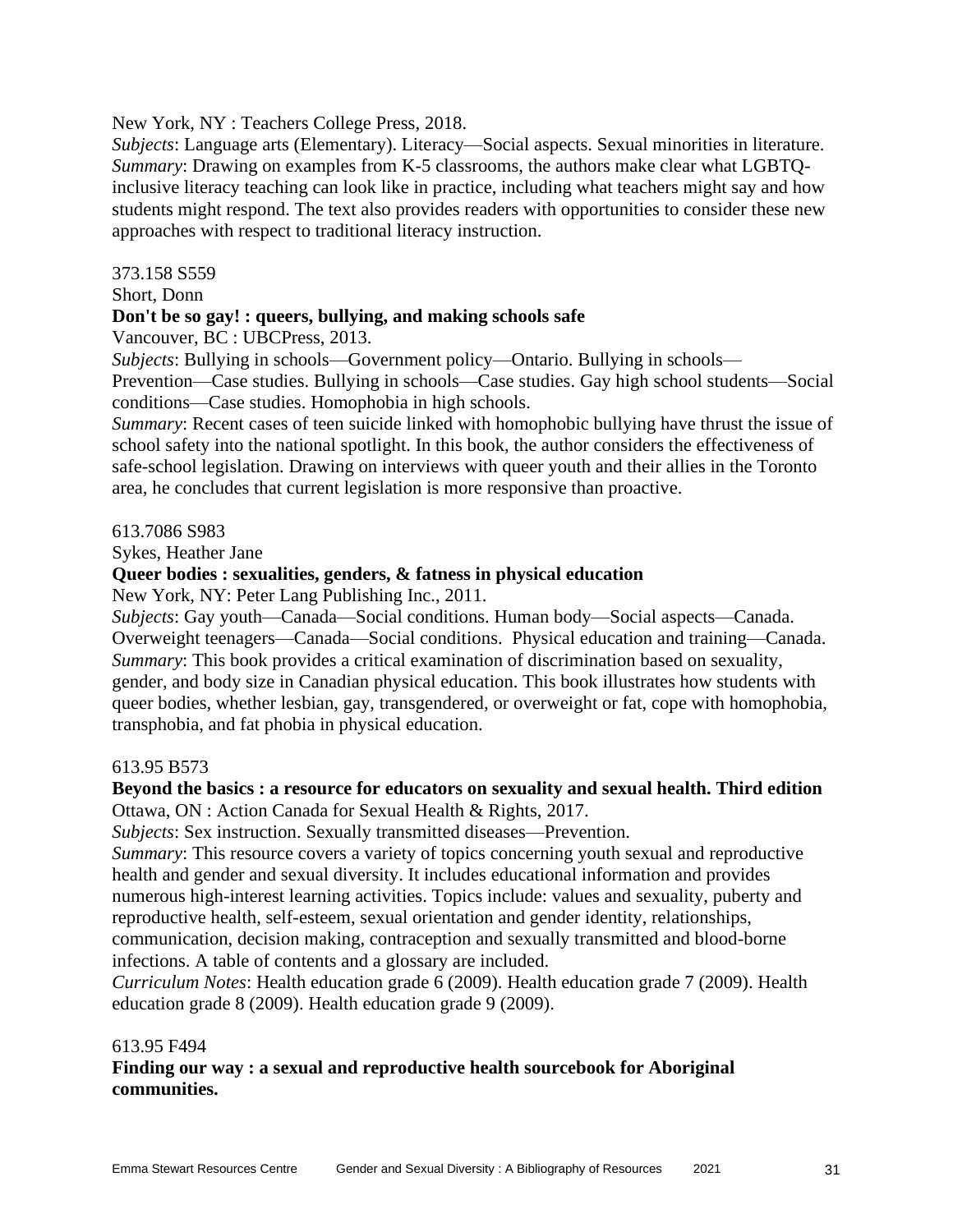Ottawa, ON : Aboriginal Nurses Association of Canada, 2002.

*Subjects*: Hygiene, Sexual. Indians of North America—Health and hygiene—Canada. Indigenous Peoples in Canada. Reproductive health. Sex instruction.

*Summary*: Developed by a project team comprised of members from Aboriginal Nurses Association of Canada and Planned Parenthood Federation of Canada, and written from a First Nations perspective, this binder addresses a variety of topics on the sexual health of youth and adults. Information about worldviews, colonization and loss of identity provides an underlying framework for approaching many sexual health topics. The resource addresses sexual diversity and offers suggestions for promoting respect for two-spirited people. Included are a table of contents and lists of resources and support organizations.

*Curriculum Notes*: Aboriginal Resource List. Health education grade 6 (2009). Health education grade 7 (2009). Health education grade 8 (2009). Health education grade 9 (2009).

# 649.1 E33

Ehrensaft, Diane

# **The gender creative child : pathways for nurturing and supporting children who live outside gender boxes**

New York, NY: The Experiment, 2016.

*Subjects*: Child rearing. Gender identity—Psychological aspects. Transgender children. Transgender youth.

*Summary*: In this book, the author explains the interconnected effects of biology, nurture, and culture to explore why gender can be fluid, rather than binary. As an advocate for the gender affirmative model and with the expertise she has gained over three decades of pioneering work with children and families, she encourages caregivers to listen to each child, learn their particular needs, and support their quest for a true gender self.

741.5 C975

Curato, Mike

# **Flamer [graphic novel]**

New York, NY: Henry Holt and Company, 2020.

*Subjects*: Boy Scouts of America—Juvenile fiction. Camps—Juvenile fiction. Closeted gays— Juvenile fiction. Gay teenagers—Juvenile fiction. Graphic novels. Infatuation—Juvenile fiction. *Summary*: Before transitioning from a private Catholic middle school to a public high school, Aiden Navarro, 14, wants to enjoy Boy Scout summer camp. As in school, however, Aiden can't escape the things he's so often been bullied for: his weight, his Filipino heritage, and his effeminate voice. As Aiden feels true friendship with pen pal Violet and explores his growing feelings for tentmate Elias and his religious upbringing, his sense of isolation compounds. Emotional and raw, this story plummets Aiden deep into despair, including suicidal ideation, but also juxtaposing powerful moments of hope.

741.5973 T871

Trung, Le Nguyen

# **The magic fish [graphic novel]**

New York, NY: Random House Graphic, 2020.

*Subjects*: Coming out (Sexual orientation)—Comic books, strips, etc. Fairy tales—Comic books, strips, etc. Graphic novels. Identity (Psychology)—Comic books, strips, etc. Parent and child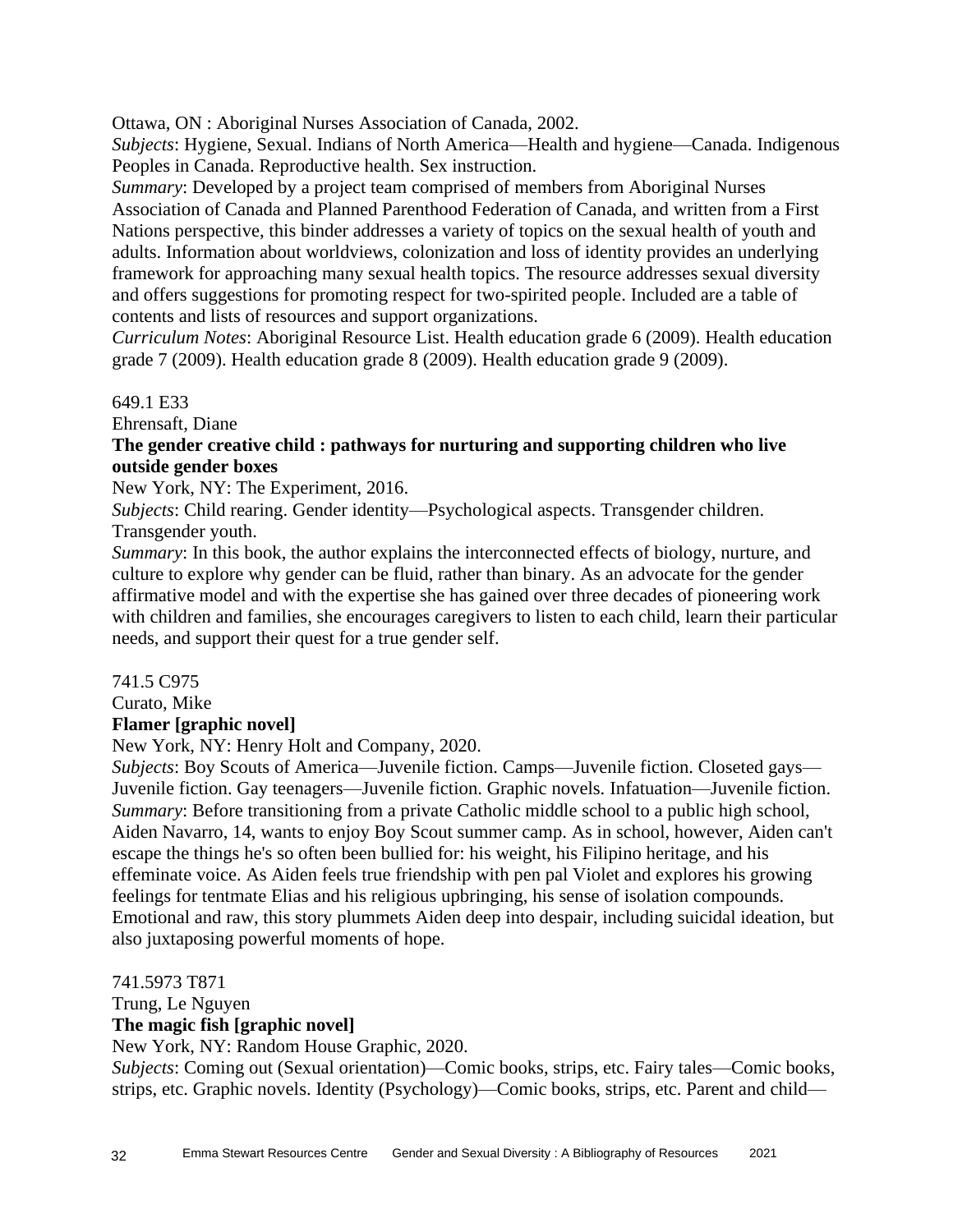Comic books, strips, etc. Vietnamese Americans—Comic books, strips, etc. Summary: Real life isn't a fairy tale. But Tiến still enjoys reading his favorite stories with his parents from the books he borrows from the local library. It's hard enough trying to communicate with your parents as a kid, but for Tien, he doesn't even have the right words because his parents are struggling with their English. Is there a Vietnamese word for what he's going through? Is there a way to tell them he's gay?

797.21092 T354 Tewksbury, Mark **Inside out : straight talk from a gay jock** Mississauga, ON: J. Wiley and Sons Canada, 2006. *Subjects*: Gay athletes—Biography. Motivation (Psychology). Swimmers—Biography. Tewksbury, Mark,—1968- .

#### 808.042 L784

**Don't label me : is a world without stereotypes possible?** Newmarket, ON : Pearson, 2011.

*Subjects*: Language arts (Secondary)—Textbooks.

*Summary*: Inquiry is built into the modules.

*Curriculum Notes*: English language arts grade 9 (2009). English language arts 10 (2011).

808.042 L784

Hume, Karen **Don't label me! Teacher's handbook** Newmarket, ON : Pearson, 2011. *Subjects*: Language arts (Secondary). *Summary*: Includes support for: assessment, metacognition, oral language, differentiated instruction, critical literacy. *Curriculum Notes*: English language arts grade 9 (2009). English language arts 10 (2011).

813.0876 L897

Nicholson, Hope

# **Love beyond body, space and time : an Indigenous LGBT sci-fi anthology**

Winnipeg, MB: Bedside Press, 2016.

*Subjects*: Gays in literature. Indigenous peoples in Canada. Science fiction, Canadian (English), *Summary*: This is an anthology of science fiction and urban fantasy stories starring First Nations and Metis characters with a LGBT and two-spirit theme.

813.54 L666 Levithan, David **Boy meets boy** New York, NY: Alfred A. Knopf, 2003. *Subjects*: Gay teenagers—Fiction. Male friendship—Fiction. Teenage boys—Fiction. *Summary*: When Paul meets Noah, he thinks he's found the one his heart is made for – until he blows it. But Paul's not giving up without playing his love really loud.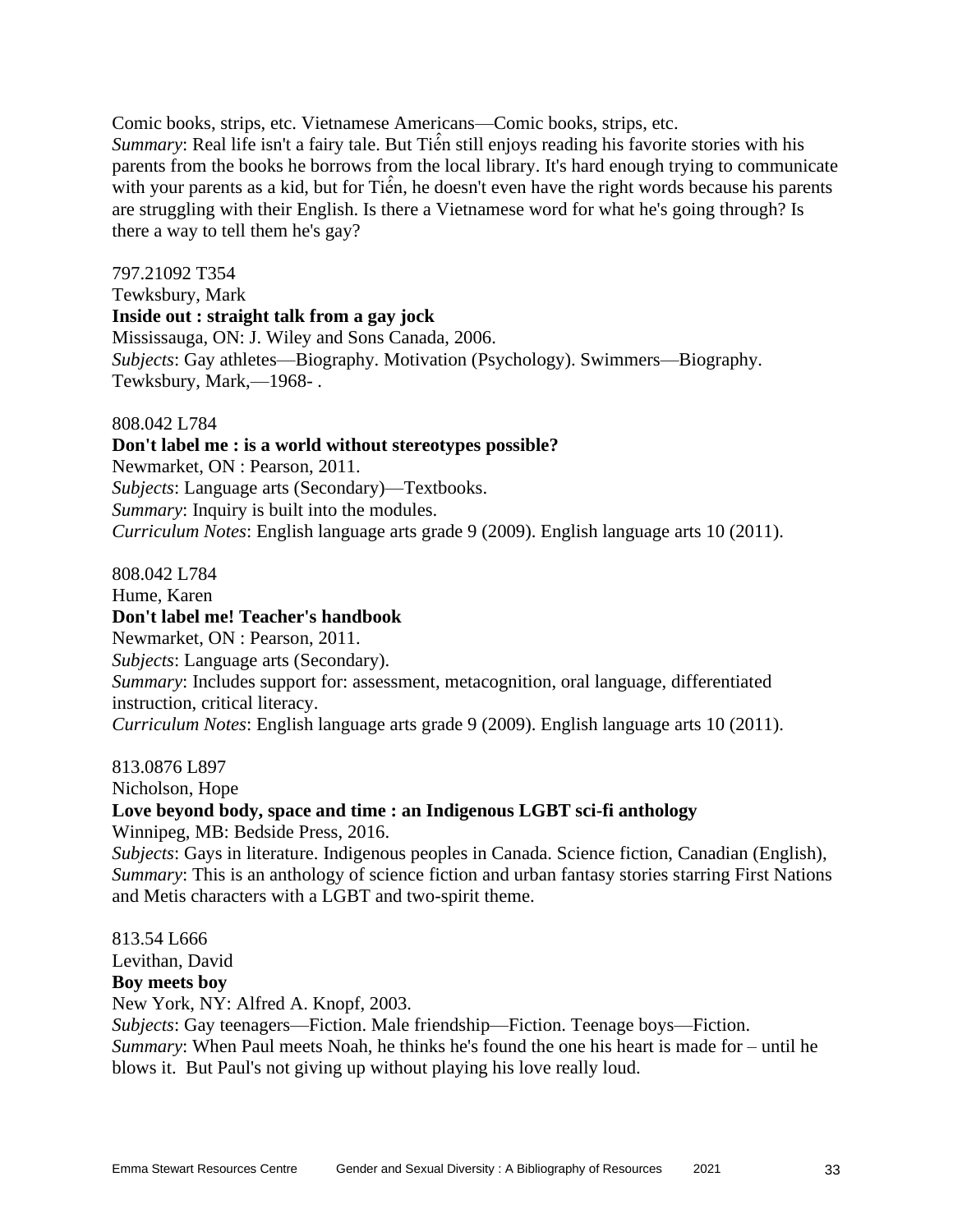# 813.54 V678 Vigna, Judith **My two uncles**

Morton Grove, IL: Albert Whitman & Company, 1995. *Subjects*: Uncles—Juvenile fiction. Homosexuality—Juvenile fiction. *Summary*: Elly's grandfather has trouble accepting the fact that his son is gay.

# 813.54 W572

Wieler, Diana **Bad boy**

Toronto, ON: Douglas Y McIntyre, 1989.

*Subjects*: Friendship—Fiction. Hockey—Fiction. Homosexuality—Fiction.

*Summary*: A.J. becomes the bad boy of the Cyclone hockey team, and learns that his best friend is gay, as he tries to cope with his own sexuality during his senior year in high school.

# 813.54 W715

Willholte, Michael

# **Daddy's roommate**

Boston, MA: Alyson Wonderland, 1990.

*Subjects*: Gay fathers—Juvenile literature. Homosexuality—Juvenile literature.

*Summary*: A young boy discusses his divorced father's new living situation, in which the father and his gay roommate share eating, doing chores, playing, loving, and living.

813.6 B367

Beam, Chris

# **I am J**

New York, NY: Little, Brown and Company, 2011.

*Subjects*: Emotional problems of teenagers—Fiction. Friendship—Fiction. Identity (Psychology)—Fiction. Transsexuals—Fiction.

*Summary*: J, who feels like a boy mistakenly born as a girl, runs away from his best friend who has rejected him and the parents he thinks do not understand him when he finally decides that it is time to be who he really is.

813.6 B433

Bell, Eric

# **Alan Cole is not a coward**

New York, NY: Katherine Tegen Books, 2017.

*Subjects*: Brothers—Juvenile fiction. Contests—Juvenile fiction. Dysfunctional families— Juvenile fiction. Friendship—Juvenile fiction. Gay teenagers—Juvenile fiction. Infatuation— Juvenile fiction.

*Summary*: Alan Cole can't stand up to his cruel brother, Nathan. He can't escape the wrath of his demanding father, who thinks he's about as exceptional as a goldfish. And — scariest of all — he can't let the cute boy across the cafeteria know he has a crush on him. But when Nathan discovers Alan's secret, his older brother announces a high-stakes round of Cole vs. Cole. Each brother must complete seven nearly impossible tasks; whoever finishes the most wins the game. If Alan doesn't want to be outed to all of Evergreen Middle School, he's got to become the most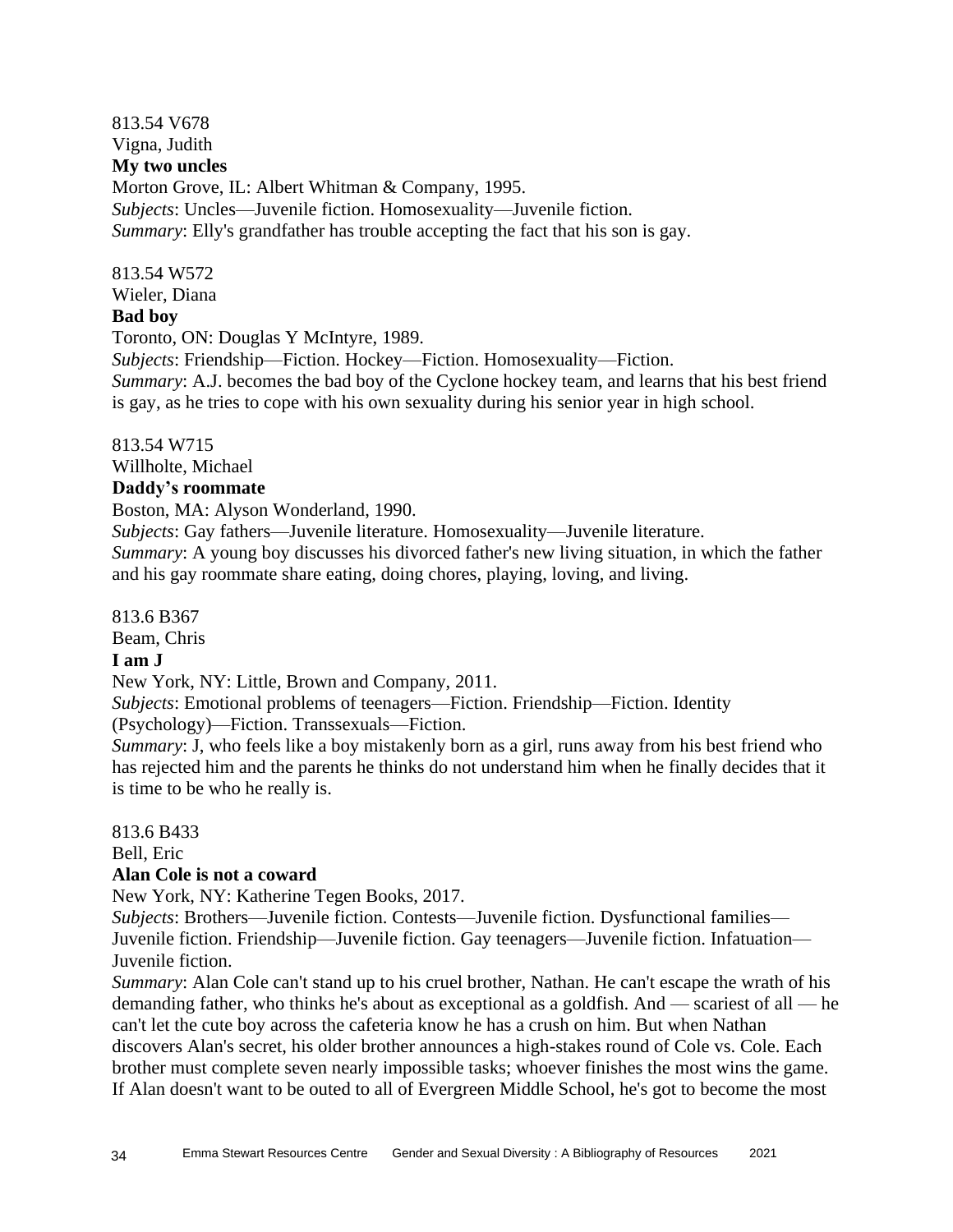well-known kid in school, get his first kiss, and stand up to Dad. Alan's determined to prove to Nathan, to the world, to himself — that this goldfish can learn to swim. May the best Cole win.

# 813.6 B821 Brannen, Sarah S. **Uncle Bobby's wedding**

New York, NY: G. P. Putnam's Sons, 2008.

*Subjects*: Homosexuality—Juvenile fiction. Same-sex marriage—Juvenile fiction. Weddings— Juvenile fiction. Uncles—Juvenile fiction.

*Summary*: Chloë is jealous and sad when her favorite uncle announces that he will be getting married, but as she gets to know Jamie better and becomes involved in planning the wedding, she discovers that she will always be special to Uncle Bobby—and to Uncle Jamie, too.

#### 813.6 B838

Brenna, Beverley A.

# **Sapphire the great and the meaning of life**

Toronto, ON: Pajama Press, 2019.

*Subjects*: Divorced parents—Juvenile fiction. Gay parents—Juvenile fiction. Sexual minorities— Juvenile fiction. Transgender people—Juvenile fiction.

*Summary*: Nine-year-old Jeannie buys a pet hamster (who shares narrating duties) after her parents separate when her father reveals that he is gay. Jeannie and her mother befriend a transgender neighbor, and the hamster becomes a calming influence on the characters, despite its own difficult quest to find the meaning of life.

# 813.6 C947 Cronn-Mills, Kirstin **Beautiful music for ugly children**

Woodbury, MN : Flux, 2014.

*Subjects*: Disc jockeys—Fiction. High schools—Fiction. Transgender people—Fiction. *Summary*: Although he was born Elizabeth, Gabe has always known he was a guy. In his last year of high school, Gabe begins transitioning and experiences bullying and other challenges as his relationships change, but he also finds support and popularity as a DJ on a community radio show. Note: This novel contains profanity and scenes of violence. Educators are advised to consult their local learning resources evaluation policy before using this resource. *Curriculum Notes*: English language arts 20 (2012).

# 813.6 E94

Ewert, Marcus

# **10,000 dresses**

New York, NY: Seven Stories Press, 2008.

*Subjects*: Interpersonal relations—Juvenile fiction. Identity (Psychology)—Juvenile fiction. Transgender people—Juvenile fiction. Self-perception—Juvenile fiction.

*Summary*: Every night, Bailey dreams about magical dresses: dresses made of crystals and rainbows, dresses made of flowers, dresses made of windows.... Unfortunately, when Bailey's awake, no one wants to hear about these beautiful dreams. Quite the contrary. "You're a BOY!"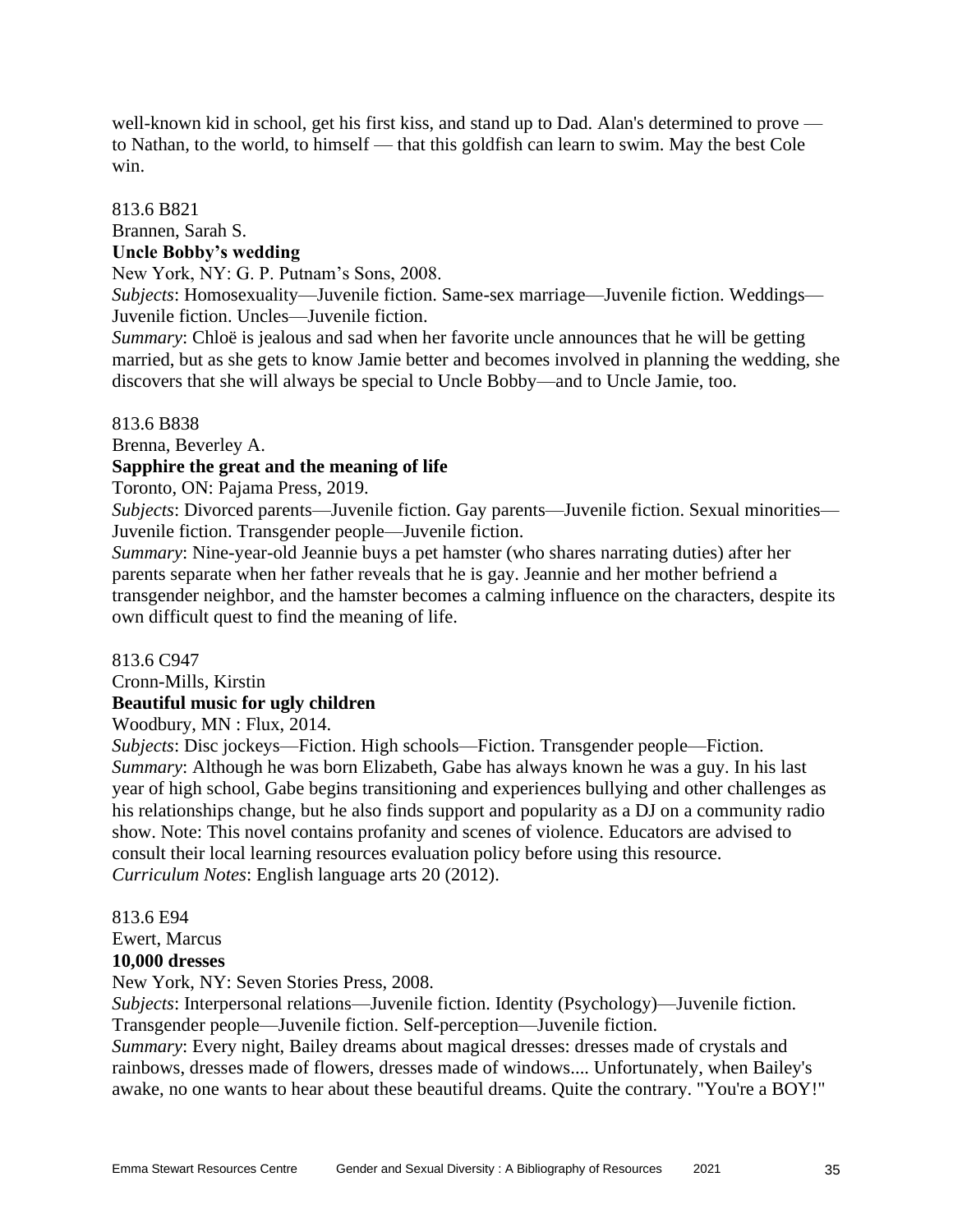Mother and Father tell Bailey. "You shouldn't be thinking about dresses at all." Then Bailey meets Laurel, an older girl who is touched and inspired by Bailey's imagination and courage. In friendship, the two of them begin making dresses together. And Bailey's dreams come true.

# 813.6 F465

Fierstein, Harvey, 1954- .

# **The sissy duckling**

New York, NY: Aladdin Paperbacks, 2002.

*Subjects*: Bullying—Juvenile fiction. Ducks—Juvenile fiction. Self-esteem—Juvenile fiction. Sex role—Juvenile fiction.

*Summary*: Elmer the duck is teased because he is different, but he proves himself by not only surviving the winter, but also saving his Papa.

813.6 F939

Frost, Helen

# **Keesha's house**

New York, NY: Square Fish, 2003.

*Subjects*: Family problems—Fiction. Home—Fiction. Interpersonal relations—Fiction. Poetry. Teenagers—Fiction. Young adult fiction.

*Summary*: This engaging resource focuses on seven teenagers who leave their parents' homes because of overwhelming challenges and gravitate to where Keesha is living. These adolescents support each other in dealing with their various challenges including homophobia, unplanned pregnancy and abuse. In traditional poetic forms (i.e., sestina, sonnet), the youth explain why they left home and how they are beginning to face and to overcome their challenges. *Curriculum Notes*: Health education grade 8 (2009). Health education grade 9 (2009).

#### 813.6 G218

Garden, Nancy **Holly's secret**

New York, NY: Farrar Straus Giroux, 2000.

*Subjects*: Identity—Juvenile fiction. Lesbians—Juvenile fiction. Prejudices—Juvenile fiction. Schools—Juvenile fiction.

*Summary*: Holly Lawrence-Jones and her family move from New York City to the country. Holly has two moms and she wants to keep that a secret. She re-invents herself as Yvette Lawrence-Jones and implements "The Plan." She is going to tell everyone she has a normal family. Trying to keep the lies straight, Holly finds that keeping two moms a secret is not an easy task.

*Curriculum Notes*: English language arts grade 6 (2009).

# 813.6 G493

Gino, Alex

# **George**

New York, NY: Scholastic, 2015.

*Subjects*: Bullying—Juvenile fiction. Friendship—Juvenile fiction. Gender identity—Juvenile fiction. Gender nonconformity—Juvenile fiction. Transgender youth—Juvenile fiction. *Summary*: When people look at George, they think they see a boy. But she knows she's not a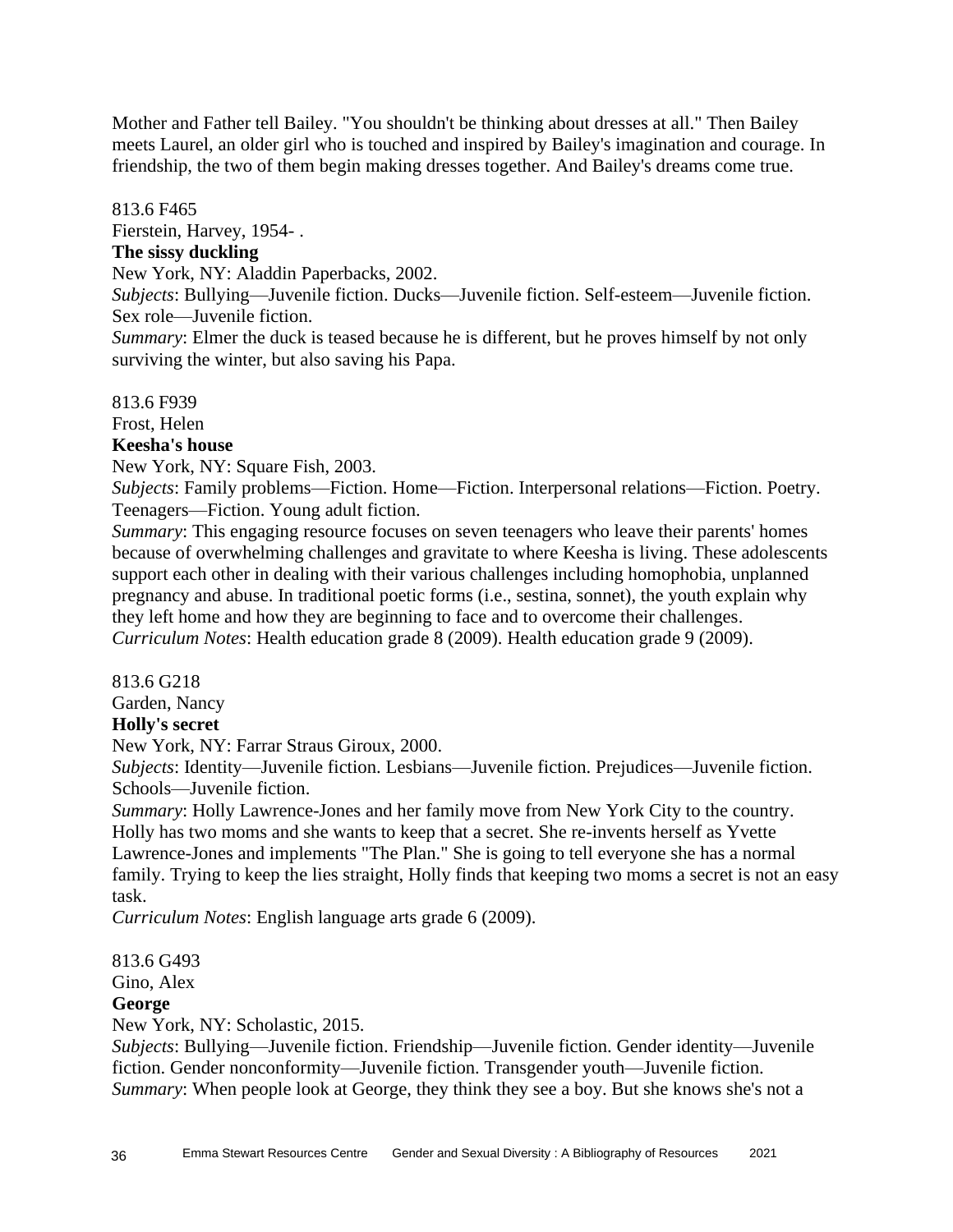boy. She knows she's a girl. George thinks she'll have to keep this a secret forever. Then her teacher announces that their class play is going to be Charlotte's Web. George really, really, REALLY wants to play Charlotte. But the teacher says she can't even try out for the part ... because she's a boy. With the help of her best friend, Kelly, George comes up with a plan. Not just so she can be Charlotte — but so everyone can know who she is, once and for all.

#### 813.6 H711

Hoffman, Sarah; Hoffman, Ian

# **Jacob's new dress**

Chicago, IL: Albert Whitman & Company, 2014.

*Subjects*: Clothing and dress—Juvenile fiction. Dresses—Juvenile fiction. Gender identity— Juvenile fiction. Sex role—Juvenile fiction.

*Summary*: Jacob, who likes to wear dresses at home, convinces his parents to let him wear a dress to school too.

#### 813.6 H112

de Haan, Linda

#### **King & king**

Berkeley, CA: Tricycle Press, 2000.

*Subjects*: Kings and rulers—Juvenile fiction. Homosexuality—Juvenile fiction. Princes— Juvenile fiction. Queens—Juvenile fiction.

*Summary*: When the queen insists that the prince get married and take over as king, the search for a suitable mate does not turn out as expected.

#### 813.6 K48

Kilodavis, Cheryl

# **My princess boy : a mom's story about a young boy who loves to dress up**

New York, NY : Aladdin, 2009.

*Subjects*: Gender identity—Juvenile fiction. Nursery schools—Juvenile fiction. Social acceptance in children—Juvenile fiction.

*Summary*: A four-year-old boy loves dressing up in princess clothing. This nonfiction picture book is about acceptance, aiming to give children and adults a tool to talk about unconditional friendship.

813.6 L897

Love, Jessica

#### **Julián is a mermaid**

Somerville, MA : Candlewick Press, 2018.

*Subjects*: Gender nonconformity—Juvenile fiction. Grandparent and child—Juvenile fiction. Hispanic Americans—Juvenile fiction. Individuality—Juvenile fiction. Mermaids—Juvenile fiction.

*Summary*: While riding the subway home from the pool with his abuela one day, Julián notices three women spectacularly dressed up. Their hair billows in brilliant hues, their dresses end in fishtails, and their joy fills the train car. When Julián gets home, daydreaming of the magic he's seen, all he can think about is dressing up just like the ladies in his own fabulous mermaid costume: a butter-yellow curtain for his tail, the fronds of a potted fern for his headdress. But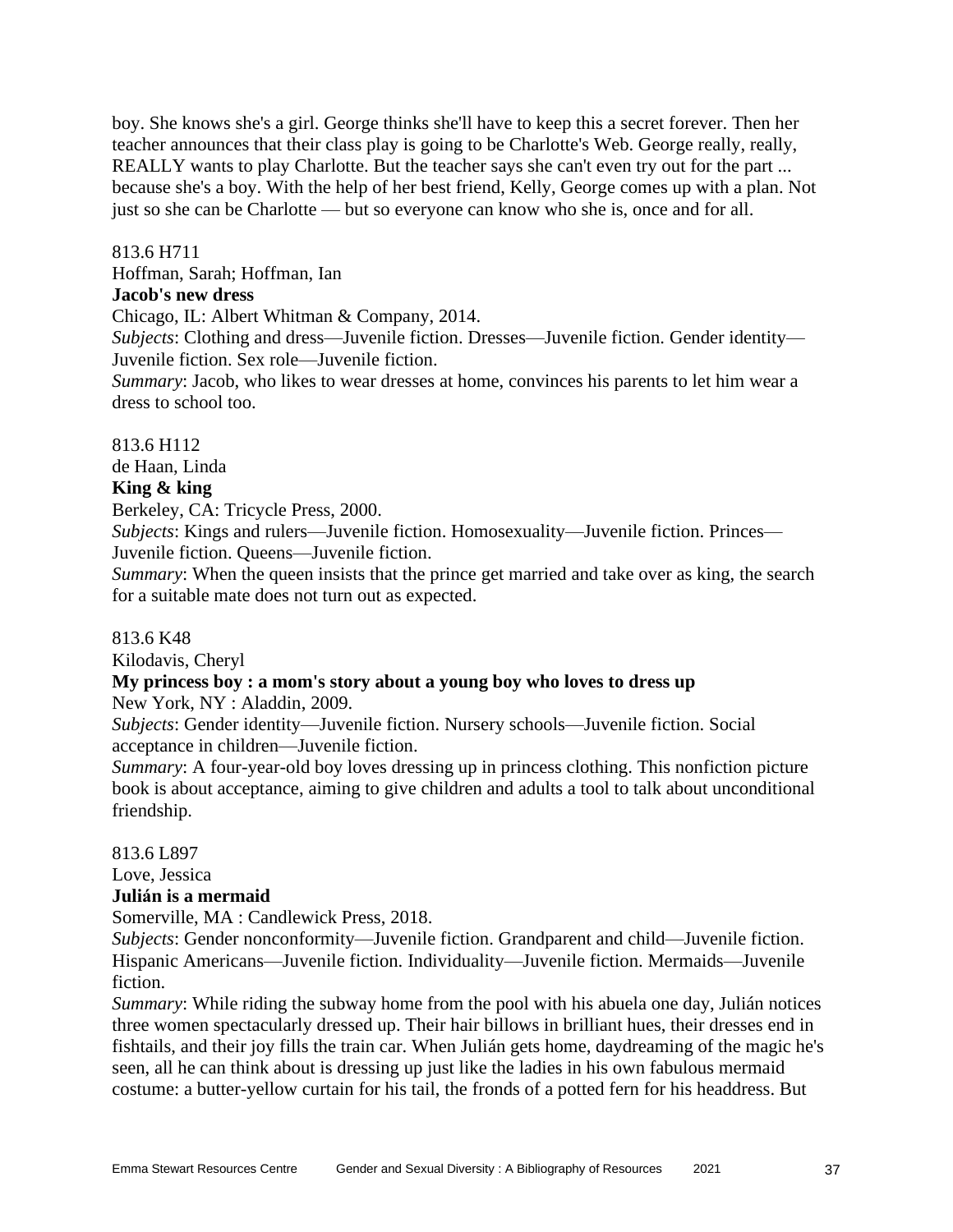what will Abuela think about the mess he makes — and even more importantly, what will she think about how Julián sees himself?

#### 813.6 M827

Moradian, Afsaneh

#### **Jamie is Jamie : a book about being yourself and playing your way**

Minneapolis, MN : Free Spirit Publishing, 2018.

*Subjects*: Gender identity—Juvenile fiction. Moving, Household—Juvenile fiction. Play— Juvenile fiction. Schools—Juvenile fiction.

*Summary*: Jamie is excited about making friends at a new school, but after playing with dolls and action figures, trying ballet and fixing a toy car, his classmates wonder if Jamie is a girl or a boy. Includes tips for adults.

813.6 P482

Peters, Julie Anne

#### **Keeping you a secret**

New York, NY : Megan Tingley Books, 2003.

*Subjects*: College choice—Fiction. High schools—Fiction. Interpersonal relation—Fiction. Lesbians—Fiction. Stepfamilies—Fiction. Young adult fiction.

*Summary*: During her very difficult last semester of high school, Holland begins a romantic relationship with Cece, a proud lesbian. Because of this partnership, Holland experiences family rejection, the loss of friends and discrimination. She finds support from the Gay Resource Centre and begins to anticipate attending college with Cece.

*Curriculum Notes*: Health education grade 9 (2009).

813.6 P482 Peters, Julie Anne **Luna** New York, NY: Little, Brown and Company, 2004. *Subjects*: Brothers and sisters—Fiction. Family problems—Fiction. Identity—Fiction. Transsexuals—Fiction. *Curriculum Notes*: English language arts 30 (2013).

813.6 S264

Savage, Sarah; Fisher, Fox

#### **Are you a boy or are you a girl?**

London, England : Jessica Kingsley Publishers, 2015.

*Subjects*: Bullying—Juvenile fiction. Gender identity—Juvenile fiction. Schools—Juvenile fiction. Social acceptance in children—Juvenile fiction. Transgender people—Juvenile fiction. *Summary*: When Tiny moves to a new town, Buster, the class bully, wants to know if Tiny is a boy or a girl, but others wonder why it matters to him.

813.6 T452 Thom, Kai Cheng **From the stars in the sky to the fish in the sea** Vancouver, BC : Arsenal Pulp Press, 2017.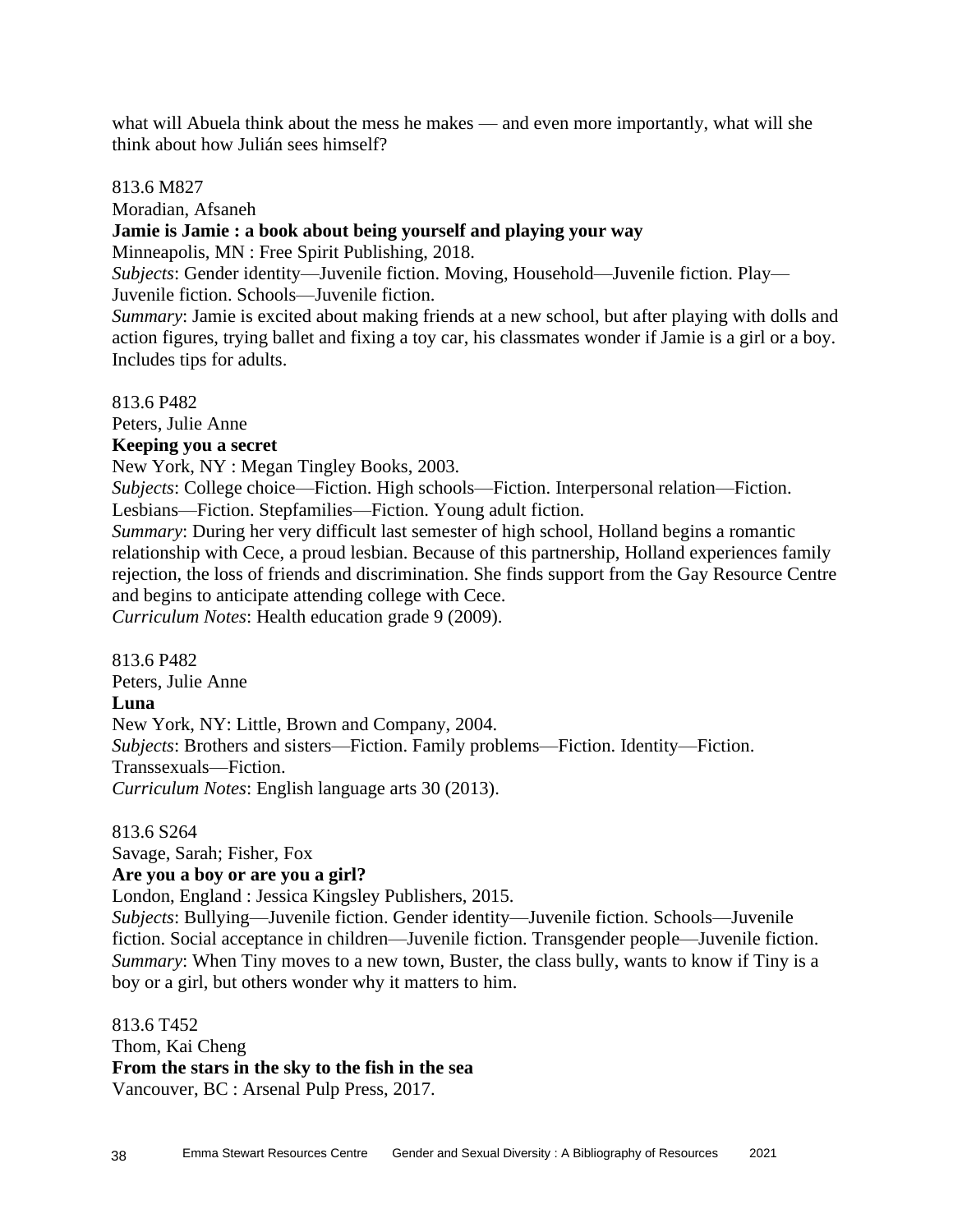*Subjects*: Identity (Psychology)—Juvenile fiction. Individual differences—Juvenile fiction. Love, Maternal—Juvenile fiction. Mother and child—Juvenile fiction. Schools—Juvenile fiction.

*Summary*: A child is born in a little blue house on a hill, who is not just any child, but one who can change into any shape they can imagine. The only problem is they can't decide what to be.

# 820.9353 Q3

Greathouse, Paula (Ed.)

#### **Queer adolescent literature as a complement to the English language arts curriculum** Lanham, MD : Rowman & Littlefield, 2018.

*Subjects*: Gays in literature. Homosexuality in literature. Lesbians in literature. Young adult literature—Study and teaching.

*Summary*: This text offers 6th - 12th grade ELA educators guided instructional approaches for including queer-themed young adult (YA) literature in the English language arts classroom.

# FR 302.23 E85

Bissonnette, Sophie

# **Être ou paraître?: les jeunes face aux stéréotypes sexuels = Staying real : teens confront sexual** stereotypes [DVD]

Montreal, QC : NFB, 2010.

*Subjects*: Gender identity. Mass media and children. Mass media and teenagers. Sex role. *Summary*: Preteens and adolescents discuss the adverse effects of the sexual stereotypes with which they are constantly bombarded. They talk about how hard it is to develop their own personality and make friends when they don't conform to media and advertising images. In French and English. For 11 to 13 year olds.

# FR 306.76 T635

Todd, Matthew

# **Pride. L'histoire du mouvement LGBTQ pour l'égalité**

Paris, FR : Éditions Gründ, 2019.

*Subjects*: French language materials. Gay activists. Sexual minorities—Social conditions. *Summary*: Ce livre présente le parcours de la culture LGBTO2S+ depuis 1969 quand la police new-yorkaise a fait une descente dans le bar Stonewall Inn. C'est un compte rendu des défis auxquels a fait face la communauté et un témoignage des avancées juridiques en matière d'égalité. Note: Mise en garde : Cette ressource comprend une image sexuelle explicite. Il est conseillé aux éducateurs de consulter la politique de sélection du matériel de leur division scolaire avant d'utiliser cette ressource dans la classe de classe. *Curriculum Notes*: Français immersion intégré A20, B20.

# FR 306.766 L641

# **Leçons apprises : un recueil d'histoires et d'articles sur des questions bisexuelles, gaies, lesbiennes et transgénéristes**

Ottawa, ON: Canadian Teachers' Federation, 2005.

*Subjects*: Gay students. Gay teachers. Homophobia in schools. Homosexuality and education. *Summary*: Text in French.